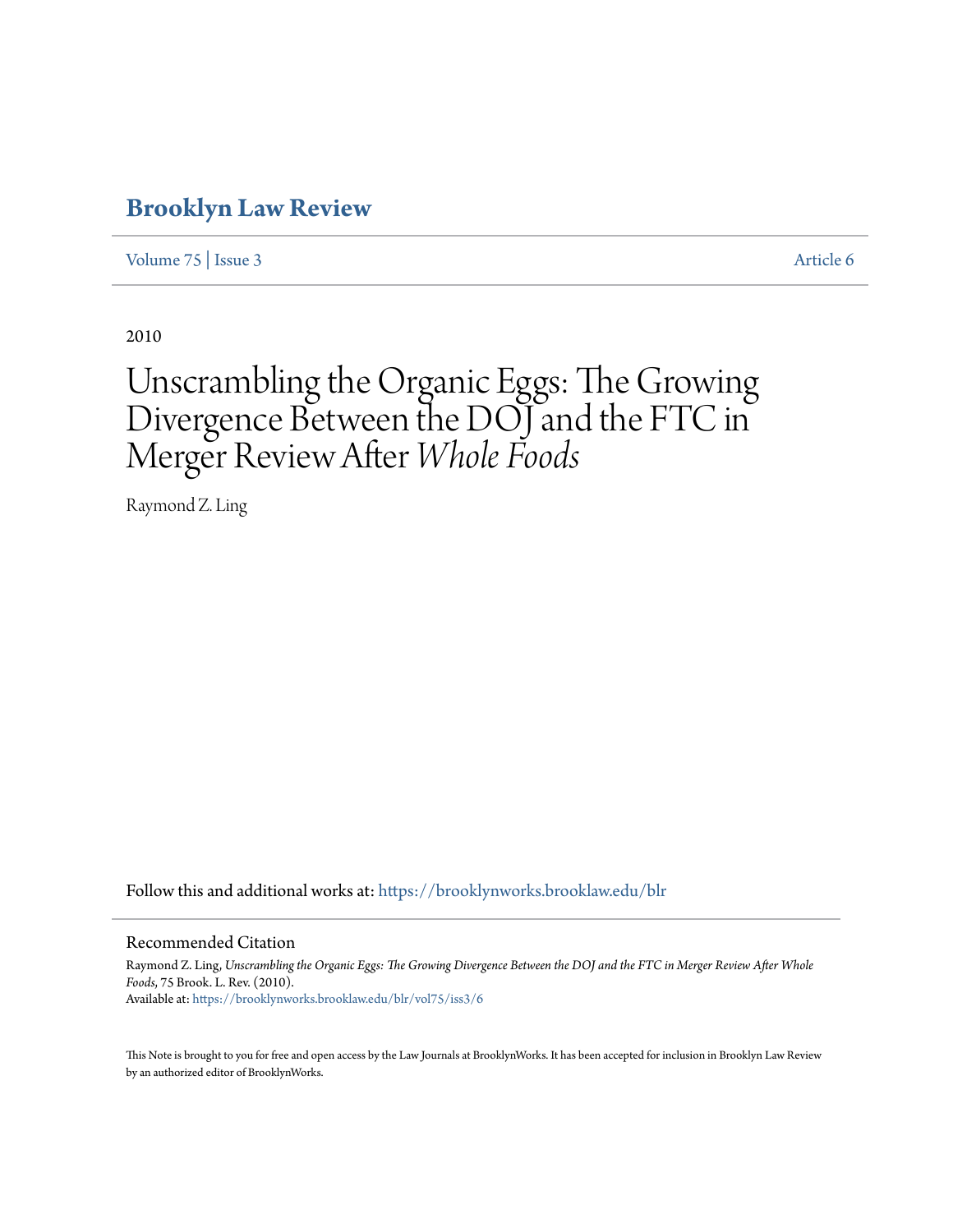# Unscrambling the Organic Eggs

# THE GROWING DIVERGENCE BETWEEN THE DOJ AND THE FTC IN MERGER REVIEW AFTER *WHOLE FOODS*

#### **INTRODUCTION**

 $\overline{a}$ 

When the merger between Whole Foods Market Inc. ("Whole Foods") and Wild Oats Markets, Inc. ("Wild Oats") was first announced in 2007, few people suspected that this \$565 million merger would set off such a massive (organic) food fight, forcing the Federal Trade Commission ("FTC"), the Department of Justice ("DOJ"), and the judiciary to re-evaluate their roles in the merger process.<sup>1</sup> On March 6, 2009, Whole Foods and the FTC announced a settlement.<sup>2</sup> The tortuous legal battle between the FTC and Whole Foods might be over, but the most important result of the battle is not the settlement between the FTC and Whole Foods. Rather, it is the D.C. Circuit Court of Appeals' controversial decision in *FTC v. Whole Foods Market, Inc.*, which articulated a preliminary injunction standard making it much easier for the FTC to block future mergers, compared to its antitrust enforcement counterpart at the DOJ.<sup>3</sup> In a system of shared responsibility for enforcement of the federal antitrust laws, such an outcome is unacceptable. Merging parties should expect the same treatment and burden in the merger review process. The substantive outcome of a proposed merger should not depend on the arbitrary allocation of the merger to either the FTC or the DOJ for review. However, after *Whole Foods*, the outcome of a proposed transaction might very well depend on which antitrust enforcement agency is reviewing it.

<sup>&</sup>lt;sup>1</sup> See Andrew Martin, *Whole Foods Makes Offer for a Smaller Rival*, N.Y. TIMES, Feb. 22, 2007, at C1. The deal was a tender offer for all of Wild Oats stock at a price of \$18.50 per share—a 23% premium over the average share price in January of 2007. *Id*.

<sup>2</sup> Press Release, Fed. Trade Comm'n, FTC Consent Order Settles Charges that Whole Foods' Acquisition of Rival Wild Oats was Anticompetitive (March 6, 2009), *available at* http://www.ftc.gov/opa/2009/03/wholefoods.shtm. 3

 <sup>548</sup> F.3d 1028 (D.C. Cir. 2008), *amended and reissued*, 548 F.3d 1028 (D.C. Cir. 2008).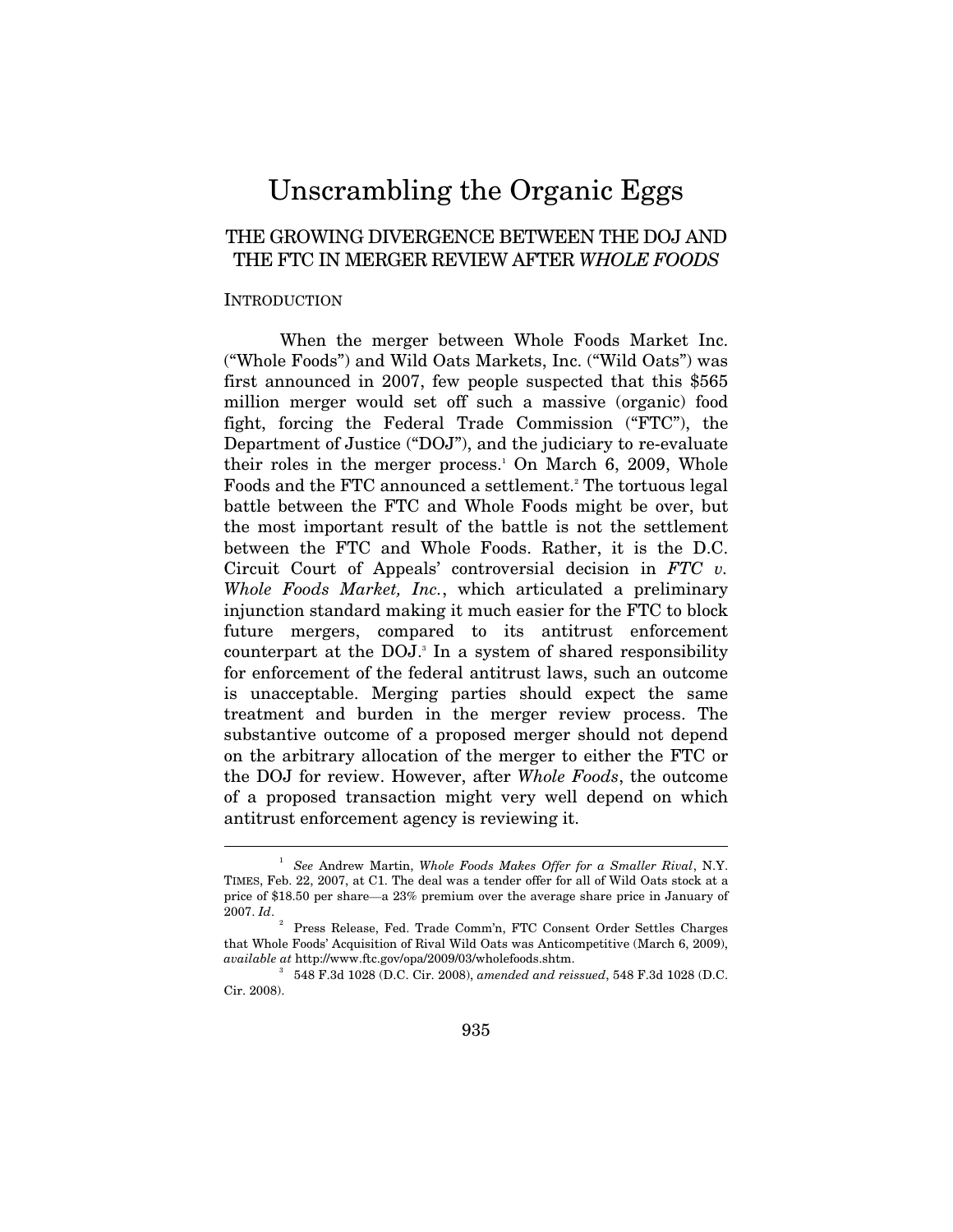In *Whole Foods*, the FTC sought a preliminary injunction to stop the proposed merger of two organic supermarkets, Whole Foods and Wild Oats.<sup>4</sup> The FTC argued that Whole Foods and Wild Oats were the two largest competitors in the "premium, natural, and organic supermarkets" or "PNOS" market and a merger of the two companies would harm consumers by reducing competition in a number of geographic markets.<sup>5</sup> The D.C. District Court rejected the FTC's argument that PNOS were a distinct market and concluded that a merger of Whole Foods and Wild Oats would not substantially lessen competition in the broad market of all supermarkets.<sup>6</sup> Nearly a full year after the closing of the merger and the integration of the two firms,<sup>7</sup> a panel of D.C. Circuit judges (Judge Brown, Judge Tatel, and Judge Kavanaugh) issued three separate opinions reversing the denial of the preliminary injunction.8 In *Whole Foods*, the D.C. Circuit explicitly articulated a standard that significantly reduces the FTC's burden of proof in its request for preliminary injunctions. This lowered preliminary injunction standard, and the ability of the FTC to commence administrative proceedings, create a disturbing perception that the outcome of a challenged merger depends on which agency is reviewing the merger, rather than on the antitrust merits of the case.

The effect of the *Whole Foods* decision has already been felt. Less than a week after Whole Foods and the FTC settled, a \$1.4 billion merger between CCC Holdings, Inc., ("CCC Holdings") and Mitchell International, Inc., ("Mitchell International") was abandoned after a judge relied on *Whole* 

<sup>&</sup>lt;sup>4</sup> Preliminary injunctions are used by the antitrust enforcement agencies to "preserve the status quo by preventing the consummation of a merger." AMERICAN BAR ASSOCIATION, SECTION OF ANTITRUST LAW, MERGER AND ACQUISITIONS: UNDERSTANDING THE ANTITRUST ISSUES 546 (3d. ed. 2008) [hereinafter UNDERSTANDING THE ANTITRUST ISSUES]. Normally, a plaintiff seeking injunctive relief must prove: (1) irreparable harm if the injunction is not granted, (2) this injury outweighs any harm to the defendant by the injunction, (3) the plaintiff has a substantial likelihood of success on the merits, and (4) the injunction is in the public interest. *Id.* at 564-65. For a more in depth discussion for each of the different factors, see *id.* at 570-95.

<sup>&</sup>lt;sup>5</sup> *Whole Foods*, 548 F.3d at 1032.

FTC v. Whole Foods Mkt, Inc., 502 F. Supp. 2d 1, 49-50 (D.D.C. 2007), rev'd., 533 F.3d 869 (D.C. Cir. 2008). 7

*See* Alicia Wallace, *Boulder's Whole Foods-Wild Oats: One Year Later*, BOULDER DAILY CAMERA, Aug. 25, 2008, at D1. There were significant changes in personnel, suppliers, distribution systems, and leasing agreements. *Id*. 8

FTC v. Whole Foods Mkt, Inc., 533 F.3d 869 (D.C. Cir. 2008), *reprinted as amended*, 548 F.3d 1028 (D.C. Cir. 2008).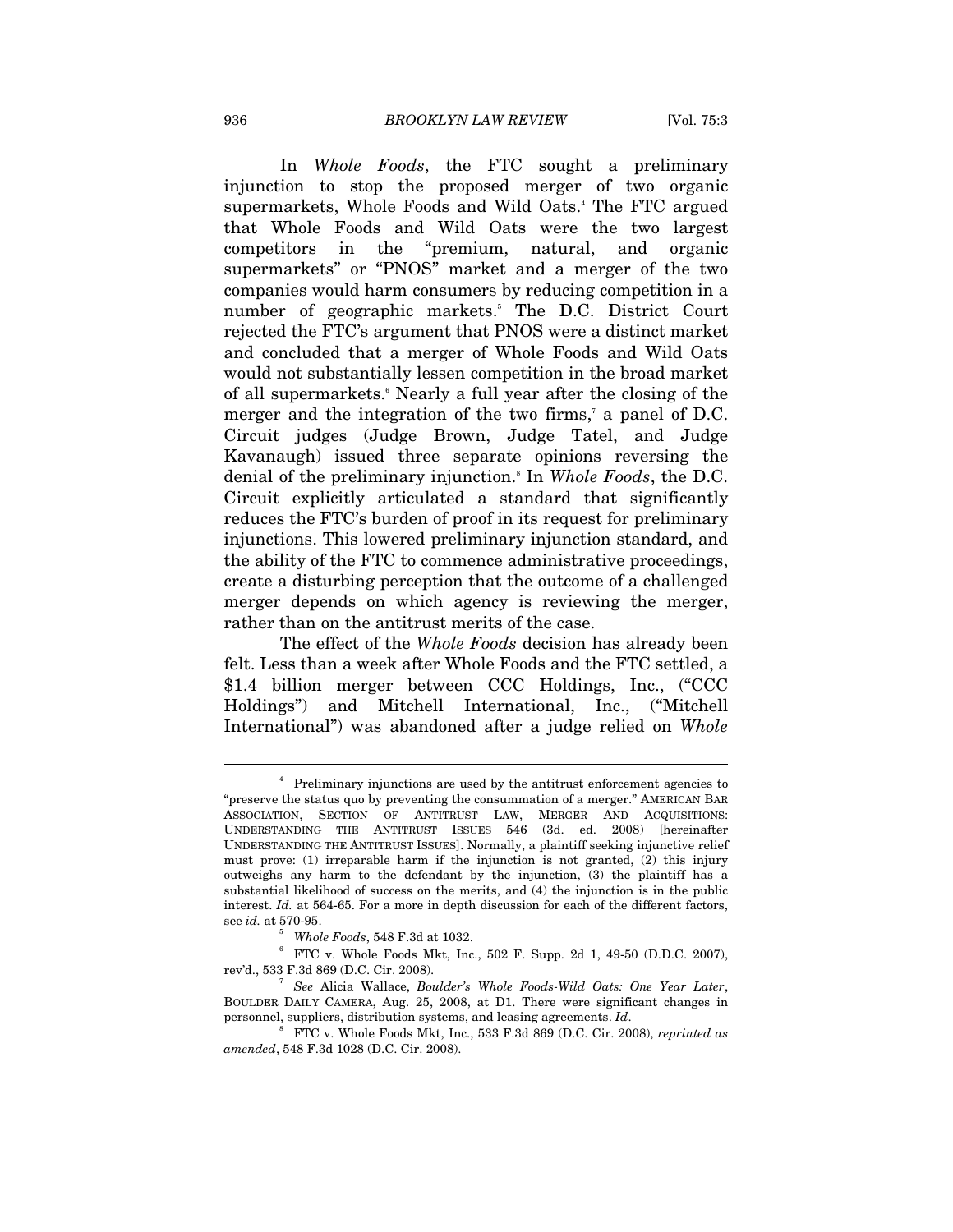*Foods* to issue a preliminary injunction that stopped the proposed transaction.9 In November 2008, the three-judge panel had amended and reissued its original opinions in *Whole Foods*, so that Judge Tatel no longer concurred in Judge Brown's opinion, but rather only with the judgment of the court.10 As a result of Judge Tatel's revision, Judge Brown's opinion was no longer the majority opinion of the court and there were questions about the precedential value of the decision.11 However, *FTC v. CCC Holdings, Inc*. made it clear that *Whole Foods* and its articulation of the preliminary injunction standard for the FTC was now binding precedent.<sup>12</sup>

In a system where the DOJ and the FTC have shared responsibility for enforcement of the federal antitrust laws, merging parties should expect comparable treatment and burden, as well as a comparable outcome, regardless of whether the FTC or the DOJ is reviewing their merger. $13$ Antitrust enforcement has an enormous impact on the economy, so consistency, predictability, and fairness are crucial in the merger review process. However, the settlement between the FTC and Whole Foods after a prolonged and expensive fight, and the termination of the proposed merger between CCC Holdings and Mitchell International, provide disturbing illustrations that the choice of enforcement agency for merger review clearly does influence the outcome of a transaction. In light of *Whole Foods*, the best outcome for parties to a proposed merger would be for the DOJ to clear the proposed transaction.

This Note will address the growing divergence in merger enforcement between the FTC and the DOJ. It argues

<sup>9</sup> *See* FTC v. CCC Holdings, Inc., 605 F. Supp. 2d 26, 30 (D.D.C. 2009). On March 9, 2009, Judge Collyer granted the FTC's request for a preliminary injunction. On March 11, 2009, the parties announced the termination of the merger. *See* Press Release, CCC Information Services Inc., CCC-Mitchell mutually agree to terminate merger (March 11, 2009), *available at* http://ccc.cccis.com/filebin/pdf/CCCMITCHELL

Nonpursuit.pdf. 10 *Whole Foods*, 548 F.3d at 1028. 11 *See id.* at 1061 n.8 (Kavanaugh, J., dissenting). According to Judge Kavanaugh, "this confused decision will invite years of uncertainty and litigation over what the holding of this case is-a separate but important problem with the Court's approach." *Id.* 

<sup>12</sup> *See* FTC v. CCC Holdings, Inc., 605 F. Supp. 2d at 36. According to Judge Collyer, "precedents irrefutably teach that in this context 'likelihood of success on the merits' has a less substantial meaning than in other preliminary injunction cases. *Heinz* not only emphasized this point but *Whole Foods* makes clear that *Heinz* remains good law."  $\mathit{Id.}$  at 36 n.11.  $^{13}$   $\mathit{See}$  ANTITRUST MODERNIZATION COMM'N, REPORT AND RECOMMENDATIONS

<sup>129 (2007),</sup> *available at* http://govinfo.library.unt.edu/amc/report\_recommendation/amc \_final\_report.pdf [hereinafter ANTITRUST MODERNIZATION REPORT].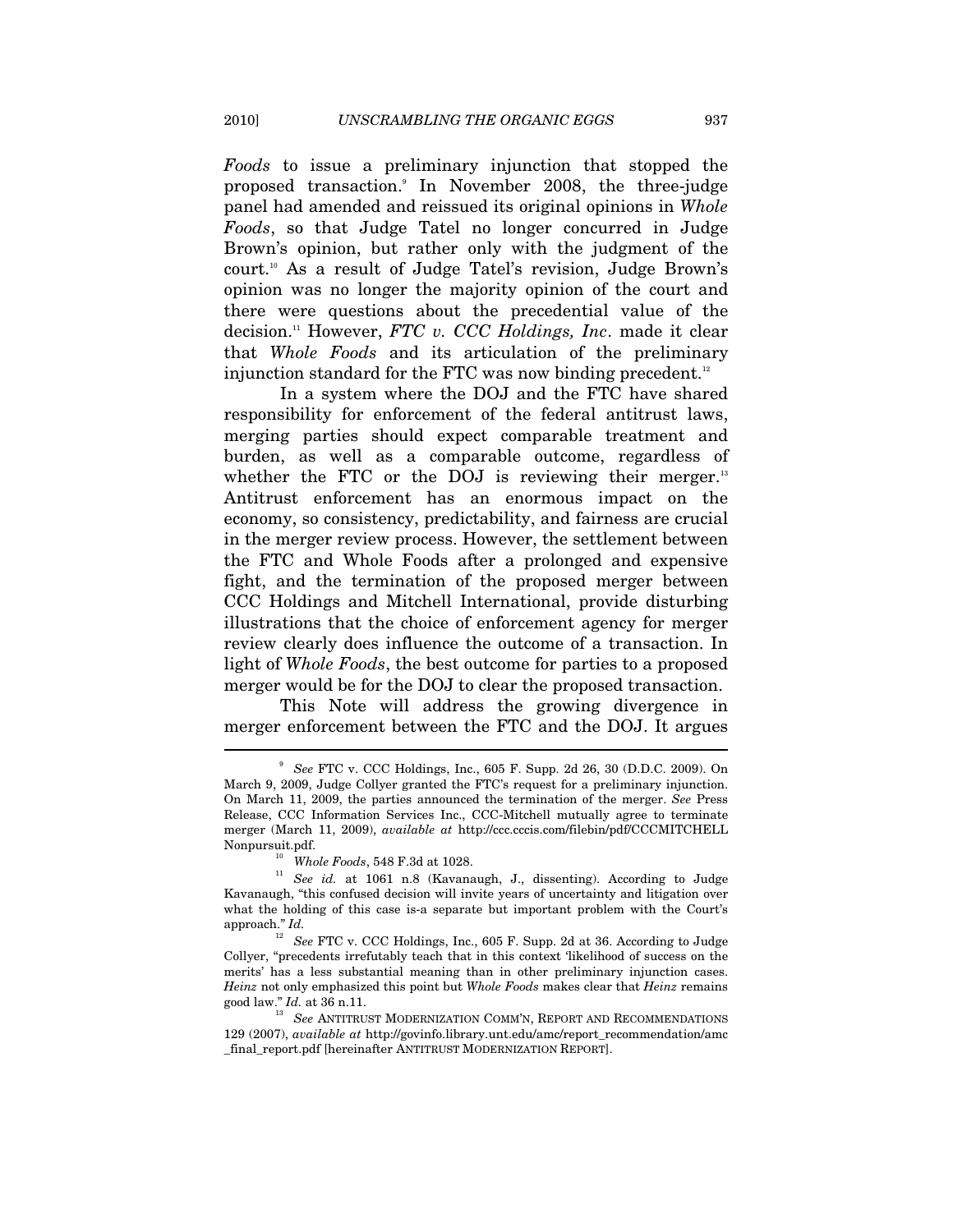that the FTC's lower preliminary injunction standard and its ability to commence administrative litigation gives the FTC a significant advantage over the DOJ in challenging a merger and extracting a settlement, a result that is unacceptable in a dual enforcement system. Specifically, the Note argues that after *Whole Foods*, the ultimate decision as to whether a merger may proceed depends on which agency is reviewing the transaction, which can lead to both expensive litigation and disruptive post-closing divestitures. Part I examines the relevant antitrust statutes, the enforcement agencies involved, and how the merger review process works. Part II reviews the history of the FTC's challenge to the merger between Whole Foods and Wild Oats. It begins with a discussion of the merger, followed by a discussion of the district court and the D.C. Circuit Court of Appeals' decisions. It concludes with a review of the settlement between the FTC and Whole Foods. Part III discusses how the divergence in preliminary injunction standards applicable to the DOJ and the FTC, and the ability of the FTC to pursue administrative trials, produce inconsistent results between the FTC and the DOJ in merger enforcement. This Part argues that due to these divergences, the choice of which antitrust enforcement agency is to review a proposed merger is outcome-determinative.14 Finally, Part IV suggests two approaches to harmonizing the divergences: a judicial solution and a legislative solution. It argues that in light of *CCC Holdings, Inc*., a judicial solution is unlikely, so the most politically promising solution to stem the growing divergence between the DOJ and the FTC enforcement standards is for Congress to amend the Federal Trade Commission Act to specify that the same preliminary injunction standard applies to both enforcement agencies.

<sup>14</sup> *See* American Bar Association, Public Comments Submitted to AMC Regarding Government Enforcement Institutions: Differential Merger Enforcement Standards, at 9 (Oct. 28, 2005), *available at* http://govinfo.library.unt.edu/amc/ public\_studies\_fr28902/enforcement\_pdf/051028\_ABA\_Fed\_Enforc\_Inst\_Differential\_S tandards.pdf [hereinafter ABA Comments re Differential Standards].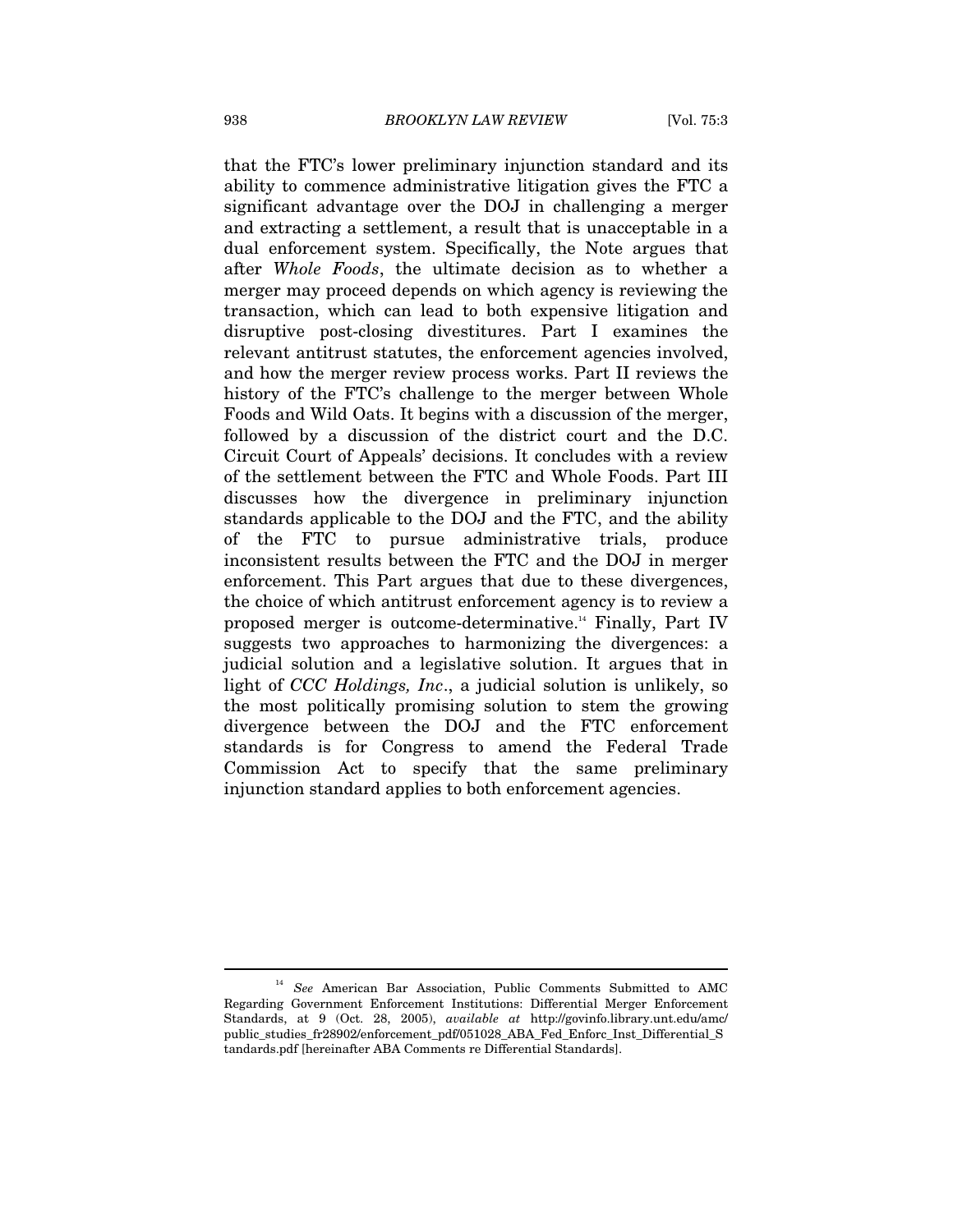#### I. THE PROCESS OF MERGER REVIEW BY THE DOJ AND THE FTC

The DOJ's Antitrust Division and the FTC have shared responsibility for enforcement of the federal antitrust laws.15 To avoid duplication of effort, the agencies consult with one another and a proposed transaction is "cleared" to one agency or the other for review in a process known as the "clearance process."<sup>16</sup> This Part examines how the dual enforcement system functions. It begins with a discussion of the relevant federal antitrust statutes. It then discusses the clearance process between the FTC and the DOJ, the decision to challenge a proposed transaction in court or in an administrative trial (for the FTC), and the potential remedies available to the enforcement agencies, such as divestitures, for a merger with anticompetitive concerns.

#### *A. Overview of the Applicable Antitrust Statutes*

At the federal level, the framework for the merger review process is contained in a few relevant statutes, namely Sections 1 and 2 of the Sherman Act, Section 7 of the Clayton Act, and Section 5 of the FTC Act.<sup>17</sup> Modern antitrust law really began with the enactment of the Sherman Act in 1890.<sup>18</sup> Section 1 of the Sherman Act prohibits contracts, combinations, or conspiracies in restraint of trade.19 Section 2 prohibits monopolies and attempts at monopolies.<sup>20</sup> The Sherman Act only prohibits restraints of trade that are unreasonable.<sup>21</sup> To build upon the protection afforded in the Sherman Act,

- 
- $20\quad 15$  U.S.C. § 2 (2006).

<sup>15</sup> ANTITRUST MODERNIZATION REPORT, *supra* note 13, at 129; Fed. Trade Comm'n, Bureau of Competition, Guide to the Antitrust Laws, the Enforcers, http://www.ftc.gov/bc/antitrust/enforcers.shtm.<br><sup>16</sup> Fed. Trade Comm'n, Bureau of Competition, Guide to the Antitrust Laws,

Mergers: Premerger Notification and the Merger Review Process, http://www.ftc.gov/ bc/antitrust/premerger\_notification.shtm. 17 Of course, every state and the District of Columbia have its own statutes

regulating the competitive effects of mergers and acquisitions. *See* Stephen Calkins, *Perspectives on State and Federal Antitrust Enforcement*, 53 DUKE L.J. 673, 678 (2003). However, this note will only focus on the federal statutes.<br><sup>18</sup> See Scott A. Sher, *Closed But Not Forgotten: Government Review of* 

*Consummated Mergers Under Section 7 of the Clayton Act*, 45 SANTA CLARA L. REV. 41, 45 (2004) (tracking the development of modern antitrust law and analyzing numerous cases involving closed merger challenges by the FTC and DOJ).  $^{19}$  –15 U.S.C. § 1 (2006).

 $^\mathrm{21}$  Fed. Trade Comm'n, Bureau of Competition, Guide to the Antitrust Laws, the Antitrust Laws, http://www.ftc.gov/bc/antitrust/antitrust\_laws.shtm.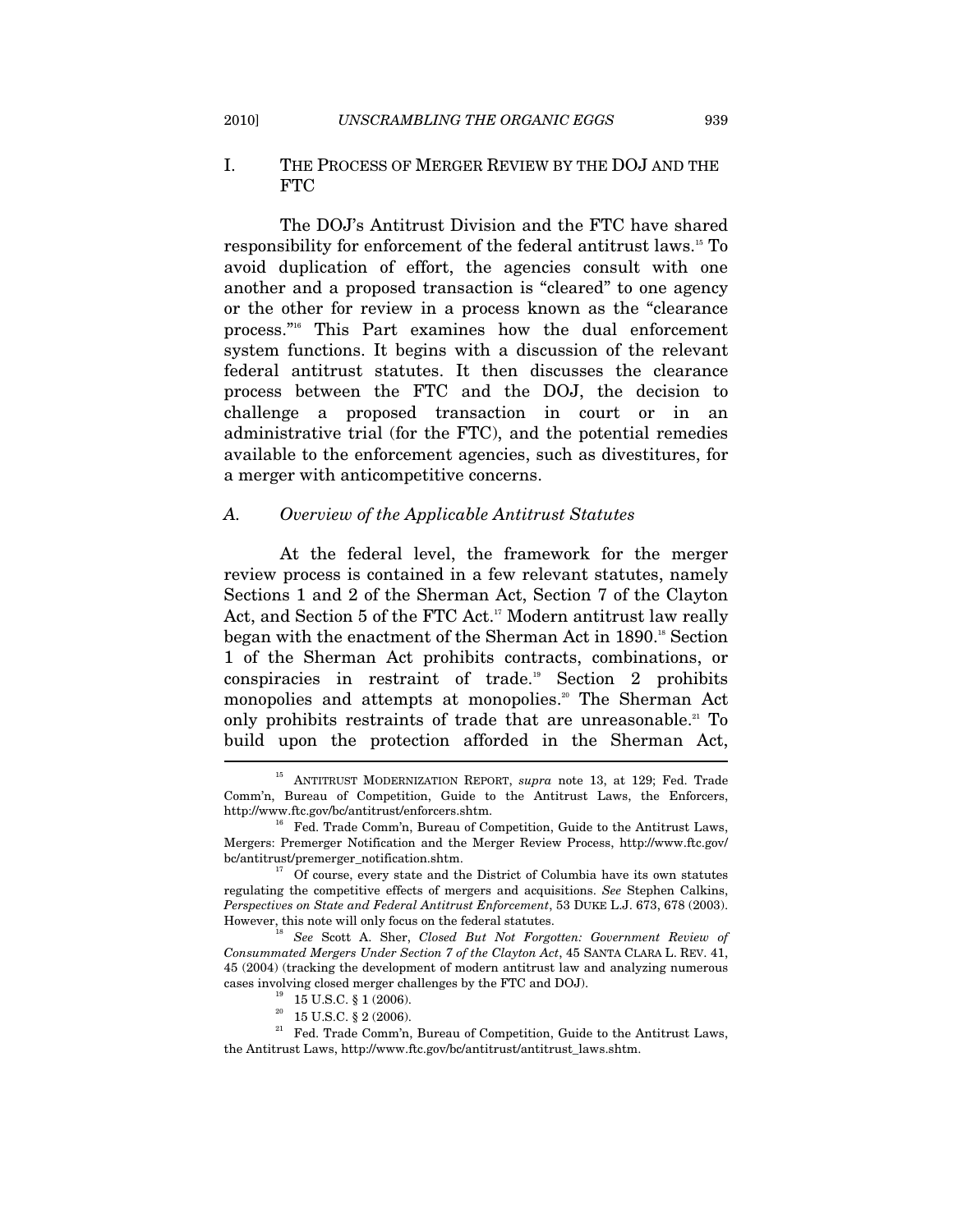Congress passed the Clayton Act in  $1914$ ,<sup>22</sup> amended it in 1950 with the Celler-Kefauver amendments to close some loopholes,<sup>23</sup> and amended it again in 1976 with the Hart-Scott-Rodino Antitrust Improvement Act of 1976 ("HSR Act").<sup>24</sup>

1. The Clayton Act

Today, the principal federal antitrust statute is the Clayton Act, specifically Section 7, which prohibits mergers or acquisitions "in any line of commerce or in any activity affecting commerce in any section of the country, [when] the effect of such acquisition may be substantially to lessen competition, or to tend to create a monopoly."25 Even though the Clayton Act was much more expansive than the Sherman Act, the lack of a requirement for pre-closing notifications meant that the government could challenge an anticompetitive transaction only after it closed.<sup>26</sup> By then, it was often too late to enforce the Clayton Act.<sup>27</sup> Aware of the substantial costs and time involved in such post-consummation challenges, Congress enacted the HSR Act with the goal of "giving the government antitrust agencies a fair and reasonable opportunity to detect and investigate large mergers of questionable legality before they are consummated."28 The HSR Act and the establishment of the premerger notification program would give the antitrust enforcement agencies such an opportunity.

#### 2. The Hart-Scott-Rodino Act

The HSR Act is often credited with establishing the modern merger review process by giving the DOJ and the FTC

<sup>22</sup> Clayton Act, 15 U.S.C. § 18 (2006).

 $^{23}$  Celler-Kefauver Amendments, Pub. L. No. 81-899, 64 Stat. 1125 (Codified as amended at 15 U.S.C. § 18 (2006)). After the Celler-Kefauver amendments, Section 7 of the Clayton Act covers both asset acquisitions and stock acquisitions. *See* Brown Shoe Co. v. United States, 370 U.S. 294, 316 (1962). In *Brown Shoe*, the Supreme Court reviewed the legislative history and purpose of the amendments. *See id*. at 315-23. 24 Hart-Scott-Rodino Antitrust Improvement Act of 1976, Pub. L. No. 94-435,

<sup>90</sup> Stat. 1383 (Current version at 15 U.S.C. § 18a (2006)).<br><sup>25</sup> 15 U.S.C. § 18 (2006).<br><sup>26</sup> *See* Sher, *supra* note 18, at 52-53.

<sup>&</sup>lt;sup>27</sup> Litigation often took years and even if the government won, there was

often no remedy because the firms were already well integrated. *Id*. at 52-54. 28 H.R. REP. No. 94-1373, at 5 (1976), *as reprinted in* 1976 U.S.C.C.A.N. 2637, 2637.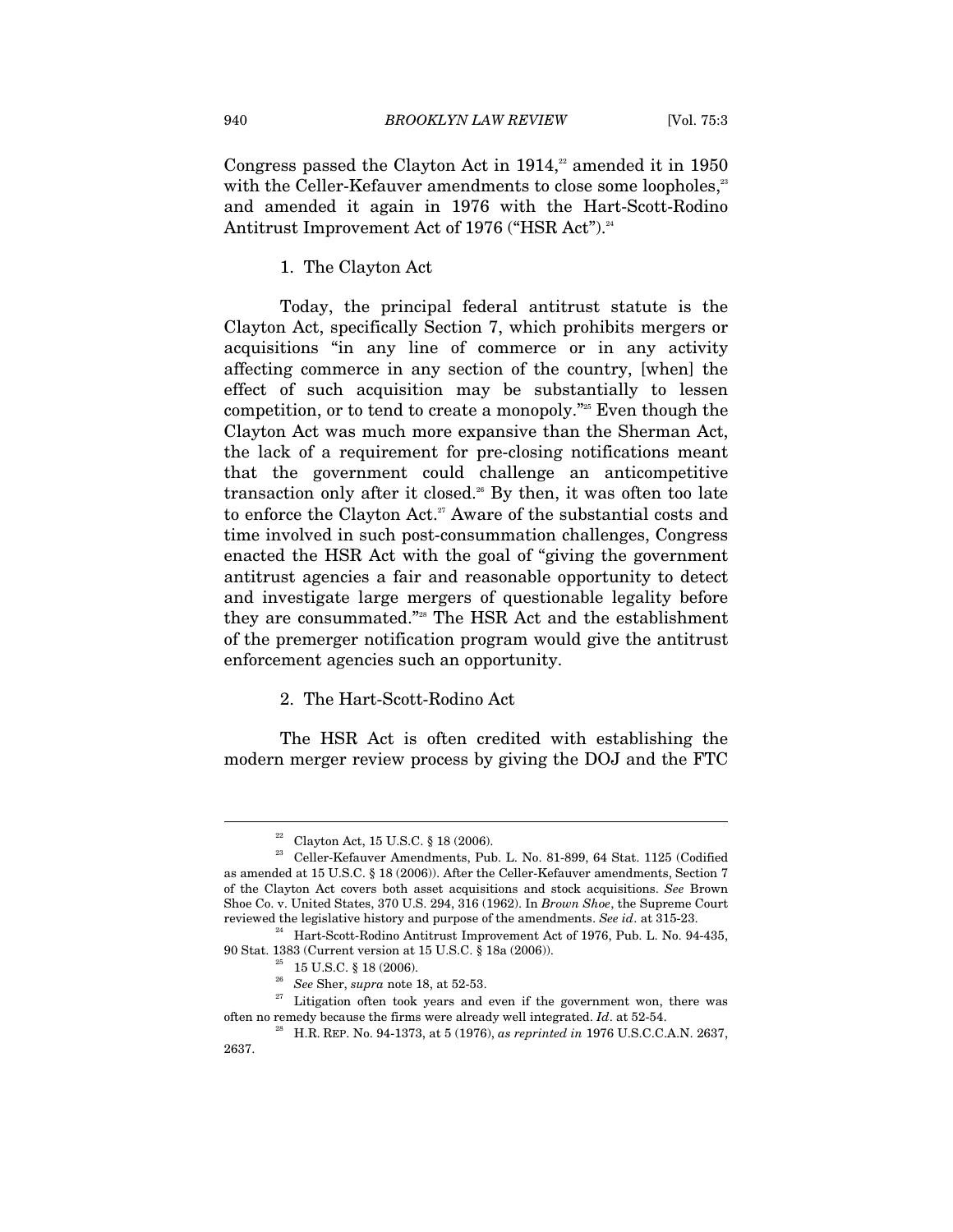the ability to block mergers before consummation.<sup>29</sup> Before the passage of the HSR Act, it was very difficult to challenge a merger successfully.<sup>30</sup> Without advance notice of the transaction, mergers were typically challenged after they were already consummated.<sup>31</sup> The government also had very little time to prepare, and carried the burden of proof for obtaining a preliminary injunction.<sup>32</sup> Since these challenges often took years to litigate, it was very difficult for courts to come up with an appropriate remedy to restore competition—"that is, to unscramble the eggs"—because it was very difficult to recreate the acquired entity as an independent "competitively viable firm."33 So even when the government was successful in its challenge, it was often a hollow victory and too late to gain any "meaningful relief."34

The Hart-Scott-Rodino Act changed all of this by requiring the parties to notify the FTC and the DOJ about mergers and acquisitions of certain sizes before they occur, and to give the antitrust agencies time to review such transactions before consummating the proposed transaction.<sup>35</sup> Under the HSR Act, the parties to certain proposed transactions must notify both the FTC and the DOJ by submitting a "Notification and Report Form" with some information about the parties and  $\overline{a}$ 

note 18, at 52-53. 32 *See* H.R. REP. No. 94-1373, at 8 (1976), *as reprinted in* 1976 U.S.C.C.A.N.

2637, 2640 ("[W]ithout advance notice of an impending merger, data relevant to its legality, and at least several weeks to prepare a case, the government often has no meaningful chance to carry its burden of proof, and win a preliminary injunction against a merger that appears to violate section 7. The weight of this burden cannot be

overemphasized."). 33 ANTITRUST MODERNIZATION REPORT, *supra* note 13, at 47. "Unscrambling the eggs" is a term used to express the difficulty of a divesture remedy when a merger is already closed and the assets of the combined firms are integrated. H.R. REP. No. 94- 1373, at 4-5 (1976), *as reprinted in* 1976 U.S.C.C.A.N. 2637, 2640-41 (After closing, "the acquired firm's assets, technology, marketing systems, and trademarks are replaced, transferred, sold off, or combined with those of the acquiring firm. Similarly, its personnel and management are shifted, restrained, or simply discharged. In these ways, the acquiring and acquired firms are, in effect, irreversibly 'scrambled' together."). 34 H.R. REP. No. 94-1373, at 8 (1976), *as reprinted in* 1976 U.S.C.C.A.N. 2637,

2640. *See* ANTITRUST MODERNIZATION REPORT, *supra* note 13, at 151. 35 *See* 15 U.S.C. § 18a(a) (2006); *see also* Fed. Trade Comm'n, Bureau of Competition, Guide to the Antitrust Laws, Mergers: Premerger Notification and the Merger Review Process, http://www.ftc.gov/bc/antitrust/premerger\_notification.shtm.

<sup>29</sup> *See* ANTITRUST MODERNIZATION REPORT, *supra* note 13, at 47, 151; Sher, *supra* note 18, at 52-54. 30 *See* H.R. REP. No. 94-1373, at 8 (1976), *as reprinted in* 1976 U.S.C.C.A.N.

<sup>2637, 2640;</sup> *see also* Sher, *supra* note 18, at 52-54 (discussing the difficulties of postconsummation challenges). 31 *See* ANTITRUST MODERNIZATION REPORT, *supra* note 13, at 47; Sher, *supra*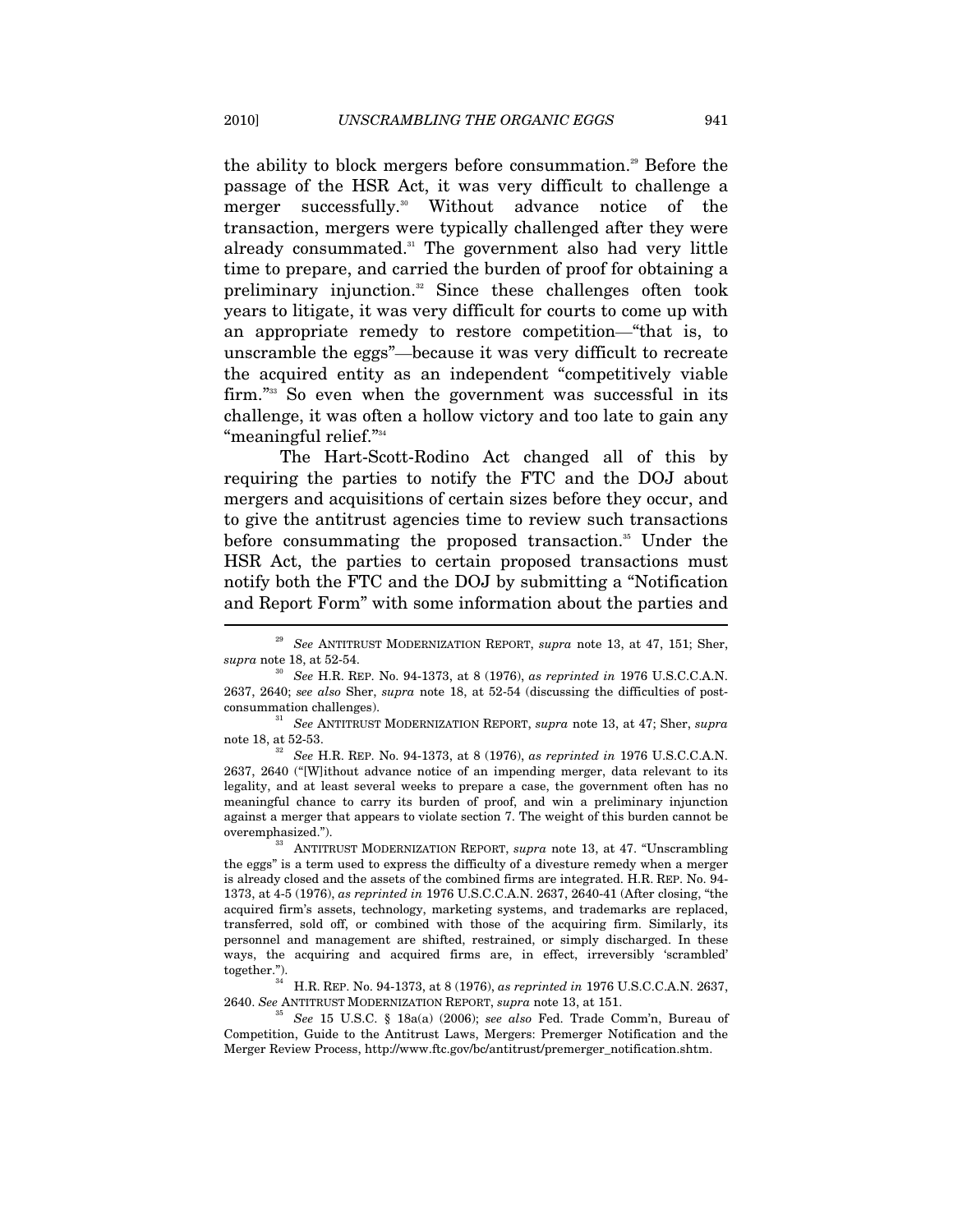the proposed transaction.<sup>36</sup> The HSR Act does not require a premerger filing for all mergers or acquisitions.<sup>37</sup> The filing thresholds are updated annually, but generally, the parties must be of a certain size and the deal must be of a certain value.<sup>38</sup> Under the HSR Act, advance notice must be provided to both the DOJ and the FTC even though only one agency will review the proposed merger.<sup>39</sup> The HSR Act also enables the agencies to obtain documents and other necessary information from the parties and third parties to assess whether to challenge the proposed transaction.<sup>40</sup> Congress's solution to the time constraint problem was to establish a thirty-day waiting period.41 During this time, the parties are prohibited from closing their deal unless the waiting period is granted early termination by the FTC or the  $DOL$ <sup>22</sup> As a result of the HSR Act, challenges to consummated deal are relatively rare because the agencies are able to challenge mergers before they are consummated.<sup>43</sup> Nevertheless, over the last decade, the FTC has been much more aggressive in challenging closed deals where the anticompetitive concerns were not apparent during the merger review process.<sup>44</sup>

- 
- 

- 
- 

bankruptcy, there is a fifteen-day waiting period. *Id.*  $^{42}$  *Id.* at 9.<br><sup>43</sup> Sher, *supra* note 18, at 41.<br><sup>44</sup> See id. at 42 (describing how since 2001, the FTC has challenged consummated mergers involving MSC Software, Chicago Bridge, Airgas, and Aspen Technology, as well as seriously investigated dozens more); *see also* ABA Comments re Differential Standards, *supra* note 14, at app. a 2-7 (list of mergers and acquisitions the FTC has challenged post-closing); D. Bruce Hoffman & M. Sean Royall, *Administrative Litigation at the FTC: Past, Present, and Future*, 71 ANTITRUST L.J. 319, 319-20 (2003) ("The FTC today is aggressively continuing to use the administrative litigation process in the manner envisioned by the agency's creators . . . the FTC's administrative litigation process has become the forum in which many of our day's most complex and interesting antitrust issues are being litigated.").

<sup>36</sup> Fed. Trade Comm'n, Bureau of Competition, *Hart-Scott-Rodino Premerger Notification Program Introductory Guide I*, *What is the Premerger Notification Program? An Overview*, at 6, (2008) *available at* http://www.ftc.gov/bc/hsr/introguides/ guide1.pdf [hereinafter *Guide I*]. Copies of the form and instructions are available at http://www.ftc.gov/bc/hsr/hsrforms.htm.<br><sup>37</sup> In addition to the size of the parties or of the deal, there are a limited

number of exceptions to the HSR Act. *See* 15 U.S.C. § 18a(c) (2006) (exempting certain transactions from HSR Act's requirements). 38 *See* Fed. Trade Comm'n, Bureau of Competition, Hart-Scott-Rodino

Premerger Introductory Guide II, To File or Not to File—When you must file a premerger notification report form, *available at* http://www.ftc.gov/bc/hsr/introguides/ guide2.pdf. Guide II describes the criteria used to determine whether a transaction is subject to the requirements of the HSR Act.<br><sup>39</sup> Guide I, *supra* note 36, at 11.<br><sup>40</sup> Id. at 12.<br><sup>41</sup> See id. at 9. In the case of an all cash tender offer or an acquisition in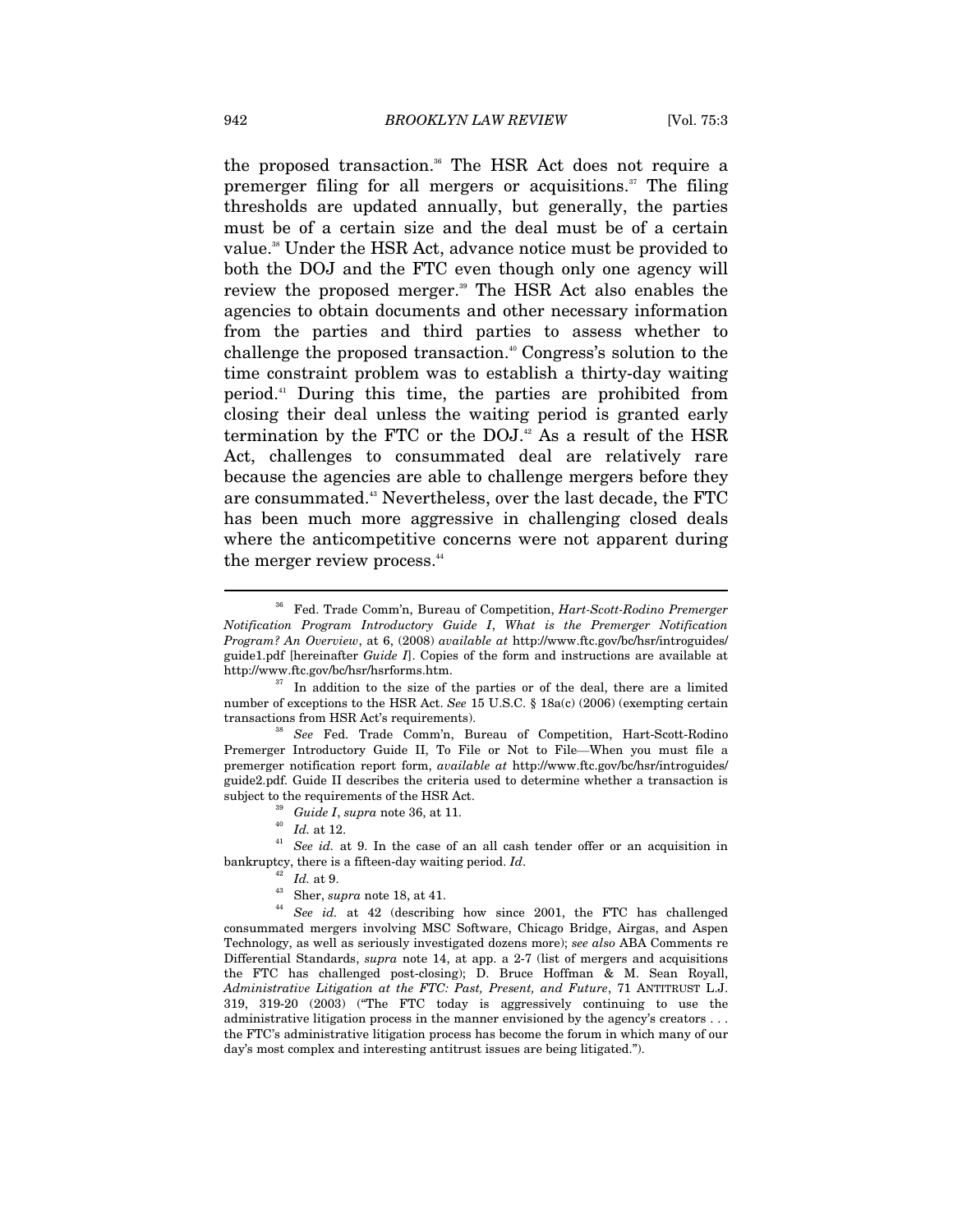#### 3. The Federal Trade Commission Act

The FTC is an administrative agency created by Congress in 1914 under the Federal Trade Commission Act ("FTC Act").<sup>45</sup> Only the FTC can bring cases under the FTC Act.<sup>46</sup> The FTC was formed to police "unfair methods of competition"47 and "unfair or deceptive acts or practices in or affecting commerce."48 Congress created the FTC to supplement the DOJ's enforcement of the antitrust laws, and to help develop and clarify antitrust policy by giving the FTC adjudicative power under Section  $5(b)$  of the FTC Act.<sup>49</sup> As a result, the FTC can challenge a transaction in federal courts as well as through an internal administrative proceeding (known as a Part III proceeding) before an administrative law judge.<sup>50</sup> Whether it wins or loses at the federal court level, the FTC can still challenge a transaction through administrative litigation. This allows the FTC to initiate an administrative proceeding to challenge a transaction pre-consummation or post-consummation.<sup>51</sup>

# *B. Overview of the Merger Review Process*

Although the DOJ's Antitrust Division and the FTC have shared responsibility for enforcement of the federal antitrust laws, in practice, only one agency is responsible for

<sup>45</sup> *See* 15 U.S.C. § 41 (2006). Fed. Trade Comm'n, Bureau of Competition, Guide to the Antitrust Laws, The Antitrust Laws, http://www.ftc.gov/bc/antitrust/ antitrust\_laws.shtm. 46 *See id*. Unlike the DOJ, the FTC does not have criminal enforcement

authority.<br> $47$  The term "unfair methods of competition" is generally thought to mean the

same as the prohibitions of the Sherman and Clayton Acts. ANTITRUST MODERNIZATION REPORT, *supra* note 13, at 129.<br><sup>48</sup> 15 U.S.C. § 45(a)(2) (2006) ("The Commission is hereby empowered and

directed to prevent persons, partnerships, or corporations . . . from using unfair methods of competition in or affecting commerce and unfair or deceptive acts or practices in or affecting commerce."). 49 Hoffman & Royall, *supra* note 44, at 319-20. *See* American Bar Association,

Section of Antitrust Law, Public Comments Submitted to AMC Regarding Dual Federal Merger Enforcement, at 2 (Oct. 28, 2005) ("[T]he FTC was designed to function as an expert body in antitrust law, capable of assessing and adjudicating the competitive effects of complex transactions") [hereinafter ABA Comments re Dual Enforcement]; Fed. Trade Comm'n, Guide to the Federal Trade Commission, http://www.ftc.gov/bcp/edu/pubs/consumer/general/gen03.shtm ("Congress created the FTC as a source of expertise and information on the economy.").<br><sup>50</sup> The FTC may seek a preliminary permanent injunction in federal court

under 15 U.S.C. § 53(b) (2006). It can commence an administrative proceeding under 15 U.S.C. § 45(b)-(c) (2006). 51 *See generally* Hoffman & Royall, *supra* note 44.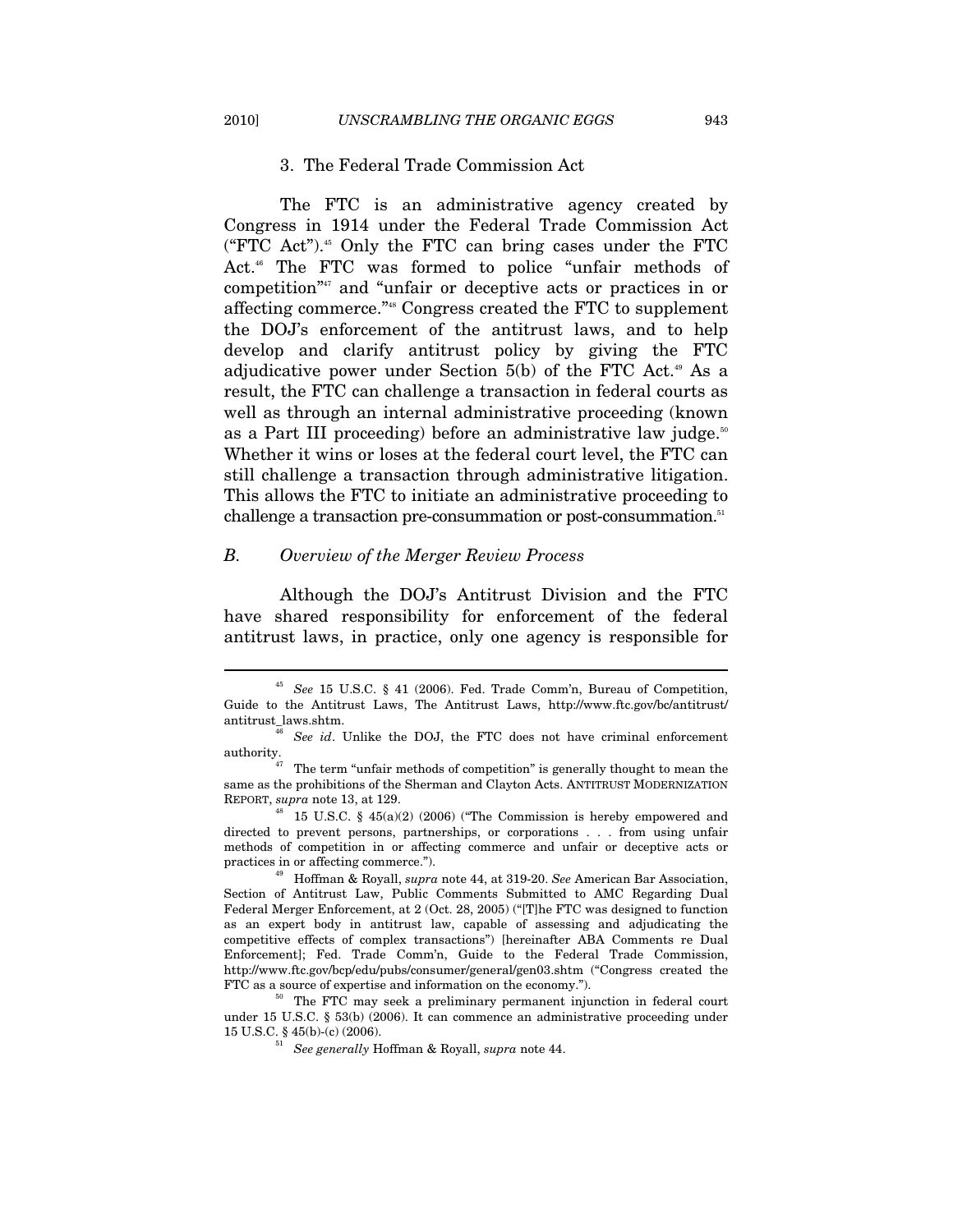investigating a particular merger. As the law enforcement agency of the executive branch, the DOJ is entrusted with the power to bring criminal antitrust cases or civil actions seeking an injunction and to take steps to remedy past violations.<sup>52</sup> As an administrative agency, the FTC is allowed to seek a preliminary or permanent injunction in federal court or commence an internal administrative proceeding.<sup>53</sup> Despite criticism that this dual enforcement arrangement was unnecessarily duplicative, it has worked relatively well with few conflicts between the two agencies.<sup>54</sup> One of the reasons for the lack of clashes is that over the years, the two agencies have developed a "clearance process" where the FTC and the DOJ will consult with each other, and the matter is "cleared" to one agency for review.<sup>55</sup>

# 1. The Clearance Process

To avoid duplication of enforcement efforts, the DOJ and the FTC will consult with each other to decide which agency will conduct a formal investigation of a particular transaction. During the waiting period, the FTC and the DOJ will assign the filing to a specific division or section within the agency having expertise over the industry of the proposed transaction.<sup>56</sup> Initially, both agencies will perform a preliminary review of the proposed transaction.<sup>57</sup> If the assigned division or section within one agency determines that a formal investigation is necessary, that agency will seek clearance from the other agency to conduct an investigation.<sup>58</sup> Since only one agency will be conducting the investigation of the proposed

 $52$  Dep't of Justice, Antitrust Div., Mission of the Antitrust Division, http://www.justice.gov/atr/about/mission.htm.

<sup>&</sup>lt;sup>53</sup> See supra note 50. **See Supra rote 50.** See ANTITRUST MODERNIZATION REPORT, *supra* note 13, at 129. According to the Antitrust Modernization Report, "[c]ritics contend that having two agencies enforce the federal antitrust laws entails unnecessary duplication and can result in inconsistent antitrust policies, additional burdens on businesses, or other obstacles to efficient and fair federal antitrust enforcement." *Id*.<br><sup>55</sup> *Id.* at 132-33; *Guide I*, *supra* note 36, at 11.<br><sup>56</sup> AMERICAN BAR ASSOCIATION, SECTION OF ANTITRUST LAW, THE MERGER

REVIEW PROCESS: A STEP-BY-STEP GUIDE TO FEDERAL MERGER REVIEW 26 (3d. ed. 2006) [hereinafter MERGER REVIEW GUIDE]. 57 *Guide I*, *supra* note 36, at 11. 58 MERGER REVIEW GUIDE, *supra* note 56, at 26-27, 134-36. At the DOJ, the

Office of Operations will ask the Premerger Office at the FTC for clearance to investigate. At the FTC, the Premerger Office will notify the Office of Operations at the DOJ to coordinate which agency will conduct the investigation. *Id.* at 27.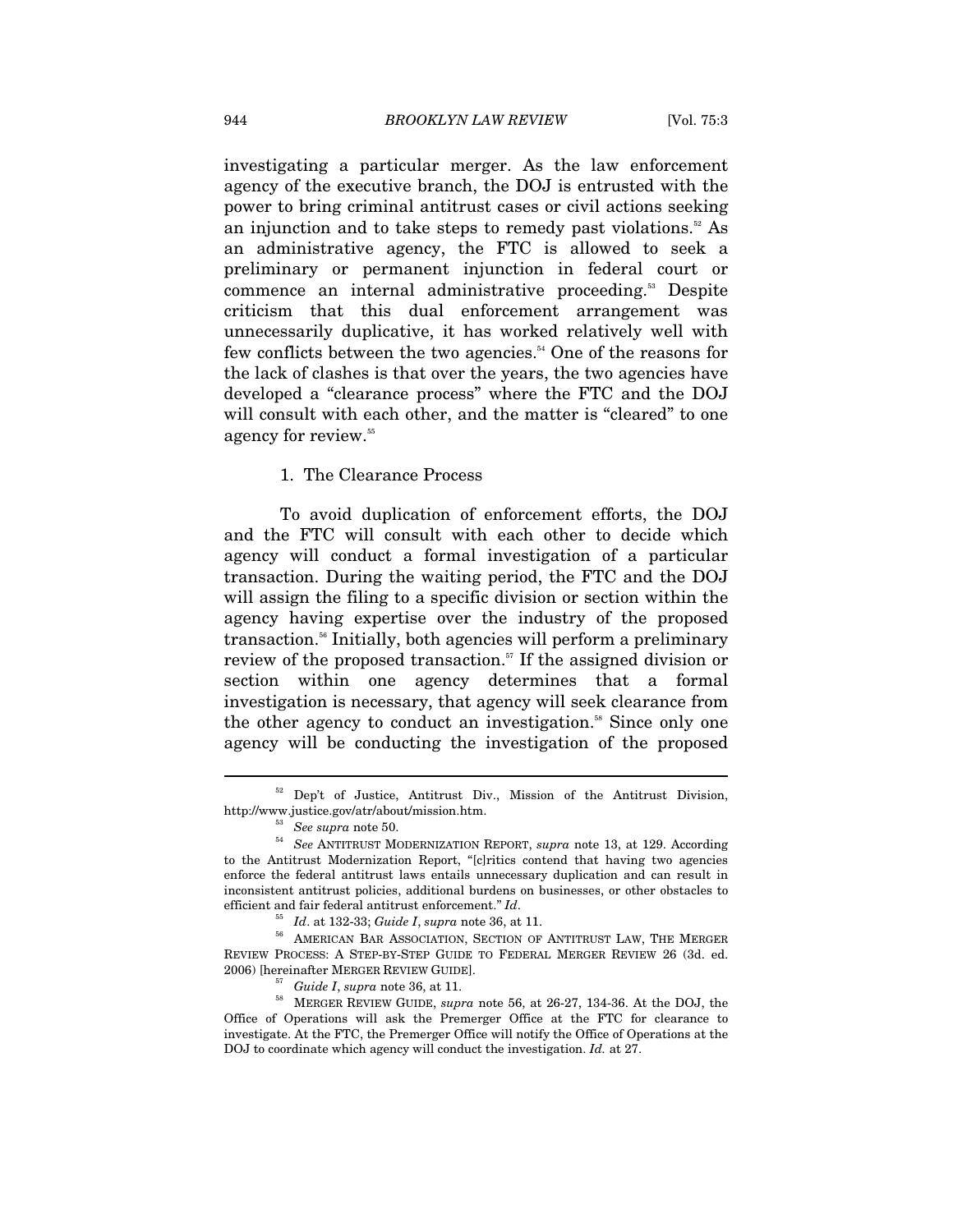transaction, neither agency will contact the parties or third parties until it has been decided which agency will be responsible for investigating the proposed transaction.<sup>59</sup> This minimizes the potential for confusion and duplication of efforts if both agencies contacted the parties at different times for the same matter.<sup>60</sup>

This clearance process determines which agency will conduct the investigation; this is usually the agency with the most relevant staff expertise and experience in the industry potentially affected by the proposed merger.<sup>61</sup> For example, the FTC is responsible for industries where consumer spending is high, such as health care, pharmaceuticals, food, energy, computer technology, and internet services.<sup>62</sup> If there are disputes over which agency has more expertise in a given area, the matter is passed to increasingly senior staff until it is resolved, potentially all the way up to the Chairman of the FTC and the Assistant Attorney General for Antitrust at the DOJ.<sup>63</sup> As a result of the clearance process, only one agency takes control of the investigation.

Laws: The Enforcers, http://www.ftc.gov/bc/antitrust/enforcers.shtm. However, if one agency decides not to initiate an investigation, even in an industry where it has quite an amount of expertise in, the other agency is free to start an investigation. *See* MERGER REVIEW GUIDE, *supra* note 56, at 135.<br><sup>63</sup> See ABA Comments re Dual Enforcement, *supra* note 49, at 11 & n.16;

<sup>59</sup> *Guide I*, *supra* note 36, at 11; MERGER REVIEW GUIDE, *supra* note 56, at 136. However, any interested person, including the parties to the proposed transaction, is free to present information to either or both agencies at any time. *Guide I*, *supra* 

note 36, at 11.<br><sup>60</sup> See Guide I, *supra* note 36, at 11.<br><sup>61</sup> See MERGER REVIEW GUIDE, *supra* note 56, at 27. In 2002, the DOJ and the FTC reached an accord to explicitly allocate certain industries to each agency. *See* Dep't of Justice, Antitrust Div. & Federal Trade Comm'n, Memorandum of Agreement Between the Federal Trade Commission and the Antitrust Division of the United States Department of Justice Concerning Clearance Procedures for Investigations (Mar. 5, 2002), *available at* http://www.justice.gov/atr/public/10170.pdf. However, the accord was short-lived and ended after objections from Senator Ernest F. Hollings. As a result, the two agencies have continued to decide based on staff expertise and experience. *See* Lauren Kearney Peay, *The Cautionary Tale of the Failed 2002 FTC/DOJ Merger Clearance Accord*, 60 VAND. L. REV. 1307, 1308-10 (2007) (discussing the failure of the 2002 accord and potential approaches to improving the interaction between the FTC, the DOJ, and Congress). <sup>62</sup> Fed. Trade Comm'n, Bureau of Competition, An FTC Guide to the Antitrust

MERGER REVIEW GUIDE, *supra* note 56, at 135. Although not common, these disputes between the agencies may cause significant delays in the merger review process. *Id*. at 136.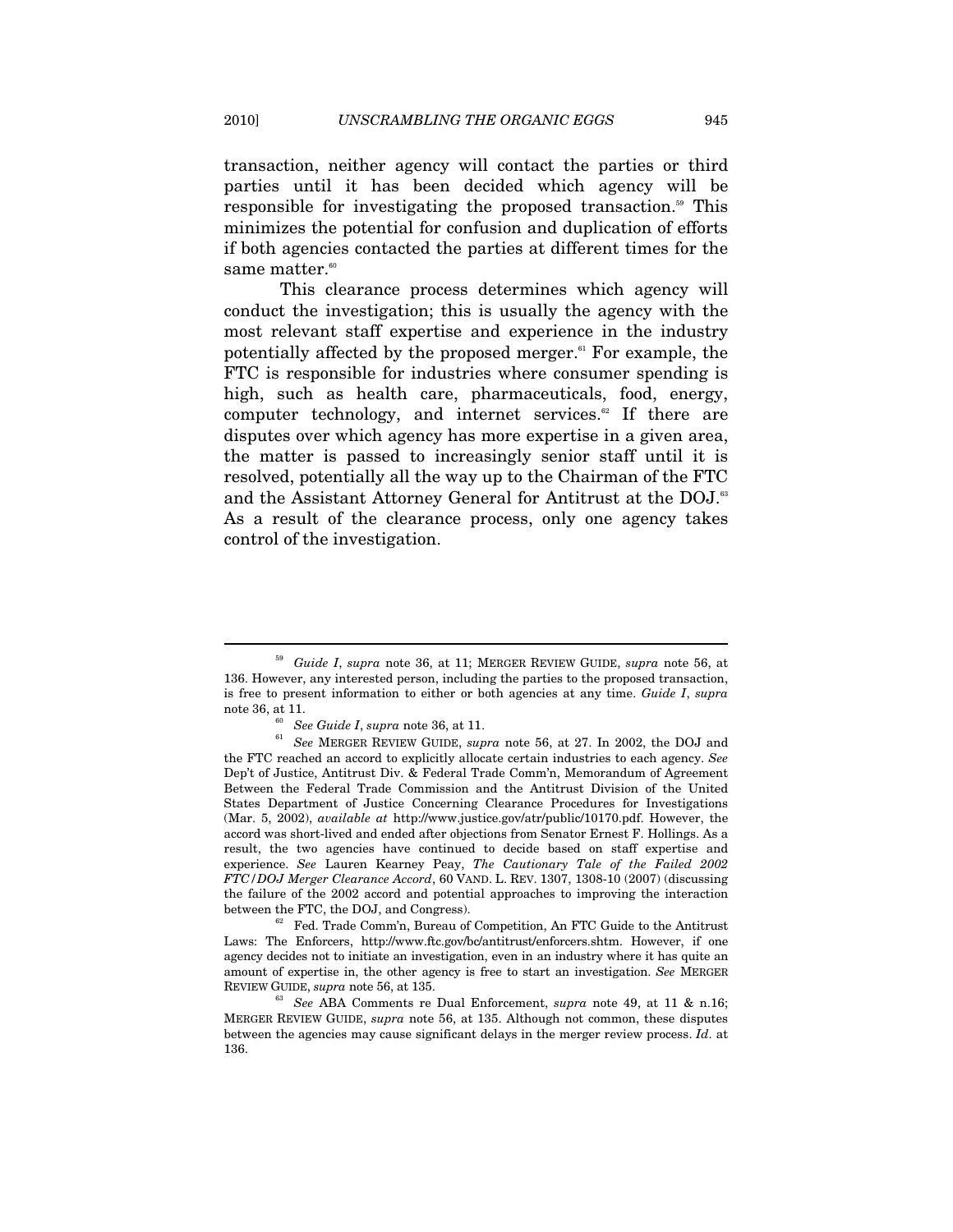#### 2. Further Investigation Required: Second Request

Once clearance is granted, the investigating agency will notify the merging parties that an investigation has been opened. The investigating agency can now obtain information from various sources, including the merging parties.<sup>64</sup> After the initial investigation, the agency can decide to do three things: it can grant early termination of the waiting period, allow the waiting period to expire, or it can issue a Request for Additional Information (a "second request").<sup>65</sup> The second request is commonly used to allow the staff more time to investigate,<sup>66</sup> and will often require the parties to provide more information about the transaction and its potential anticompetitive effects. $\sigma$  After the parties have substantially complied with the second request for information, there is an additional thirty-day waiting period, after which the agency must decide whether to approve the merger, seek a preliminary injunction in federal court to stop the merger, or seek a voluntary agreement not to close the deal until further investigation can be completed.<sup>68</sup> During this time, the parties can meet with review officials to argue that their transaction should not be challenged. $\degree$  The investigating agency can also grant an early termination of the waiting period, or allow it to expire if they decline to pursue a challenge.<sup> $n$ </sup> Either way, the parties are free to close their transaction at that point.

#### 3. Agency Action: Approve or Litigate

At the DOJ, the staff's recommendation is first reviewed by the appropriate section chiefs and increasingly senior officials before it goes to the ultimate decision maker, the

<sup>64</sup> *See Guide I*, *supra* note 36, at 12. 65 *See* MERGER REVIEW GUIDE, *supra* note 56, at 138. 66 *See id*. at 27-29. The extended waiting period is normally thirty days from the date of substantial compliance by both merging parties. It is ten days for "a cash tender offer or certain bankruptcy filings." *Guide I*, *supra* note 36, at 13.<br><sup>67</sup> ANTITRUST MODERNIZATION REPORT, *supra* note 13, at 151; *see also Guide* 

*I*, *supra* note 36, at 12.

<sup>68</sup> MERGER REVIEW GUIDE, *supra* note 56, at 29; *see also* 15 U.S.C. § 18a(e)(2) (2006). Parties are often willing to extend the time period voluntarily because it gives them more time to prepare and to meet with reviewing officials to persuade them not to challenge the transaction. MERGER REVIEW GUIDE, *supra* note 56, at 247-50.<br><sup>69</sup> MERGER REVIEW GUIDE, *supra* note 56, at 29.<br><sup>70</sup> 15 U.S.C. § 18a(b)(2) (2006); *see also Guide I*, *supra* note 36, at 10.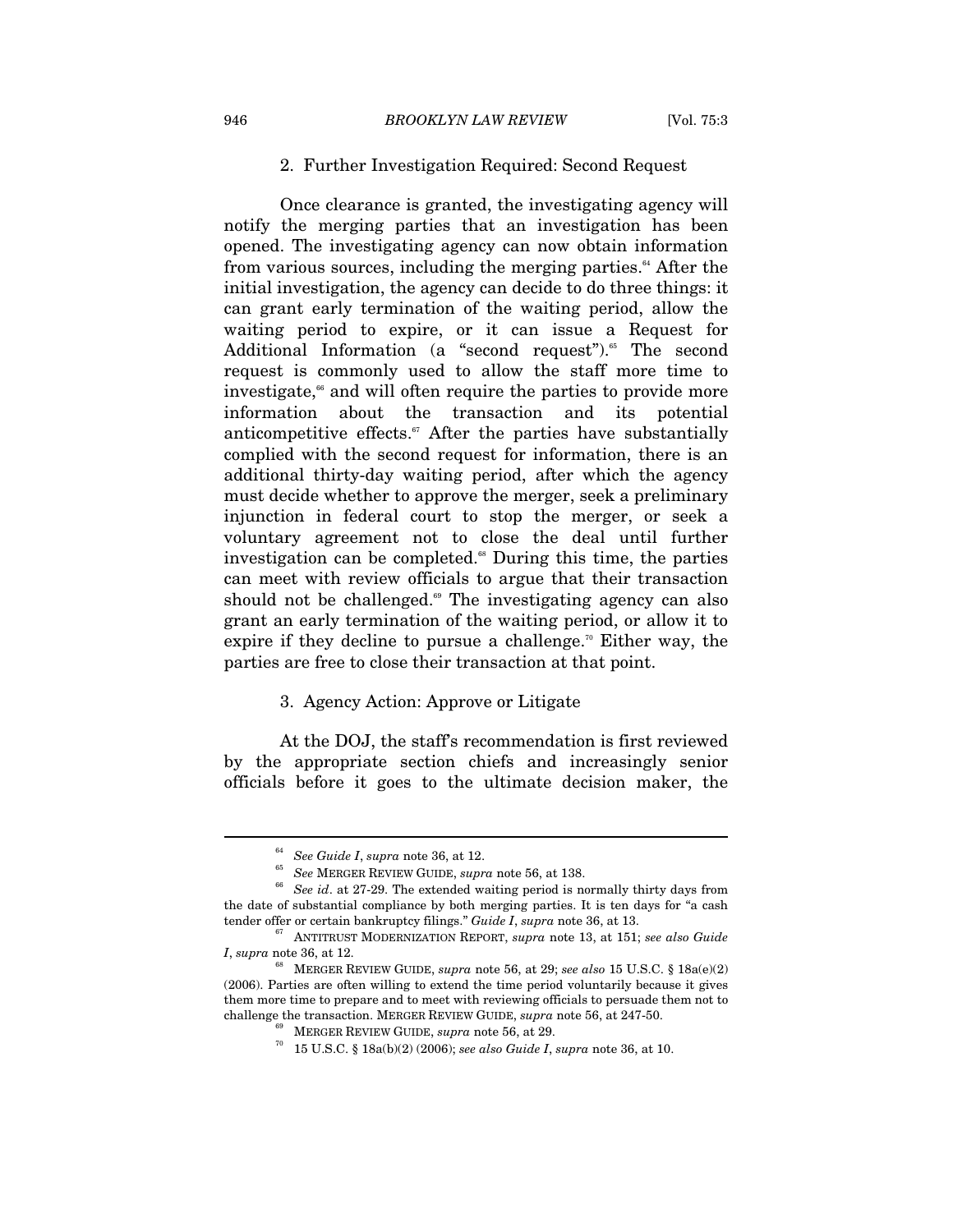Assistant Attorney General for Antitrust.<sup>71</sup> At the FTC, the staff recommendation is forwarded to the appropriate deputy directors and directors before it goes to the final decision makers, the five commissioners.<sup>72</sup> If the merger is approved, or if thirty days has passed since the parties substantially complied with the second request, the parties are free to consummate their transaction.<sup>73</sup> If the investigating agency determines that a merger may substantially lessen competition, the agency can try to reach a settlement, or it can seek a preliminary and permanent injunction in the appropriate district court to enjoin the consummation of the merger.<sup>74</sup>

In practice, the agencies will usually try to negotiate with the merging parties to reach a settlement, either through a consent decree where the parties agree to a divestiture of certain assets to ease concerns about the merger's anticompetitive effects, or through a less common "fix-it-first" restructuring of their transaction.<sup>75</sup> Depending on the circumstances, parties can either abandon the transaction, $\alpha$  or agree to settle as a way to avoid costly and time-intensive litigation that could delay the closing of the transaction and the ensuing efficiencies of the merger.<sup>77</sup>

# *C. Proceeding to Litigation: Challenging a Proposed Transaction*

# 1. Seeking Injunctive Relief in Federal Court

If the merging parties and the enforcement agency fail to negotiate a settlement, the FTC and the DOJ are authorized

<sup>71</sup> MERGER REVIEW GUIDE, *supra* note 56, at 29. For a more in depth discussion of the process and the decision makers that are involved, see *id.* at 232-36, 242-47. 72 *Id*. at 29-30. Parties are given the opportunity to present their case at each

step of the approval process. This includes meeting with each commissioner separately. A majority vote of the commissioners is necessary for any action. For a more in depth

discussion of the process and the decision makers that are involved, see *id.* at 232-42.<br><sup>73</sup> Guide I, supra note 36, at 13.<br><sup>74</sup> MERGER REVIEW GUIDE, supra note 56, at 30-31, 254.<br>*<sup>75</sup> See id.* at 252-53; DEP'T OF JUST POLICY GUIDE TO MERGER REMEDIES 1 (2004) [hereinafter DOJ MERGER REMEDIES GUIDE], *available at* http://www.usdoj.gov/atr/public/guidelines/205108.pdf; *see also* Lawrence M. Frankel, *The Flawed Institutional Design of U.S. Merger Review: Stacking the Deck Against Enforcement*, 2008 UTAH L. REV. 159, 181 (2008). 76 *See* MERGER REVIEW GUIDE, *supra* note 56, at 256-57. 77 *See id*. at 255.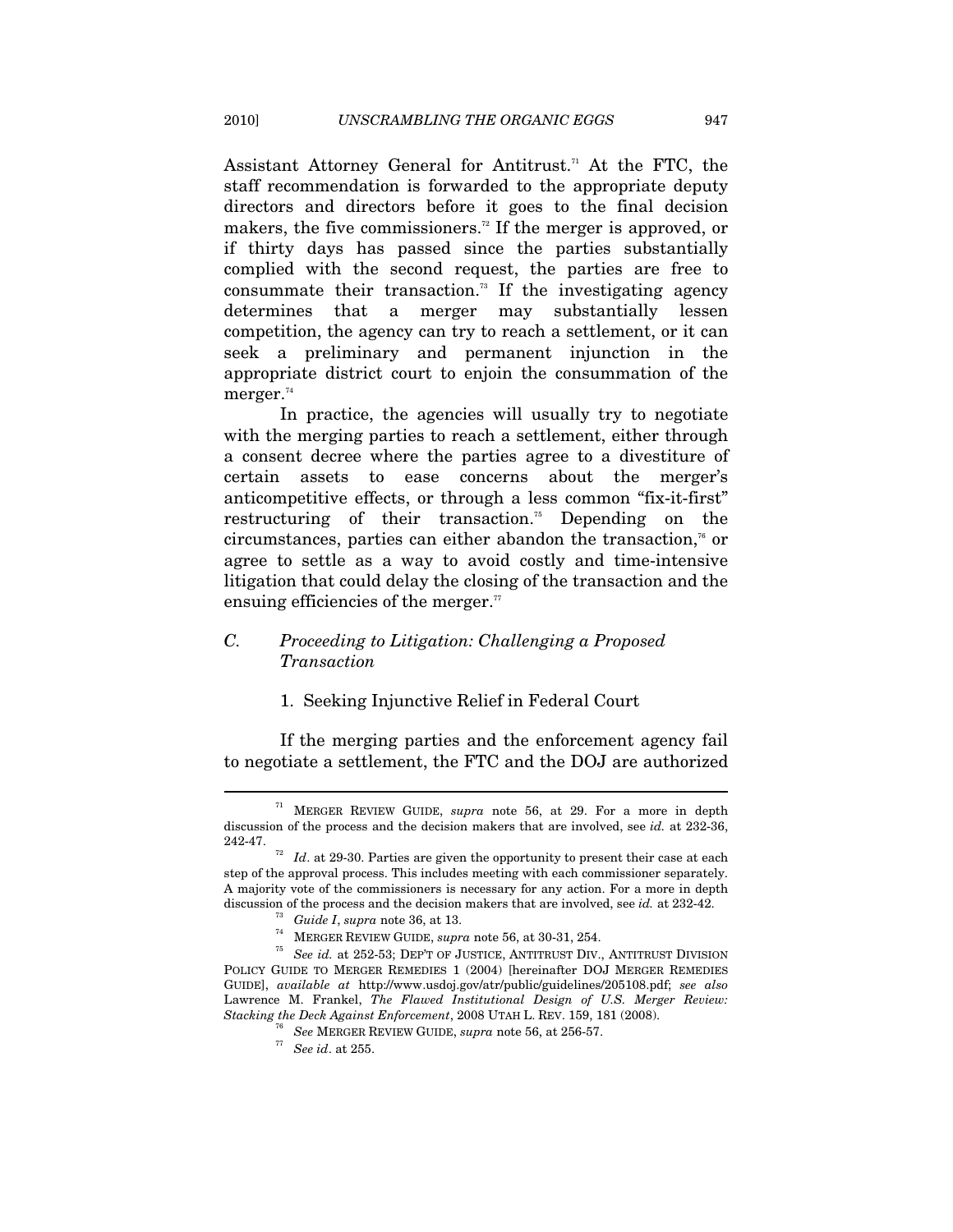to seek injunctive relief in federal court to enjoin a transaction that they believe raises competitive concerns.<sup>78</sup> The DOJ and the FTC have different approaches when seeking injunctive relief. Unlike the FTC, the DOJ does not have another avenue for permanent relief other than the federal court process. As a result, the DOJ often asks for both a preliminary injunction and a permanent injunction from the district courts.79 If the DOJ's request is denied, the parties can usually consummate their merger without further concerns of antitrust litigation.<sup>80</sup> In contrast, the FTC only seeks a preliminary injunction; if the FTC loses, the parties still have to worry about the FTC potentially pursuing costly and lengthy administrative litigation.<sup>81</sup>

Due to the need to close a proposed transaction quickly (to enjoy the efficiencies that come from a merger and to avoid the costs of litigation), preliminary injunctions are particularly important to both the parties and the enforcement agencies.<sup>82</sup> If the district court denies the injunction, the agencies normally treat the denial as final and will not take any further action.<sup>83</sup> As a result, the parties can close the merger relatively quickly. $84$ However, if a court grants the injunction, the parties will most likely abandon the transaction because very few firms can withstand the time, costs, and uncertainty involved in an appeal or an administrative trial.<sup>85</sup>

<sup>&</sup>lt;sup>78</sup> The DOJ is authorized to seek an injunction under 15 U.S.C. § 25 (2006). The FTC is authorized to seek an injunction under 15 U.S.C. § 53(b) (2006).

<sup>&</sup>lt;sup>79</sup> See ANTITRUST MODERNIZATION REPORT, *supra* note 13, at 138.<br><sup>80</sup> The ABA Section of Antitrust Law has not been able to find any example of the DOJ seeking a permanent injunction after failing to obtain a preliminary

injunction. ABA Comments re Differential Standards, *supra* note 14, at 5.<br><sup>81</sup> ANTITRUST MODERNIZATION REPORT, *supra* note 13, at 139.<br><sup>82</sup> *See* MERGER REVIEW GUIDE, *supra* note 56, at 255 ("In many cases, the preliminary injunction motion will determine the outcome of the case.").<br><sup>83</sup> UNDERSTANDING THE ANTITRUST ISSUES, *supra* note 4, at 546 ("An

unsuccessful effort to obtain a preliminary injunction can be the plaintiff's final battle to block a merger. . . ."). 84 *See* MERGER REVIEW GUIDE, *supra* note 56, at 255; UNDERSTANDING THE

ANTITRUST ISSUES, *supra* note 4, at 546-47. This is assuming the Court of Appeals fails to grant a stay pending appeal by the enforcement agency or the FTC decides not to pursue an administrative proceeding. *See infra* Part I.C.2. 85 UNDERSTANDING THE ANTITRUST ISSUES, *supra* note 4, at 547. ANTITRUST

MODERNIZATION REPORT, *supra* note 13, at 139.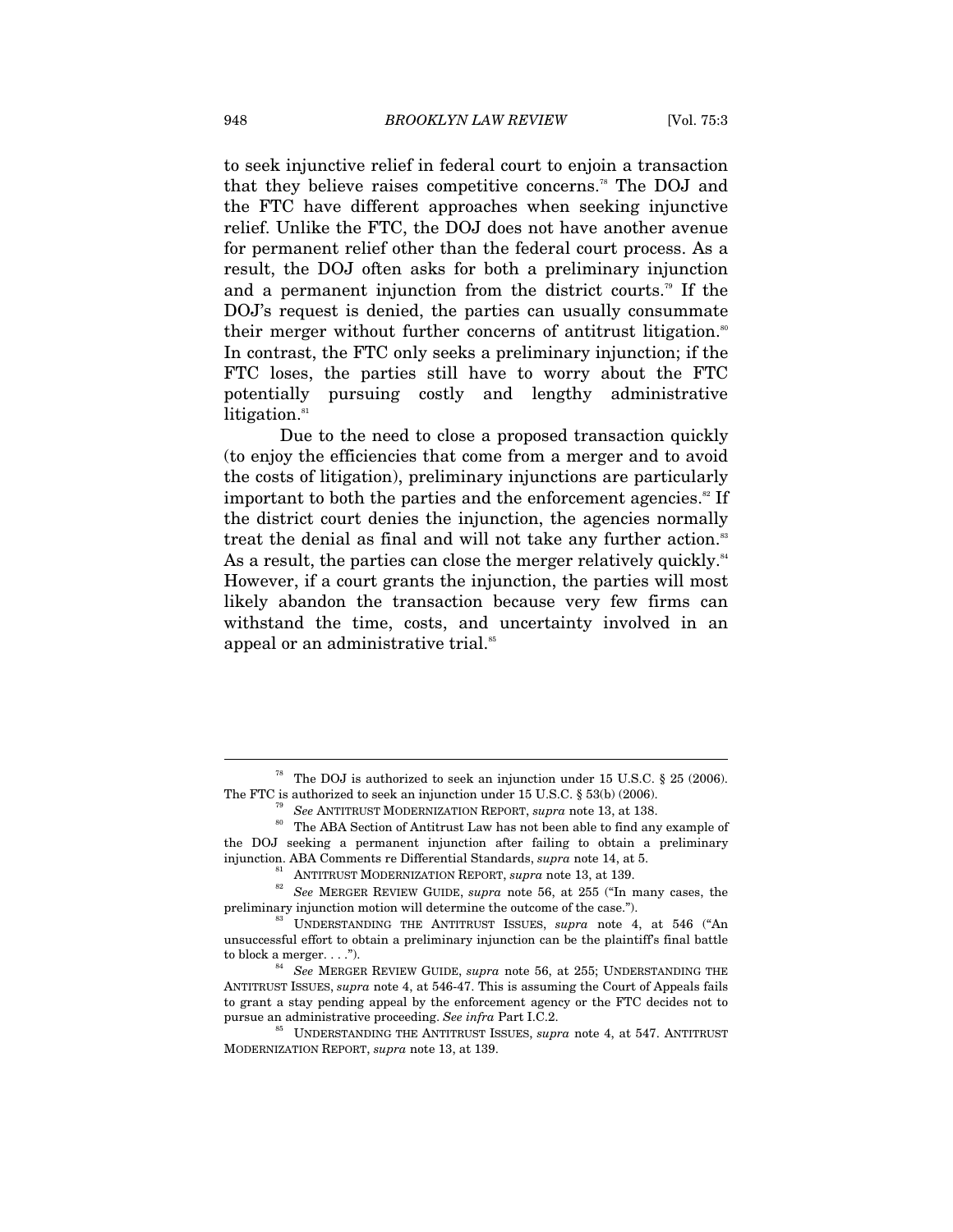#### 2. The FTC Pursuing Administrative Litigation

If the DOJ fails to obtain an injunction, it will abandon any further litigation.<sup>86</sup> However, the FTC has pursued administrative proceedings after losing at the preliminary injunction stage. $\mathbb{S}^7$  The decision by the FTC to pursue an administrative proceeding is made on a case-by-case basis with the standard being whether the "pursuit of administrative litigation after the denial of a preliminary injunction motion would serve the public interest."<sup>88</sup> Some of the criteria the FTC uses in its decision include "the district court's factual findings and conclusions of law; any new evidence developed during the preliminary injunction proceeding; whether the transaction raises important issues of fact, law, or merger injunction policy that need resolution in administrative litigation; the costs and benefits of further proceedings; and any additional relevant factor."89 An administrative proceeding takes place before an FTC administrative law judge, with review by the five commissioners.<sup>90</sup> The decision can then be appealed to a federal appellate court.<sup>91</sup>

#### 3. Relief: Structural Remedies and Conduct Remedies

Merger concerns can be resolved through negotiation, resulting in a settlement, or through litigation in court. The FTC has stated that its remedial objective is to "prevent the anticompetitive effects likely to result from a merger that the [FTC] has determined is unlawful."92 Similarly, according to the DOJ, "[a]lthough the remedy should always be sufficient to redress the antitrust violation, the purpose of a remedy is not to enhance premerger competition but to restore it."93 Coming up with an appropriate remedy can be extremely difficult. In

<sup>&</sup>lt;sup>86</sup> MERGER REVIEW GUIDE, *supra* note 56, at 255.<br><sup>87</sup> *Id.* 88 Press Release, Fed. Trade Comm'n, FTC Closes Its Investigation of Arch Coal's Acquisition of Triton Coal Company's North Rochelle Mine (June 13, 2005) (internal quotation marks omitted), *available at* http://www.ftc.gov/opa/2005/06/ archcoal.htm.<br><sup>89</sup> *Id*.<br><sup>90</sup> Hoffman & Royall, *supra* note 44, at 322.<br><sup>91</sup> *Id*.<br><sup>92</sup> Federal Trade Comm'n, Negotiating Merger Remedies, Statement of the

Bureau of Competition of the Federal Trade Commission, at 4 (April 2, 2003), *available at* http://www.ftc.gov/bc/bestpractices/bestpractices030401.pdf. 93 DOJ MERGER REMEDIES GUIDE, *supra* note 75, at 4.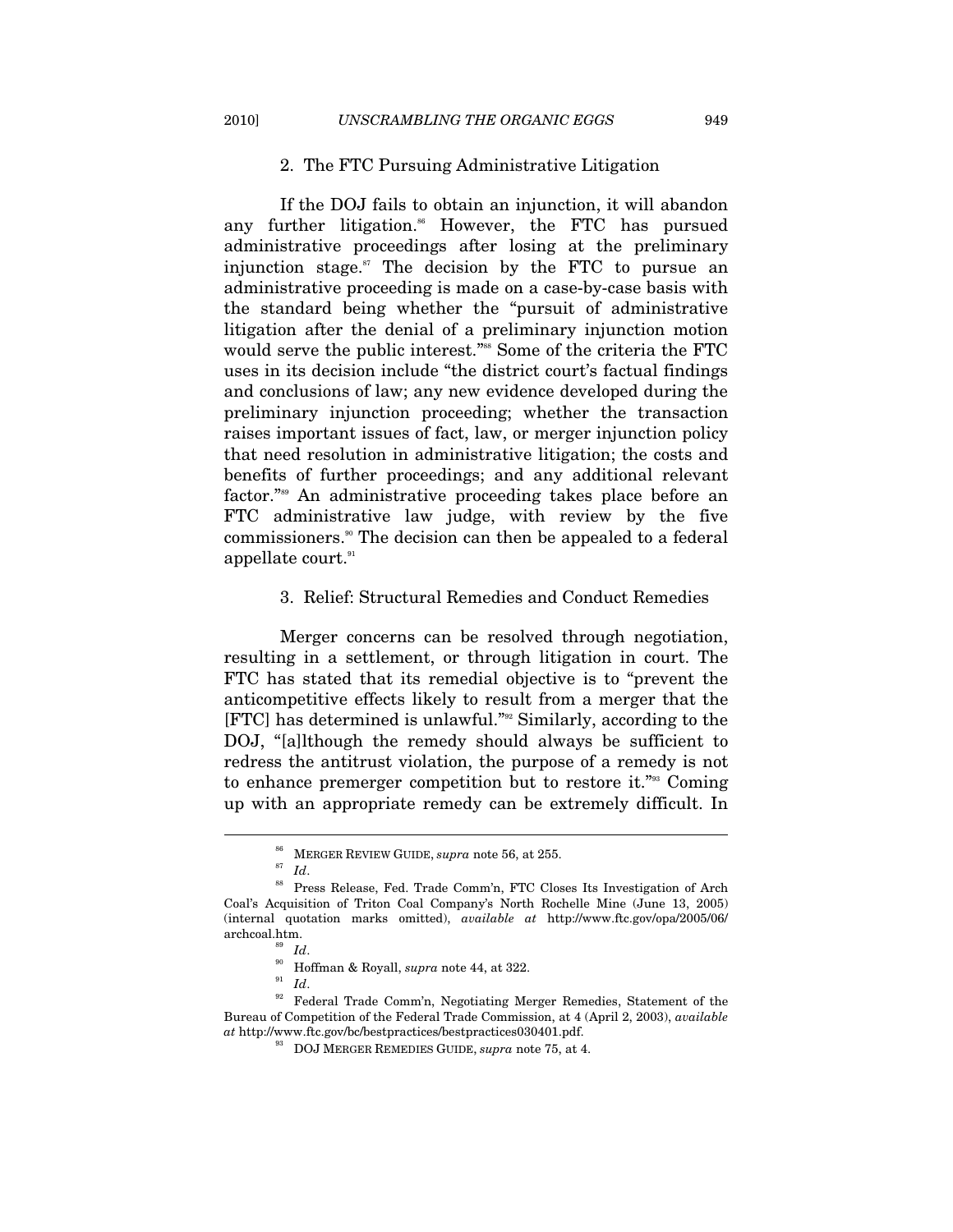fashioning a remedy, the speed, certainty, cost, efficacy, and ease of monitoring are all important factors that need to be taken into consideration.<sup>94</sup>

Merger remedies usually take two basic forms.<sup>95</sup> The first form, a structural remedy, usually involves a divestiture or the sale of assets by the merged firms.<sup>96</sup> The second form, a conduct remedy, is usually an injunctive provision that regulates or changes the business conduct of the merged firm.<sup>97</sup> Structural remedies are preferred because they require very little ongoing monitoring by the enforcement agency.<sup>98</sup> In contrast, conduct remedies are not preferred because of the monitoring costs involved, and the fact that consumers would ultimately be harmed if the restrained firm fails to survive in a competitive market.<sup>99</sup> A remedy can be a combination of structural and injunctive remedies.

Divestiture is the primary post-consummation remedy for a Section 7 violation (or Section 5 of the FTC Act) because the logical solution to excessive concentration is divesture of the assets that caused the antitrust problems.<sup>100</sup> Since the goal of divestiture is to restore competition, the agencies try to ensure that the divestiture remedy contains enough assets for the purchaser to function as a long-term viable competitor, with the hope of replacing the competition prior to the  $\rm merger.^{\scriptscriptstyle 101}$ 

#### II. *FTC V. WHOLE FOODS MARKET, INC.*

The tortuous legal battle between the FTC and Whole Foods might be over, but the D.C. Circuit's controversial decision in *Whole Foods* continues to give the FTC a significant advantage over the DOJ in challenging a merger and extracting a settlement. This Part examines the D.C. Circuit

 $\overline{a}$ 

<sup>99</sup> *Id.* at 8-9. *Ioo See* UNDERSTANDING THE ANTITRUST ISSUES, *supra* note 4, at 603; *see also* DOJ MERGER REMEDIES GUIDE, *supra* note 75, at 7-8. 101 DOJ MERGER REMEDIES GUIDE, *supra* note 75, at 9-11.

<sup>94</sup> *Id*. at 7-8. 95 *Id*. at 7. 96 *Id*. 97 *Id*. 98 *Id.* "Structural remedies are preferred to conduct remedies in merger cases because they are relatively clean and certain, and generally avoid costly government entanglement in the market." *Id.* This is in contrast to conduct remedies, which are often "more difficult to craft, more cumbersome and costly to administer, and easier than a structural remedy to circumvent."  $Id$ . at 8.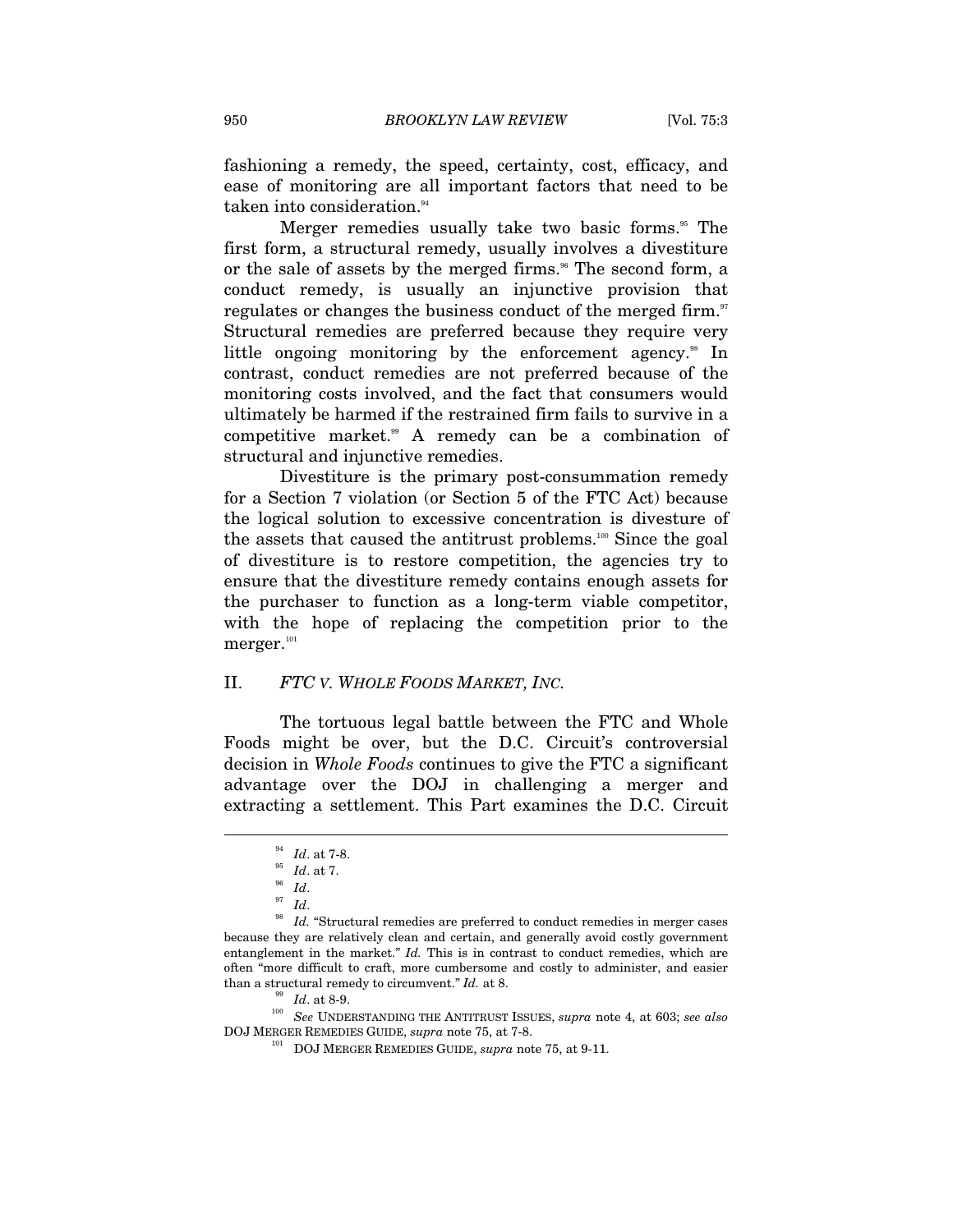Court's fractured opinion. It begins with a discussion of the merger between Whole Foods and Wild Oats, and the FTC's decision to challenge the merger. It then reviews the district court and the D.C. Circuit's opinions, and concludes with a review of the settlement between the FTC and Whole Foods.

# *A. Background: The Merger Between Whole Foods and Wild Oats*

At the time of the merger, Whole Foods and Wild Oats, respectively, were the largest and second largest nationwide operators of organic supermarkets in the United States.102 Whole Foods operated approximately 194 stores,<sup>103</sup> and Wild Oats operated approximately 110 stores.<sup>104</sup> Whole Foods is a Texas corporation that opened its first store in 1980.105 Wild Oats is a Delaware corporation that opened its first store in 1987.<sup>106</sup> Both chains have expanded over the years by opening new stores and acquiring other premium natural and organic supermarkets.<sup>107</sup> Both Whole Foods and Wild Oats tried to differentiate themselves from other supermarkets by focusing on natural and organic products, as well as a commitment to quality and service.108 In February 2007, Whole Foods announced its intent to purchase Wild Oats for an estimated \$565 million.<sup>109</sup> The market reacted positively after the announcement as investors and analysts generally applauded the merger as necessary in the face of intense competition from

<sup>102</sup> Martin, *supra* note 1. 103 *Id*. 104 *Id*. 105 Whole Foods Market Home Page, About Whole Foods Market,

http://www.wholefoodsmarket.com/company/index.php (last visited Feb. 27, 2010).<br><sup>106</sup> Whole Foods Market Home Page, Company History, http://www.whole foodsmarket.com/company/history.php#18 (last visited Feb. 27, 2010). 107 FTC v. Whole Foods Mkt., Inc., 502 F. Supp. 2d 1, 10-11 (D.D.C. 2007),

*rev'd*, 533 F.3d 869 (D.C. Cir. 2008). Whole Foods acknowledges on its website that "[m]uch of the growth of [the] company has been accomplished through mergers and acquisitions. The story of Whole Foods is incomplete without honoring these notable companies in their own right." Whole Foods Market Home Page, Company History,

http://www.wholefoodsmarket.com/company/history.php#18 (last visited Feb. 27, 2010). 108 Proof Brief for Appellant FTC at 5-6, FTC v. Whole Foods Mkt., Inc., 548 F.3d 1028 (D.C. Cir. 2008) (No. 07-5276). 109 Martin, *supra* note 1. The deal was a tender offer for all of Wild Oats stock

at a price of \$18.50 per share—a 23% premium over the average share price in January of 2007. Proof Brief for Appellant FTC, *supra* note 108, at 6.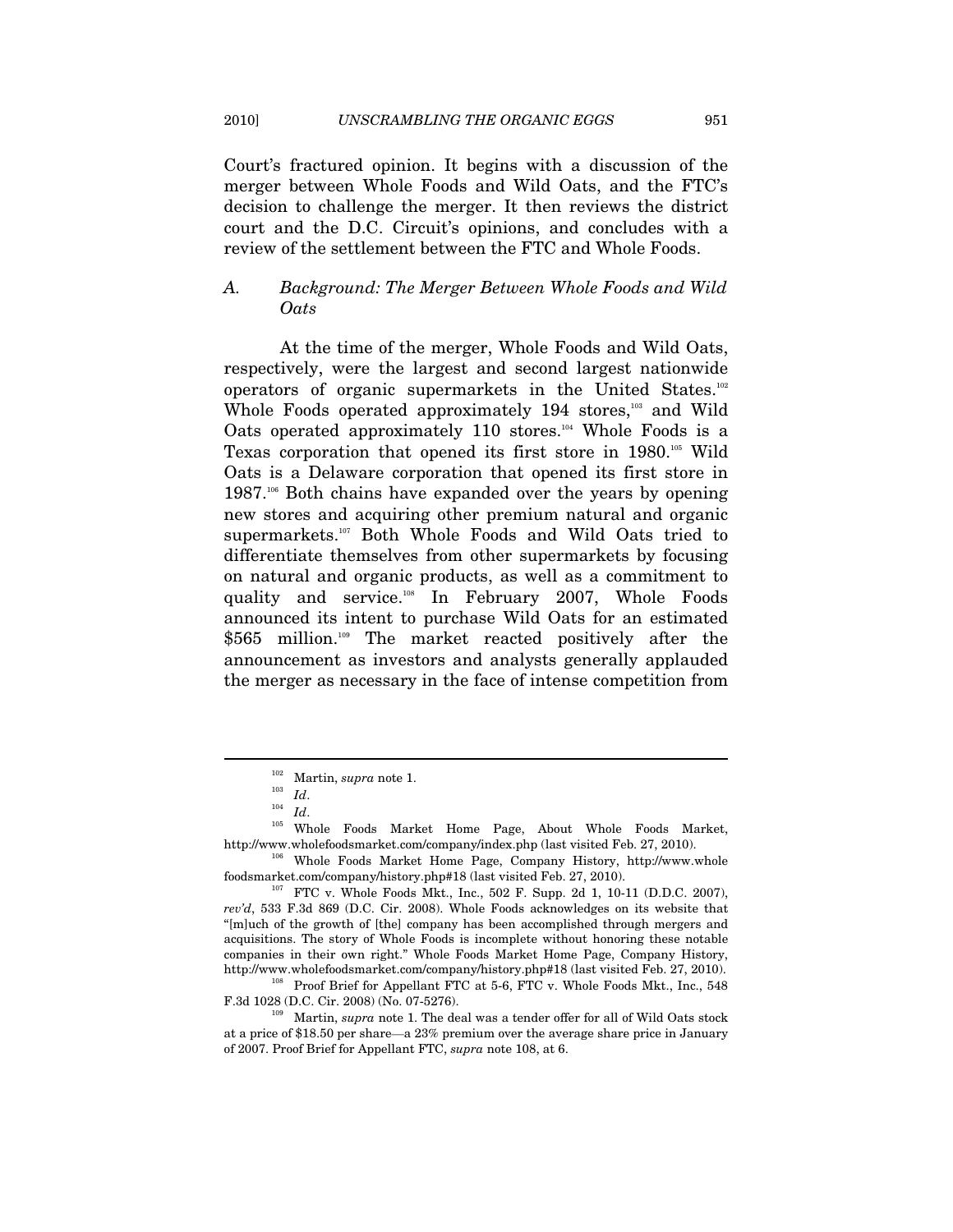larger rivals like Wal-Mart, Safeway, Kroger, and Trader  $J\Omega$ e's.<sup>110</sup>

In February 2007, Whole Foods filed the Premerger Notification and Report Forms with the FTC and DOJ as required by the HSR Act.<sup>111</sup> The merger caught the FTC's attention.112 After going through the clearance process, the FTC was chosen as the investigating agency due to its traditional expertise in the supermarkets industry.<sup>113</sup> After reviewing the documents from the second request, the FTC authorized its staff to seek a preliminary injunction under Section 7 of the Clayton Act and Section 5 of the FTC Act.114 In June 2007, the FTC filed a complaint in the District of Columbia seeking a preliminary injunction to enjoin the merger.115 All five commissioners voted in favor of bringing the case.116

In its complaint, the FTC argued that a merger of the two biggest chains in the premium natural and organic supermarkets, or PNOS, market would "substantially lessen competition and thereby cause significant harm to consumers" by increasing prices and reducing quality and services. $117$  In defining the relevant markets, the FTC found that premium natural and organic supermarkets are different from

GOV'T, STATES AND PRIVATE PARTIES (2008), http://www.ftc.gov/bc/antitrust/factsheets/

<sup>114</sup> Press Release, Fed. Trade Comm'n, FTC Seeks to Block Whole Foods Market's Acquisition of Wild Oats Markets (June 5, 2007), http://www.ftc.gov/opa/ 2007/06/wholefoods.shtm. 115 *Id*; Complaint for Temporary Restraining Order and Preliminary

Injunction Pursuant to Section 13(b) of the Federal Trade Commission Act at 2, 5-6, FTC v. Whole Foods Mkt. Inc., 502 F. Supp. 2d 1 (D.D.C. 2007) (No. 07-cv-01021)

[hereinafter FTC Complaint]. 116 Press Release, Fed. Trade Comm'n, *supra* note 114. 117 FTC Complaint, *supra* note 115, at 1. *See* Andrew Martin, *F.T.C. to Sue in Bid to Halt Food Merger*, N.Y. TIMES, Jun. 6, 2007, at C1 (Jeffrey Schmidt, the director of the FTC's Bureau of Competition, said in a statement that "Whole Foods and Wild Oats are each other's closest competitors in premium natural and organic supermarkets, and are engaged in intense head-to-head competition in markets across the country. If Whole Foods is allowed to devour Wild Oats, it will mean higher prices, reduced quality and fewer choices for consumers.").

Martin, *supra* note 1. One commentator described the merger as "consistent with how Whole Foods has created value for shareholders for much of its history. . . ." *Id*. The chief executive of Wild Oats, Gregory Mays, said he considered the merger a "perfect marriage" and a "natural fit" because of the intense competition from much larger rivals who were eager to move into this lucrative and growing market. *Id*. In fact, Mr. Mays stated that since "the two stores were the leaders in the natural and organic marketplace . . . it [was] a 'perfect marriage' because the combined company % could focus on larger rivals." Id. See supra Part I.A.2.<br>  $^{111}$  See supra Part I.A.2.<br>  $^{112}$  See Proof Brief for Appellant FTC, supra note 108, at 6.<br>  $^{113}$  See FED. TRADE COMM'N, AN FTC GUIDE TO THE ENFORCERS: TH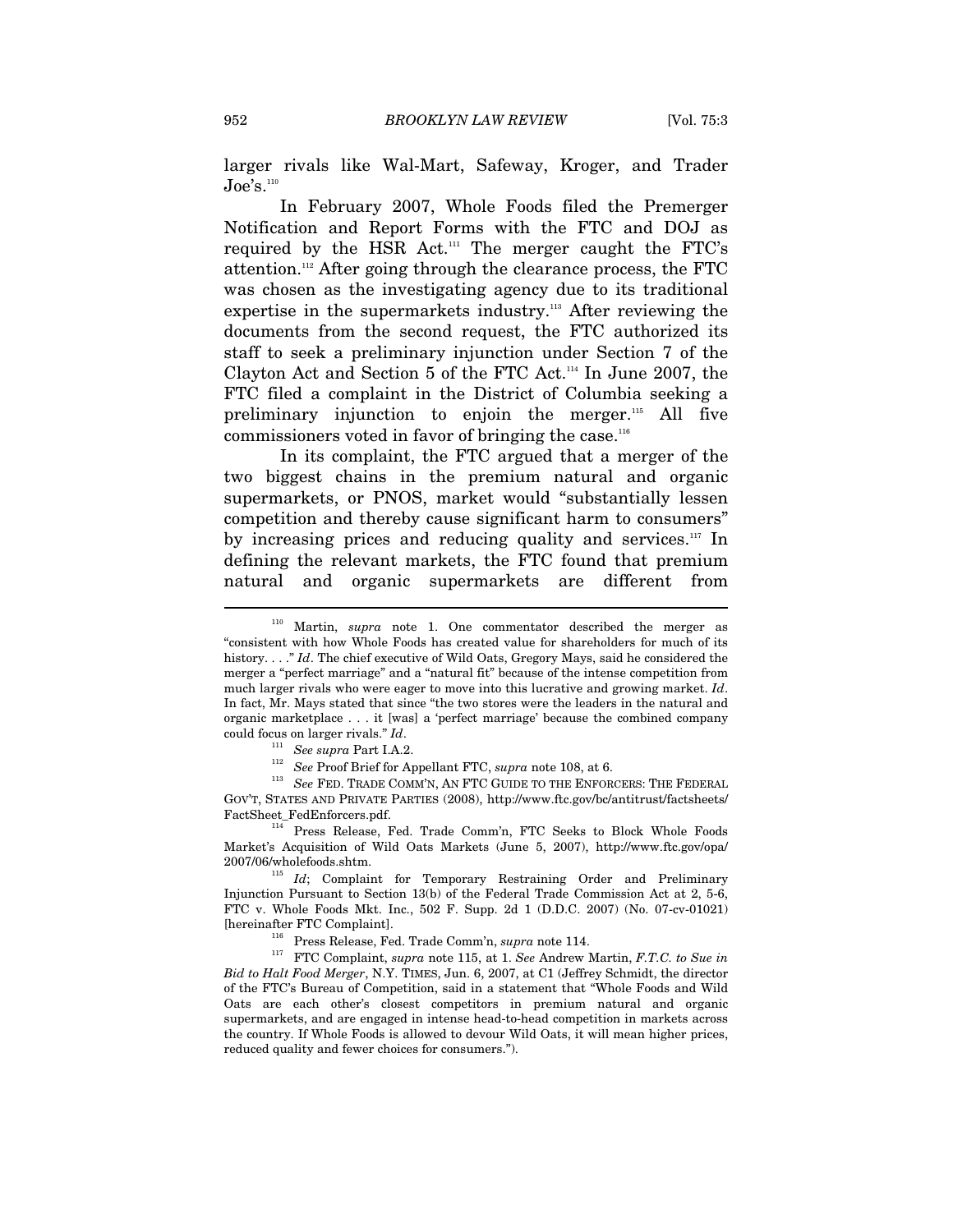conventional retail supermarkets because PNOS offer a unique upscale shopping experience for their customer that is characterized by a large selection of organic foods and excellent customer service.118 The FTC alleged that the customer base for PNOS is different from that of traditional supermarkets because PNOS customers seek an experience where the shopping environment can matter as much as the price.<sup>119</sup> The FTC also alleged that Whole Foods and Wild Oats were each other's closest competitors in twenty one geographic markets and that the merger would create monopolies in eighteen  $\rm{cities.}^{_{120}}$ 

Needless to say, the parties involved as well as analysts who follow the companies and industry were surprised by the FTC's decision.<sup>121</sup> Analysts and reporters were quick to point out that the combined entity would only operate about 300 supermarkets.<sup>122</sup> By comparison, Wal-Mart, the largest supermarket chain in the U.S., owns about 3,000 stores that sell groceries, and Kroger, the second-largest supermarket chain in the U.S., owns about 2,500 grocery stores.123 Due to the need to close the merger quickly, the lawsuit at the district court level was litigated on a very fast track so as to allow the losing side sufficient time to appeal the decision before the consummation of the proposed deal, which was scheduled for August 31, 2007.<sup>124</sup>

 $\overline{a}$ 

*Pending FTC Challenge To Wild Oats Deal Argues Firms Are in Narrow Arena*, WALL ST. J., Jun. 6, 2007, at A3. Whole Foods and Wild Oats together only accounted for 15% % of the \$46 billion natural-foods market. *Id.*  $Id.$ 

<sup>&</sup>lt;sup>118</sup> FTC Complaint, *supra* note 115, at 10.<br><sup>119</sup> See *id.* at 8-9.<br><sup>120</sup> Id. at 11-12.<br><sup>121</sup> See Martin, *supra* note 117. One "somewhat bemused" research analyst remarked that the FTC's decision was "'somewhat at odds' with the recent blurring of lines between stores like Whole Foods and Trader Joe's and more conventional chains like Publix and Wegmans" and the fact that "74 percent of natural and organic foods were now sold through mass-market channels like conventional supermarkets." *Id*. Whole Foods' Chief Executive John Mackey said in a statement that "[t]he FTC has failed to recognize the robust competition in the supermarket industry, which has grown more intense as competitors increase their offerings of natural, organic and fresh products; renovate their stores; and open stores with new banners and formats resembling Whole Foods Market." *Id*. 122 David Kesmodel & John R. Wilke, *Why Whole Foods Deal Is in Peril—*

<sup>&</sup>lt;sup>124</sup> FTC v. Whole Foods Mkt., Inc., 502 F. Supp. 2d 1, 4 (D.D.C. 2007),  $rev'd$ , 533 F.3d 869 (D.C. Cir. 2008). The merger was consummated on August 28, 2007.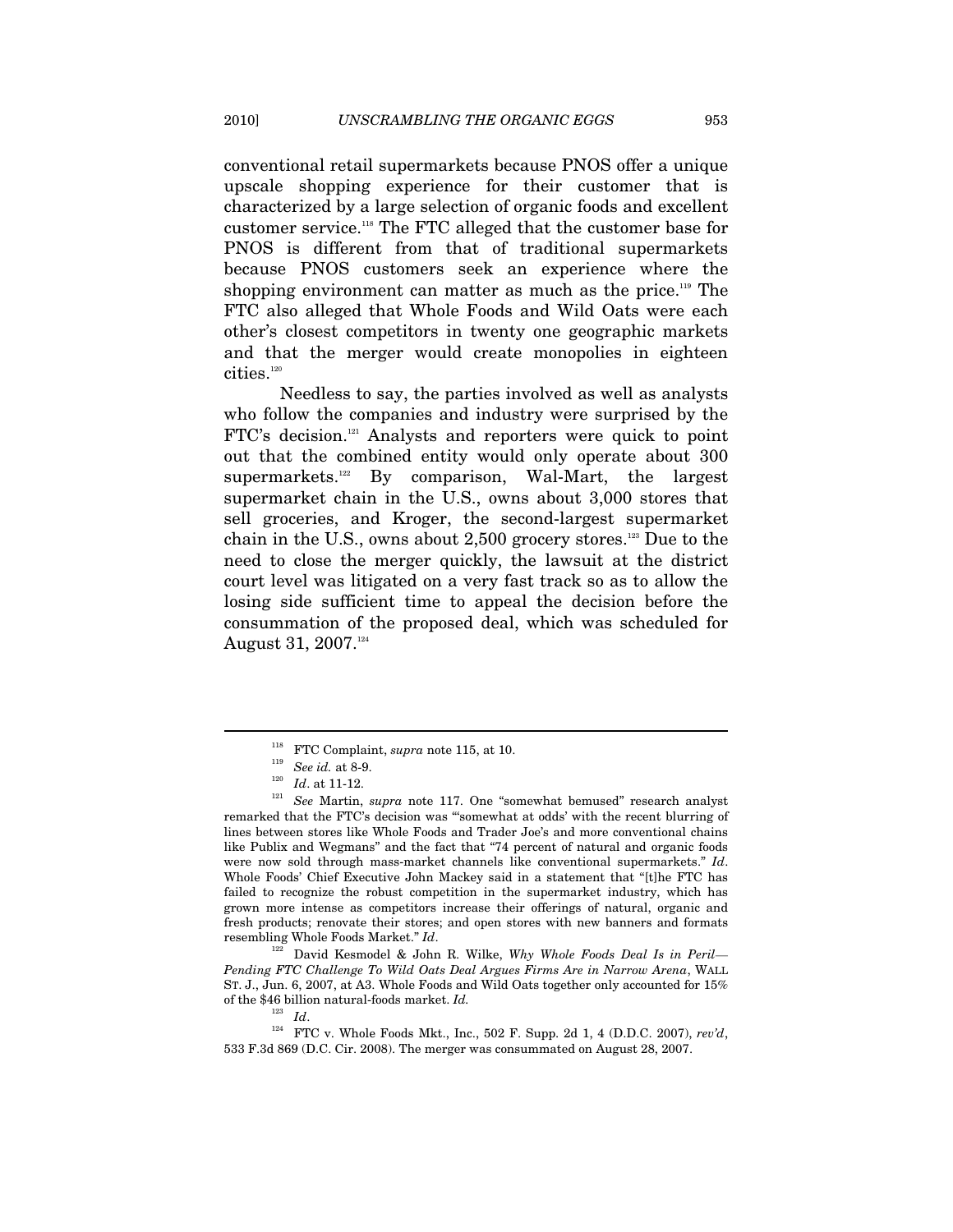# *B. The District Court's Opinion in* FTC v. Whole Foods Market, Inc.

In a thorough opinion, Judge Friedman denied the FTC's request for a preliminary injunction because he concluded the FTC had not demonstrated a likelihood of success on the merits—that is, that the effects of the merger "may substantially lessen competition [or] tend to create a monopoly" in a properly defined relevant product market.<sup>125</sup> As with most antitrust cases, the product market definition was key.126 After going over the arguments on both sides, Judge Friedman found that the "economic evidence, market research studies, and evidence concerning the realities on the ground . . . all lead to the conclusion that the relevant product market in this case is not [PNOS] as argued by the FTC but . . . at least all supermarkets."127 Judge Friedman also noted that so-called conventional supermarkets like Wal-Mart, Kroger, and Safeway were all carrying natural and organic foods.<sup>128</sup> In fact, market research indicated that a majority of natural and organic goods are now being sold in conventional supermarkets as they move aggressively into the sale of organic foods.129 With such stiff competition from more conventional supermarkets, Judge Friedman believed that post-merger, customers would still have plenty of competing options to choose from.<sup>130</sup> As a result, Judge Friedman concluded that there was no substantial likelihood that the FTC would be able to prove its asserted product market, or that the Whole Foods-Wild Oats merger would "substantially lessen competition or tend to create a monopoly."131

Following the district court's decision, the FTC filed an emergency motion for an injunction pending the outcome of the appeal, which was unanimously denied by a three-judge panel of the D.C. Circuit Court.<sup>132</sup> At that point, four federal judges had looked at the case and all concluded that the FTC had failed to meet the preliminary injunction standard. Shortly  $\overline{a}$ 

<sup>&</sup>lt;sup>125</sup> *Id.* (quoting 15 U.S.C. §§ 18, 53(b) (2006)).<br>
<sup>126</sup> **FTC** v. Staples, Inc., 970 F. Supp. 1066, 1073 (D.D.C. 1997).<br>
<sup>127</sup> *Whole Foods*, 502 F. Supp. 2d at 34.<br>
<sup>128</sup> *Id.* at 26-27.<br> *Id.* at 27.<br> *Id.* at 36.<br>
<sup></sup> *amended and reissued*, 592 F. Supp. 2d 107 (D.D.C. 2009).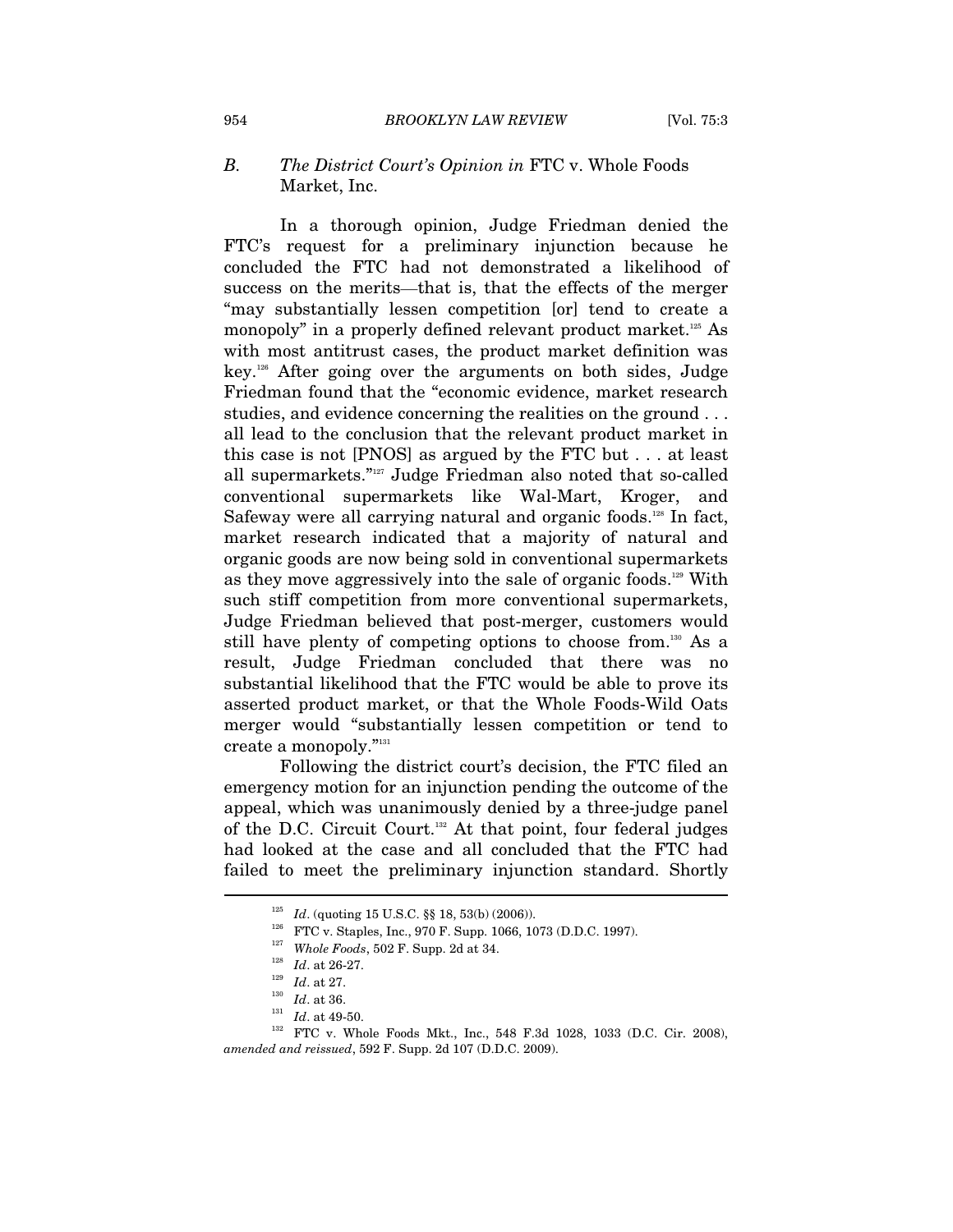thereafter, the parties closed the merger.<sup>133</sup> After closing, Whole

Foods started integrating Wild Oats by converting certain stores and selling other stores under the Wild Oats family.<sup>134</sup>

# *C. The D.C. Circuit's Opinions in* FTC v. Whole Foods Market, Inc.

In July 2008, almost a full year after the merger was consummated, a panel of the D.C. Circuit reversed and remanded the district court's decision to deny the FTC's motion for a preliminary injunction in a splintered decision with no majority opinion.135 The decision was amended and reissued in November 2008.136 Judge Brown, Judge Tatel, and Judge Kavanaugh each wrote a separate opinion in the July and November rulings.137 In the July ruling, Judge Brown wrote the opinion for the court. Judge Tatel wrote a concurring opinion, and Judge Kavanaugh wrote a dissenting opinion.<sup>138</sup> According to Judge Brown, the district court committed legal error by rejecting the FTC's market definition so that it failed to give adequate weight to the FTC's evidence.<sup>139</sup> The majority thus held that the FTC had raised enough questions about the merits of its case against the merger. $140$  Following the decision, Whole Foods petitioned the D.C. Circuit for a rehearing en banc. The petition for rehearing en banc was denied on November 21, 2008.<sup>141</sup> However, on that same day, the threejudge panel amended and reissued its original opinions.<sup>142</sup> The most significant difference between the July and November rulings was that Judge Tatel no longer concurred in Judge Brown's opinion but only in the judgment of the court.<sup>143</sup> Judge Brown and Judge Tatel continued to agree, however, that the

<sup>&</sup>lt;sup>133</sup> Proof Brief for Appellant FTC, *supra* note 108, at 4 n.3.<br><sup>134</sup> Whole Foods, 548 F.3d at 1033 ("Whole Foods has already closed some Wild Oats stores and sold others. In addition, Whole Foods has sold two complete lines of stores, Sun Harvest and Harvey's, as well as some unspecified distribution facilities."). stores, Sun Harvest and Harvey's, as well as some unspecified distribution facilities.").<br>
<sup>135</sup> FTC v. Whole Foods Mkt., Inc., 533 F.3d 869, 869 (D.C. Cir. 2008).<br>
<sup>136</sup> *Whole Foods*, 548 F.3d at 1028.<br>
<sup>137</sup> *Id.*<br>
<sup>13</sup>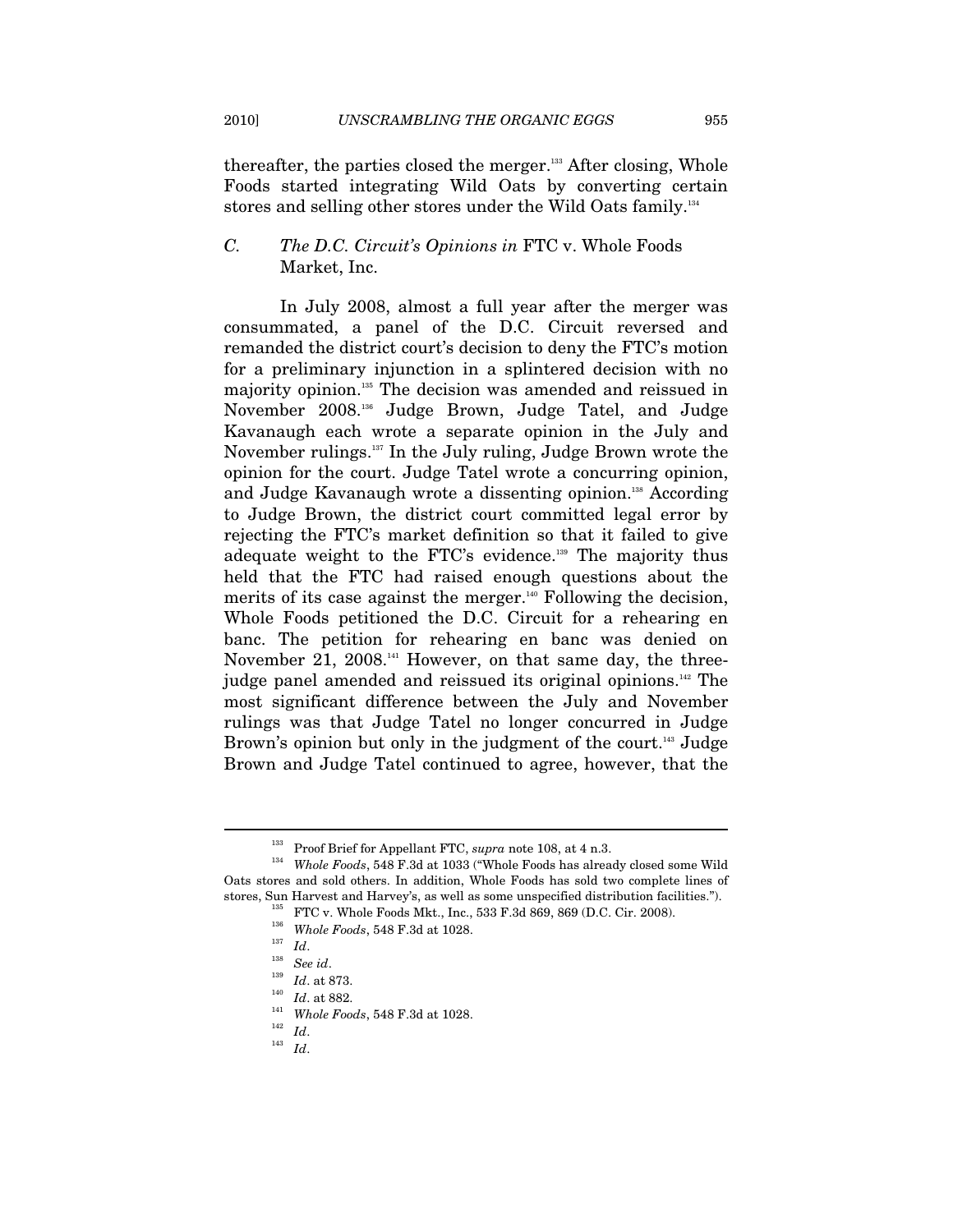district court's decision should be reversed and remanded for further proceedings.<sup>144</sup>

Judge Brown believed that the district court used the correct standard for granting a preliminary injunction, but incorrectly applied the standard in its analysis of the product market.<sup>145</sup> According to Judge Brown, in deciding whether to grant an injunction, "a district court must balance the likelihood of the FTC's success against the equities, under a sliding scale."146 However, this balancing test will often weigh in favor of the FTC because "the public interest in effective enforcement of the antitrust laws' was Congress's specific 'public equity consideration' in enacting the provision."147 Thus, the FTC will usually be able to obtain a preliminary injunction by "rais[ing] questions going to the merits so serious, substantial, difficult[,] and doubtful as to make them fair ground for thorough investigation."148

According to Judge Brown, the district court did not appropriately apply the standard because it incorrectly found that the FTC failed to present evidence of a likelihood of success and therefore never weighed the equities.<sup>149</sup> The district court erred when it assumed that "marginal customers,"150 and not "core customers,"151 must be the focus of an antitrust analysis.152 Instead, Judge Brown stated that core consumers should be given consideration as a separate submarket in certain cases, such as when there is a distinct service or a specialized or "unique environment."<sup>153</sup> Judge Brown believed that the FTC's evidence demonstrated that there was a distinct PNOS submarket of core customers who shop exclusively at Whole Foods or Wild Oats for their unique environment.<sup>154</sup> As a result, the district court had underestimated the FTC's

 $\overline{a}$ 

*rev'd*, 533 F.3d 869 (D.C. Cir. 2008). 151 Core customers are the customers who refuse to switch despite a price increase. *Id*. at 16-17. 152 *Whole Foods*, 548 F.3d at 1037. 153 *Id*. at 1037-39. 154 *Id*. at 1039-40.

<sup>&</sup>lt;sup>144</sup> *Id.* at 1034-36.<br>
<sup>146</sup> *Id.* at 1035.<br>
<sup>146</sup> *Id.* (quoting FTC v. H.J. Heinz Co., 246 F.3d 708, 726 (D.C. Cir. 2001)).<br>
<sup>148</sup> *Id.* (quoting *Heinz*, 246 F.3d at 714-15).<br>
<sup>148</sup> *Id.* at 1035-36.<br> *A* marginal co primary choice imposed a small but significant and nontransitory price increase (typically 5%). *See* FTC v. Whole Foods Mkt., Inc., 502 F. Supp. 2d 1, 17 (D.D.C. 2007),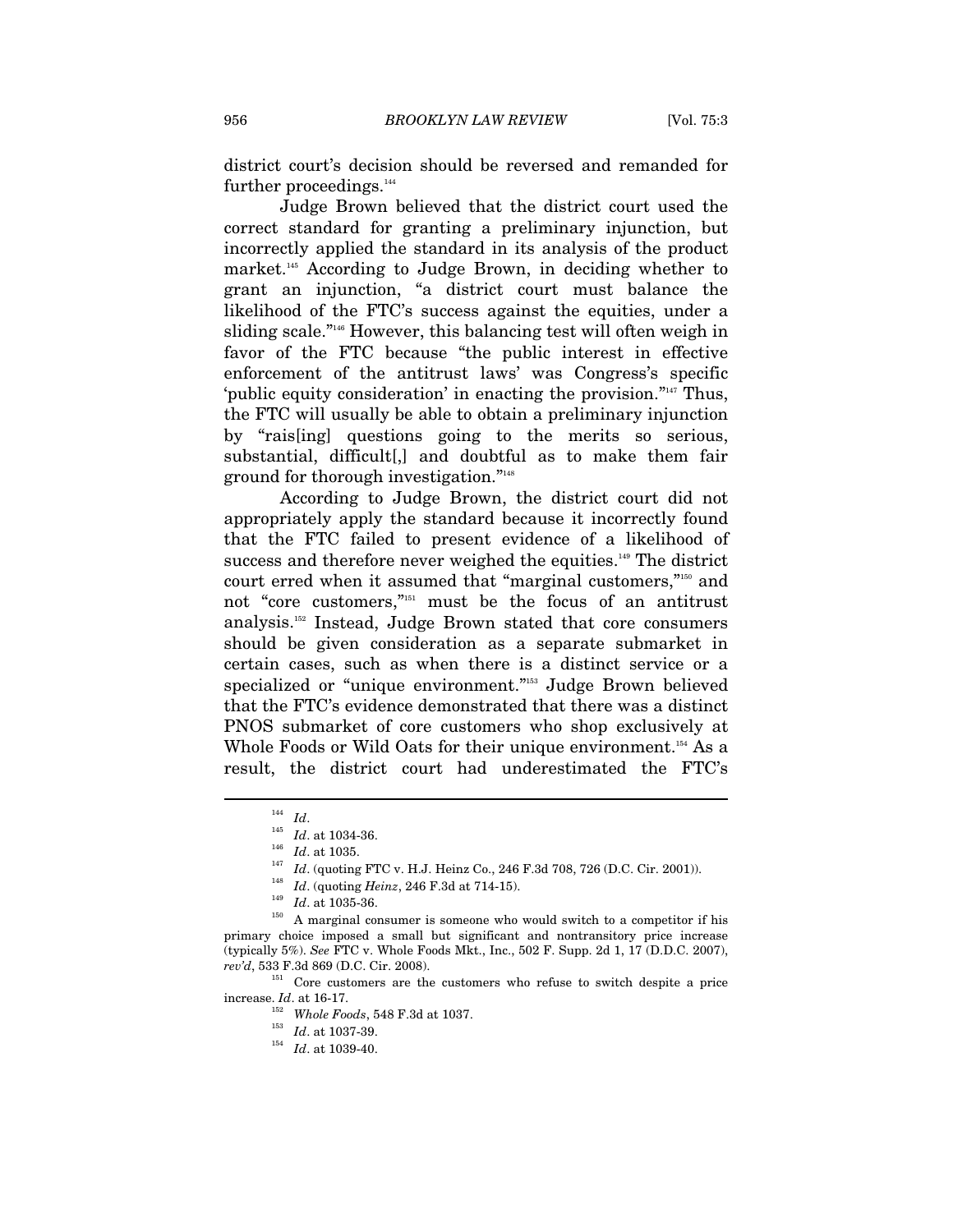likelihood of success on the merits.155 Since the district court did not reach the equities in its decision, Judge Brown and Judge Tatel both agreed to remand the case back to the district court to determine whether policy considerations weighed against the injunction.<sup>156</sup>

After the D.C. Circuit's decision, the FTC made it clear that it wanted to commence an in-house administrative trial on the merger, scheduled to begin in April of 2009.157 Thus, the FTC had two cases on parallel tracks: one in the district court (*Whole Foods*), and the other in an internal administrative proceeding. On January 29, 2009, the FTC announced that it would temporarily halt its review of the merger so that the FTC and Whole Foods could engage in settlement talks.<sup>158</sup> On March 6, 2009, almost 21 months after the FTC first sued Whole Foods in federal court to stop the deal, Whole Foods and the FTC announced a settlement.<sup>159</sup>

#### *D. The Settlement Between the FTC and Whole Foods*

The consent agreement between Whole Foods and the FTC required Whole Foods to divest thirty-two Wild Oats stores and assets related to those stores in seventeen separate geographic markets.160 However, out of the thirty-two stores, only thirteen stores were operating at the time of the agreement.<sup>161</sup> Whole Foods had closed the other nineteen stores, but still retained control over them.<sup>162</sup> Whole Foods was also required to divest Wild Oats intellectual property, including the rights to the Wild Oats brand.163 The FTC believed that "[e]ven months after the acquisition, the Wild Oats brand name

<sup>155</sup> *Id*. at 1041. 156 *Id*. 157 *See* Brent Kendall, *FTC is Planning Hearings on Whole Foods Merger*, WALL ST. J., Aug. 12, 2008, at B8.

<sup>158</sup> Commission Order Withdrawing Matter From Adjudication, Fed. Trade Comm'n, *In the Matter of* Whole Foods Market, Inc.*, and* Wild Oats Markets, Inc., No.

<sup>&</sup>lt;sup>159</sup> Press Release, Fed. Trade Comm'n, *supra* note 2.<br><sup>160</sup> Analysis of Agreement Containing Consent Orders To Aid Public Comment at 3, In the Matter of Whole Foods Market, Inc., and Wild Oats Markets, Inc., No. 9324 (2009), http://www.ftc.gov/os/adjpro/d9324/090306wfanal.pdf [hereinafter Analysis of

Agreement].<br>
<sup>161</sup> *Id.* at 3. These are referred to as live stores. *Id.* at 3 n.4.<br>
<sup>162</sup> *Id.* at 3. These are referred to as dark stores. *Id.* at 3 n.4.<br>
<sup>163</sup> Decision and Order at 2, In the Matter of Whole Foods Ma Wild Oats Markets, Inc., No. 9324 (2009), http://www.ftc.gov/os/adjpro/d9324/ 090306wfdo.pdf [hereinafter Decision and Order].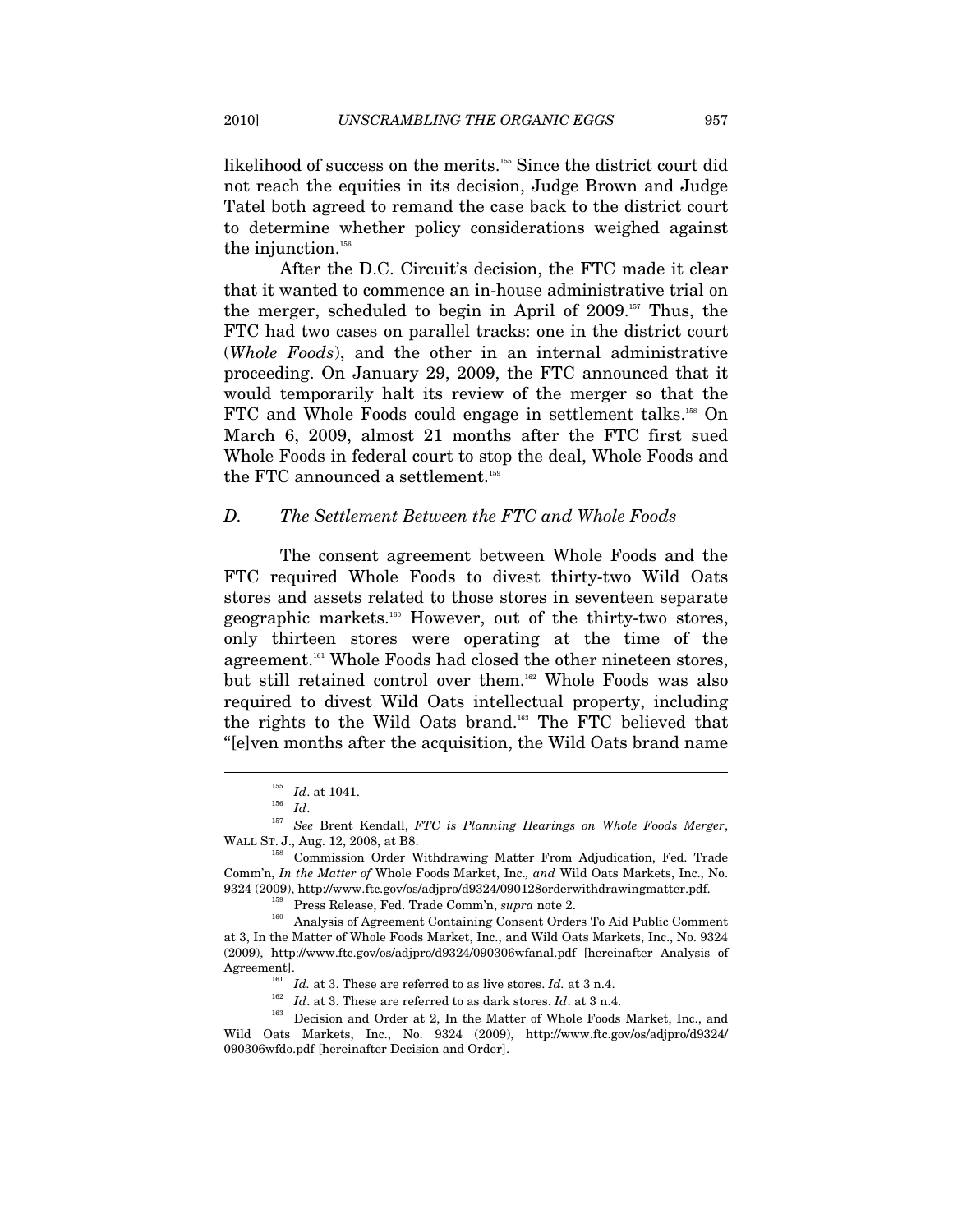retains significant brand equity that has been developed over the past 20 years."164 While the stores may be divested to more than one FTC-approved buyer, the Wild Oats intellectual property may be divested to only a single FTC-approved buyer.165 The consent agreement appointed a divestiture trustee to oversee the marketing and sale of the assets.<sup>166</sup> The consent agreement also includes an order to maintain assets, which requires Whole Foods to continue to operate the stores in a way that preserves marketability and competitiveness until a FTCapproved buyer is found.167 In the end, the divestitures will only "offer relief in 17 of the 29 geographic markets alleged in the amended administrative complaint."<sup>168</sup>

# III. THE CHOICE OF THE ENFORCEMENT AGENCY IS OUTCOME-DETERMINATIVE AFTER *WHOLE FOODS*

Due to the statutory authority granted to the FTC in the FTC Act, there are important procedural differences between the FTC and the DOJ. First, as seen in *Whole Foods*, the FTC enjoys a lower standard for obtaining a preliminary injunction than the DOJ.169 Second, the FTC's statutory authority to commence administrative litigation, even after a denial of a request for a preliminary injunction, creates uncertainty about the proposed transaction—a risk not faced if the DOJ is challenging the merger. $170$  The divergence between the two agencies is most troubling when the FTC decides to pursue an administrative trial post-consummation, as seen in its battle with Whole Foods. With the status of their merger in legal limbo (and already well integrated), the parties are forced to defend their merger in a long and costly administrative proceeding, a risk they do not face if the DOJ is challenging it. This Part argues that the substantive outcome of a merger challenge depends on which agency is challenging it; that is, the choice of enforcement agency is outcome-determinative. $171$ The preliminary injunction standard for the FTC as articulated in *Whole Foods* puts the debate on whether the choice of

<sup>&</sup>lt;sup>164</sup> Analysis of Agreement, *supra* note 160, at 3.<br><sup>165</sup> Decision and Order, *supra* note 163, at 4.<br><sup>166</sup> Id. at 3. The FTC appointed The Food Partners as the divestiture trustee.<br><sup>167</sup> Analysis of Agreement, *supra* n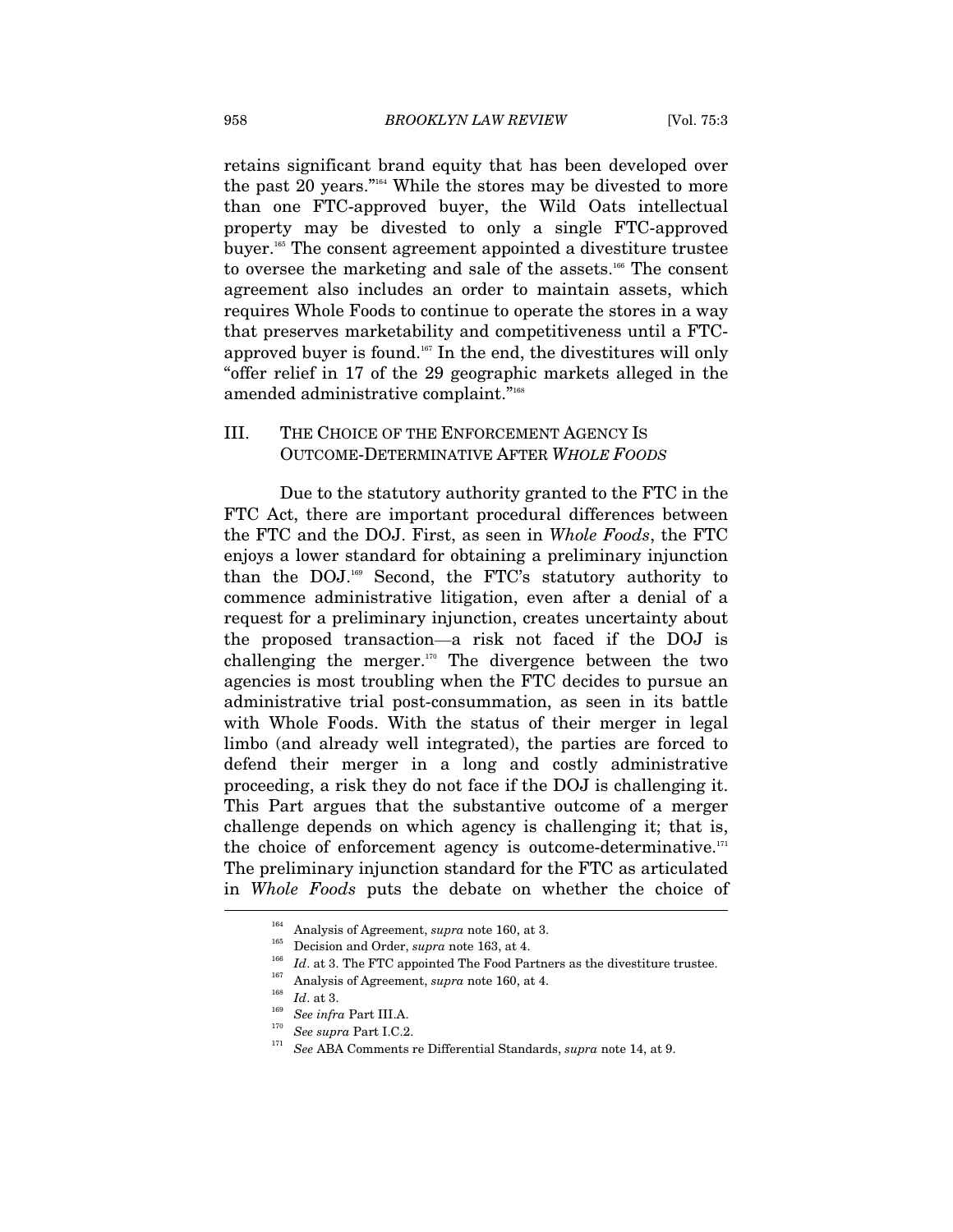enforcement agency is outcome-determinative to rest with an empathetic "yes" in the D.C. Circuit.

# *A. The Divergence in Preliminary Injunction Standards for the DOJ and the FTC*

The most significant aspect of the *Whole Foods* decision is not the substance of the decision, but rather the preliminary injunction standard for the FTC. There has been an ongoing debate about whether the FTC faces a preliminary injunction burden that is lower than that of the DOJ.172 In its report, the Antitrust Modernization Commission stated that "[t]here is at least a perception, if not a reality, that the FTC and the DOJ face different standards" and the standard for the FTC is "less burdensome, or is generally perceived to be less burdensome, than the standard applicable to DOJ actions" for obtaining a preliminary injunction.173 After Judge Brown's opinion in *Whole Foods*, the perception that the FTC faces a lower preliminary injunction standard is no longer just perception, it is a fact.

Traditionally, a plaintiff seeking injunctive relief must prove: (1) irreparable harm if the injunction is not granted, (2) the injury outweighs any harm to the defendant by the

<sup>&</sup>lt;sup>172</sup> See Report of the Section of Antitrust Law of the American Bar Association to the Antitrust Modernization Commission at 10 (2004), http://govinfo.library.unt.edu/ amc/comments/abaantitrustsec.pdf ("DOJ has to meet the regular district court standards when seeking preliminary injunctive relief . . . subjecting itself to a full hearing on the merits and a higher standard of proof. In contrast, the FTC typically seeks only preliminary injunctive relief from the district court and does so under a standard that, as written, appears to be less demanding than that facing other litigants (including the DOJ), reserving trial on the merits for agency adjudication. Most transactions are abandoned if an injunction under any standard is granted. Thus, some lawyers believe that the apparently lower burden for the FTC could lead to different outcomes."). *But see* Hearing on Federal Civil Remedies for Antitrust Offenses: Statement of Commissioner Thomas B. Leary Before the Antitrust Modernization Commission at 5 (2005), http://www.ftc.gov/speeches/leary/051201civilremedies.pdf ("The ABA submission points out, first, that some decisions seem to apply a more lenient standard when the FTC applies for a preliminary injunction than they do when the DOJ applies. It is not possible to know whether the facially different standards have been outcome-determinative; I personally doubt that they have been in recent years, and suspect our litigators would agree."); Observations on Federal Antitrust Enforcement Institutions: Comments of W. Blumenthal to the Antitrust Modernization Commission at 6 (2005), http://www.ftc.gov/os/2005/11/051103gcstmntonfedantitrust enforcement.pdf ("Because the preliminary injunction standards applied to actions brought by the FTC and DOJ appear to be substantially identical, any differences in their application would seem more likely to be based upon the specific facts of a given matter than substantive legal standards. So far as I am aware there is no evidence that any cases or group of cases were or would have been decided differently based on which of the antitrust agencies was the plaintiff."). 173 ANTITRUST MODERNIZATION REPORT, *supra* note 13, at 141-42.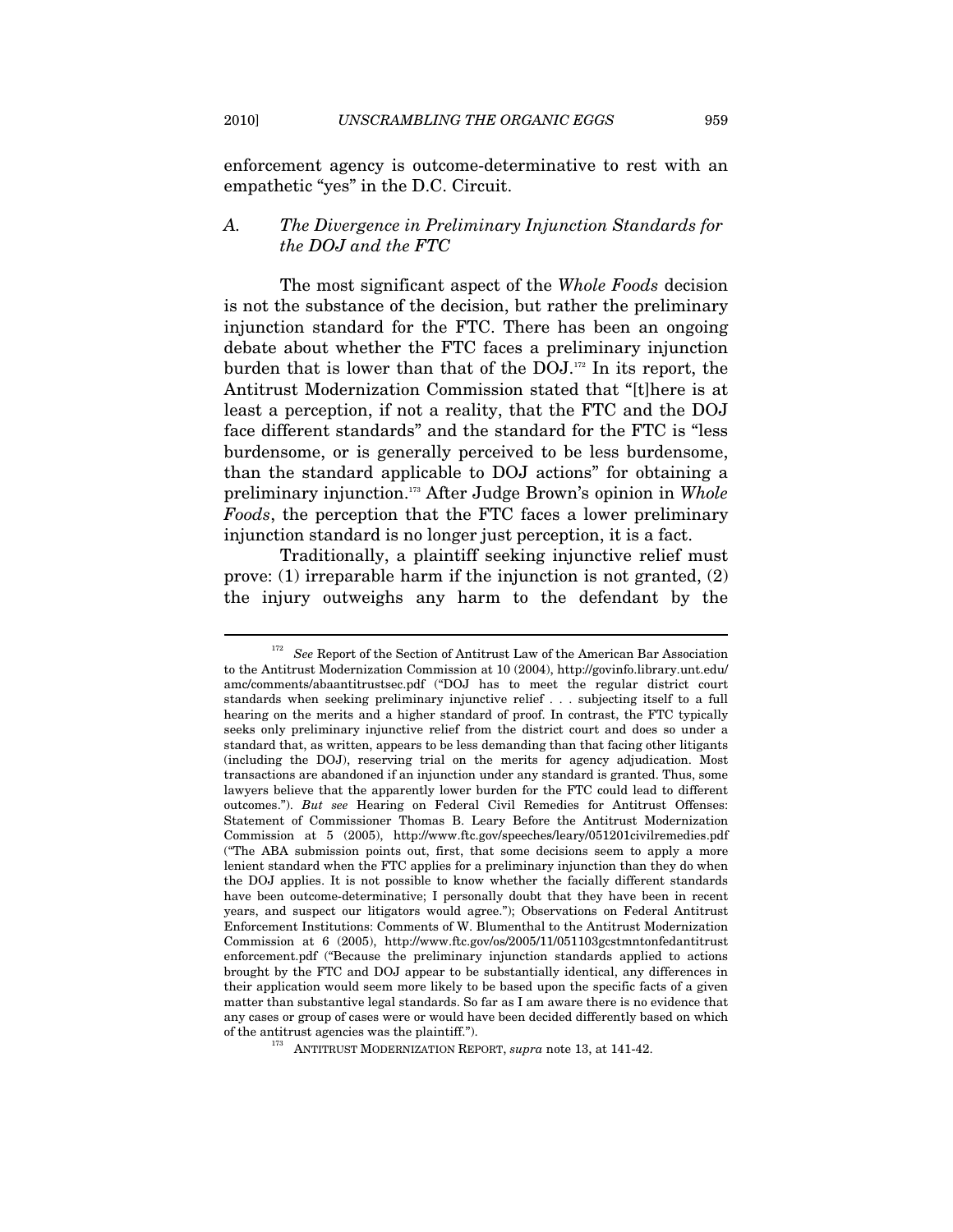injunction, (3) the plaintiff has a substantial likelihood of success on the merits, and (4) the injunction is in the public interest.174 Due to its status as an administrative agency, the FTC is subjected to a different preliminary injunction standard than the DOJ. The DOJ is subjected to the traditional test articulated above,175 while the FTC is subjected to the standard set forth in Section 13(b) of the FTC Act.<sup>176</sup> Under Section 13(b) of the FTC Act, the FTC can obtain an injunction "[u]pon a proper showing that, weighing the equities and considering the Commission's likelihood of ultimate success, such action would be in the public interest."177 Courts have read Congress's intent in Section 13(b) as making injunctive relief "broadly available to the FTC"178 and the appropriate test to be a "public interest" test—that is, "the court evaluates whether it is in the public interest to enjoin the proposed merger."179

At the preliminary injunction stage, the FTC is not required to prove that the proposed merger would in fact violate Section 7 of the Clayton Act.<sup>180</sup> Instead, the FTC is only required to show that it is likely to succeed in showing under Section 7 that the proposed merger "may be substantially to lessen competition" or "tend to create a monopoly."181 In *Whole Foods*, Judge Brown made it clear that the FTC will usually be able to obtain a preliminary injunction blocking a merger by "rais[ing] questions going to the merits so serious, substantial,

<sup>&</sup>lt;sup>174</sup> DEP'T OF JUSTICE, ANTITRUST DIV., ANTITRUST DIVISION MANUAL IV-15 (4th ed. 2008), *available at* http://www.justice.gov/atr/public/divisionmanual/ atrdivman.pdf [hereinafter ANTITRUST DIVISION MANUAL]; UNDERSTANDING THE ANTITRUST ISSUES, *supra* note 4, at 564. 175 ANTITRUST DIVISION MANUAL, *supra* note 174 ("The Federal Rules do not

prescribe a standard for granting or denying a PI. Traditional equitable considerations apply."). 176 *See* 15 U.S.C. § 53(b) (2006); *see also* United States v. Gillette Co., 828 F.

Supp. 78, 80 (D.D.C. 1993) (comparing the preliminary injunction standards for the

 $^{177}$  15 U.S.C. § 53(b) (2006); *see* FTC v. H.J. Heinz Co., 246 F.3d 708, 714 (D.C. Cir. 2001) ("Congress intended this standard to depart from what it regarded as the then-traditional equity standard."). 178 FTC v. Exxon Corp., 636 F.2d 1336, 1343 (D.C. Cir. 1980) ("Congress

further demonstrated its concern that injunctive relief be broadly available to the FTC by incorporating a unique 'public interest' standard in 15 U.S.C. § 53(b), rather than

the more stringent, traditional 'equity' standard for injunctive relief.").<br><sup>179</sup>  $H.J. Heinz, 246$  F.3d at 713.<br><sup>180</sup>  $E.g.,$  *id.* at 714; FTC v. Libbey, Inc., 211 F. Supp. 2d 34, 44 (D.D.C. 2002) ("Congress used the words *may* be substantially to lessen competition . . . to indicate that its concern was with probabilities, not certainties." (quoting Brown Shoe Co. v. United States, 370 U.S. 294, 323 (1962))).

<sup>&</sup>lt;sup>181</sup> H.J. Heinz, 246 F.3d at 714; *Libbey*, 211 F. Supp. 2d at 44; FTC v. Staples, Inc., 970 F. Supp. 1066, 1071 (D.D.C. 1997).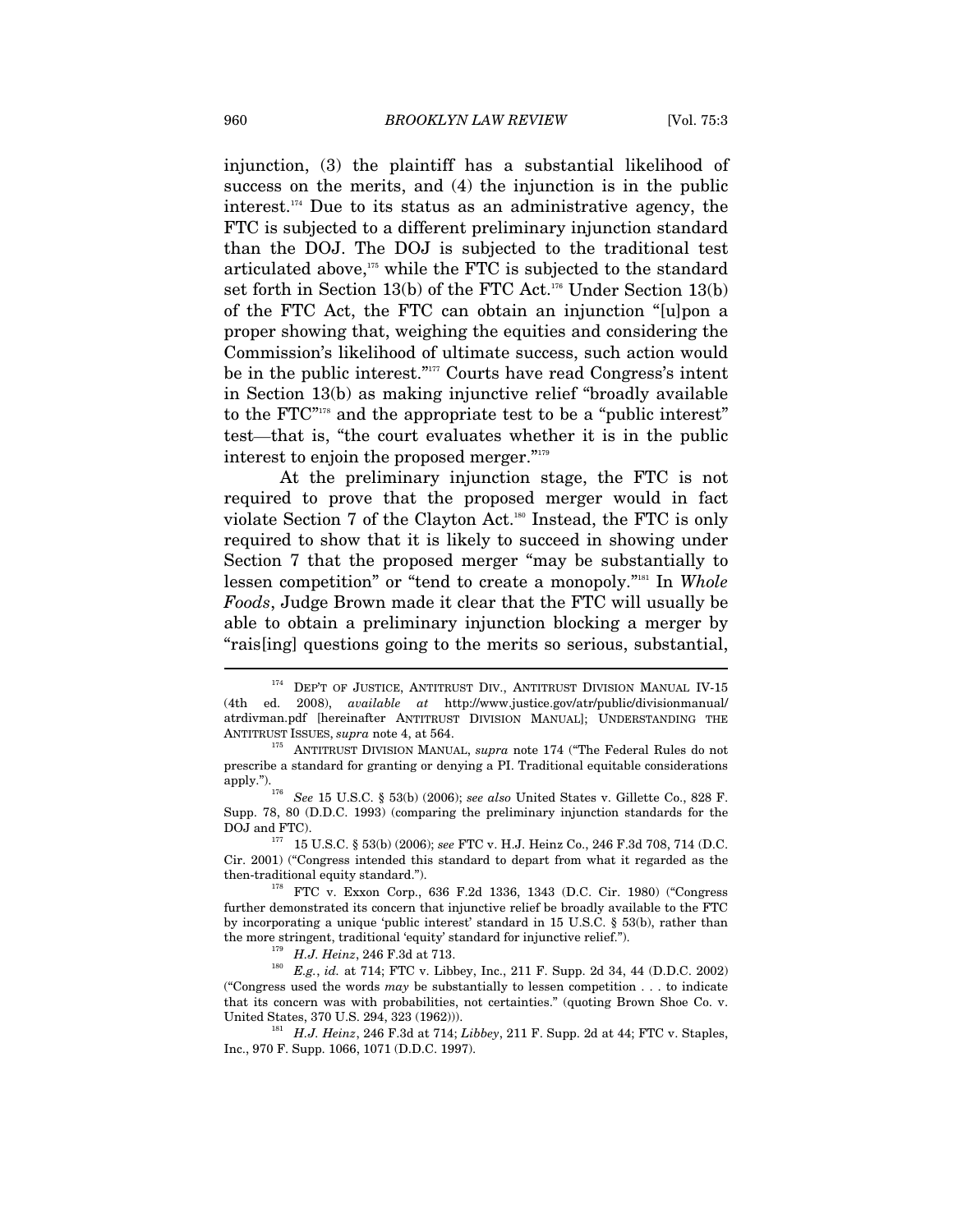difficult[,] and doubtful as to make them fair ground for thorough investigation."182 Despite "at best, poorly explained evidence" on the FTC's part,<sup>183</sup> the FTC's statutory authority to engage in adjudicative administrative proceedings means that it can create a presumption in favor of an injunction just by raising serious and doubtful questions about the merits of the case.184 In other words, the FTC is entitled to an injunction unless the FTC has "entirely failed to show a likelihood of success."185 In his dissenting opinion, Judge Kavanaugh argued that Judge Brown and Judge Tatel's dilution of the preliminary injunction standard amounted to allowing "the FTC to just snap its fingers and temporarily block a merger."186 After *Whole Foods*, the question is no longer how much the FTC must show in order to obtain a preliminary injunction, but rather how little the FTC can show in order to obtain such an injunction.

Furthermore, Judge Brown stated that it "is not to say market definition will always be crucial to the FTC's likelihood of success on the merits. Nor does the FTC necessarily need to settle on a market definition at this preliminary stage."187 Basically, Judge Brown believes that while the FTC must define a relevant market to prevail on the merits, it does not need to do so to at the preliminary injunction stage.<sup>188</sup> Judge Brown believes that the FTC can satisfy its burden of proof by simply showing that it has a chance of defining a market, even if it initially defines the market incorrectly. Under this standard, the FTC will be able to obtain a preliminary injunction just by speculating that a merger may reduce competition. Parties seeking to merge would be at a severe disadvantage when responding to the FTC's requests because the FTC can put forth ambiguous market definitions and argue that it will prove the correct market definition in a later administrative proceeding. Since the FTC does not have to define the market correctly at the preliminary injunction stage,

<sup>182</sup> FTC v. Whole Foods Mkt., Inc., 548 F.3d 1028, 1035 (D.C. Cir. 2008) (citing

*H.J. Heinz*, 246 F.3d at 714-15).<br>
<sup>183</sup> *Id.* at 1032.<br>
<sup>184</sup> *Id.* at 1035.<br>
<sup>185</sup> *Id.*<br>
<sup>186</sup> *Id.* at 1052 (Kavanaugh, J., dissenting).<br>
<sup>187</sup> *Id.* at 1036.<br>
<sup>187</sup> *Id.* at 1036.<br>
<sup>188</sup> *See id.* at 1036-37. ("[T]h anticompetitive harm, depending on inconsistent market definitions . . . . One may have such doubts without knowing exactly what arguments will eventually prevail. Therefore, a district court's assessment of the FTC's chances will not depend, in every case, on a threshold matter of market definition.").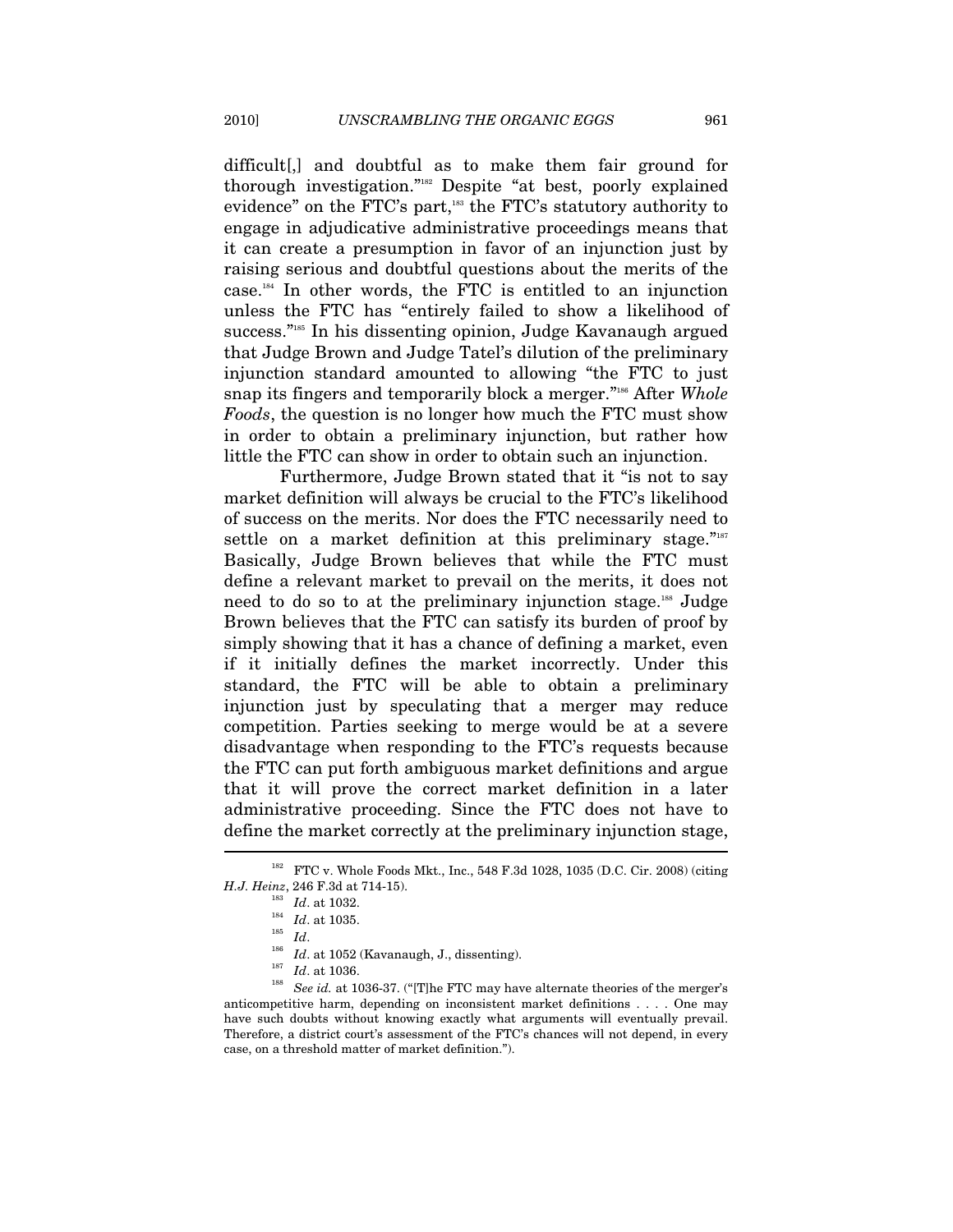this deference to the FTC allows the FTC to challenge previously marginal cases, resulting in a greater number of merger challenges.189 Going forward, this lowered preliminary injunction standard makes it far easier for the FTC to block mergers in the D.C. Circuit.

# *B. The* Whole Foods *Preliminary Injunction Standard Combined with the FTC's Ability to Pursue Administrative Litigation Is Outcome-Determinative*

After *Whole Foods*, it is difficult to see how the FTC would not win at the district court level, especially when it is entitled to a presumption of injunctive relief unless it has "entirely failed to show a likelihood of success."<sup>190</sup> Even if the district court somehow denies the preliminary injunction, the FTC can still use the threat of an administrative proceeding to force the parties to settle or to terminate the transaction. The FTC's ability to prolong a merger challenge with an administrative trial puts enormous pressure on merging parties to either settle or terminate the transaction, even though the transaction had closed. As seen in *Whole Foods*, the choice of the FTC as the investigating agency played a big role in the outcome of the case and subsequent settlement. These divergences between the DOJ and the FTC subject merging parties to different legal obligations, and impose costs and inefficiencies on parties that may be passed on to consumers.

# 1. The FTC Has More Leverage in the Settlement Context

The FTC's ability to pursue administrative litigation gives it a significant advantage that the DOJ lacks in negotiating a settlement, as few parties will want to litigate a full administrative trial and face the risk of expensive and disruptive divestitures.<sup>191</sup> Unlike the FTC, the DOJ enjoys no presumption in favor of preliminary injunctive relief.192 To avoid duplication of efforts, the DOJ usually agrees with the merging parties to consolidate the hearings for preliminary and  $\overline{\phantom{a}}$ 

<sup>&</sup>lt;sup>189</sup> See infra Part III.B.2.<br><sup>190</sup> Whole Foods, 548 F.3d at 1035.<br><sup>191</sup> ANTITRUST MODERNIZATION REPORT, *supra* note 13, at 142.<br><sup>192</sup> See Whole Foods, 548 F.3d at 1035. Unlike the FTC, the DOJ is still subject to the traditional equity test for a preliminary injunction. *See supra* Part III.A.1.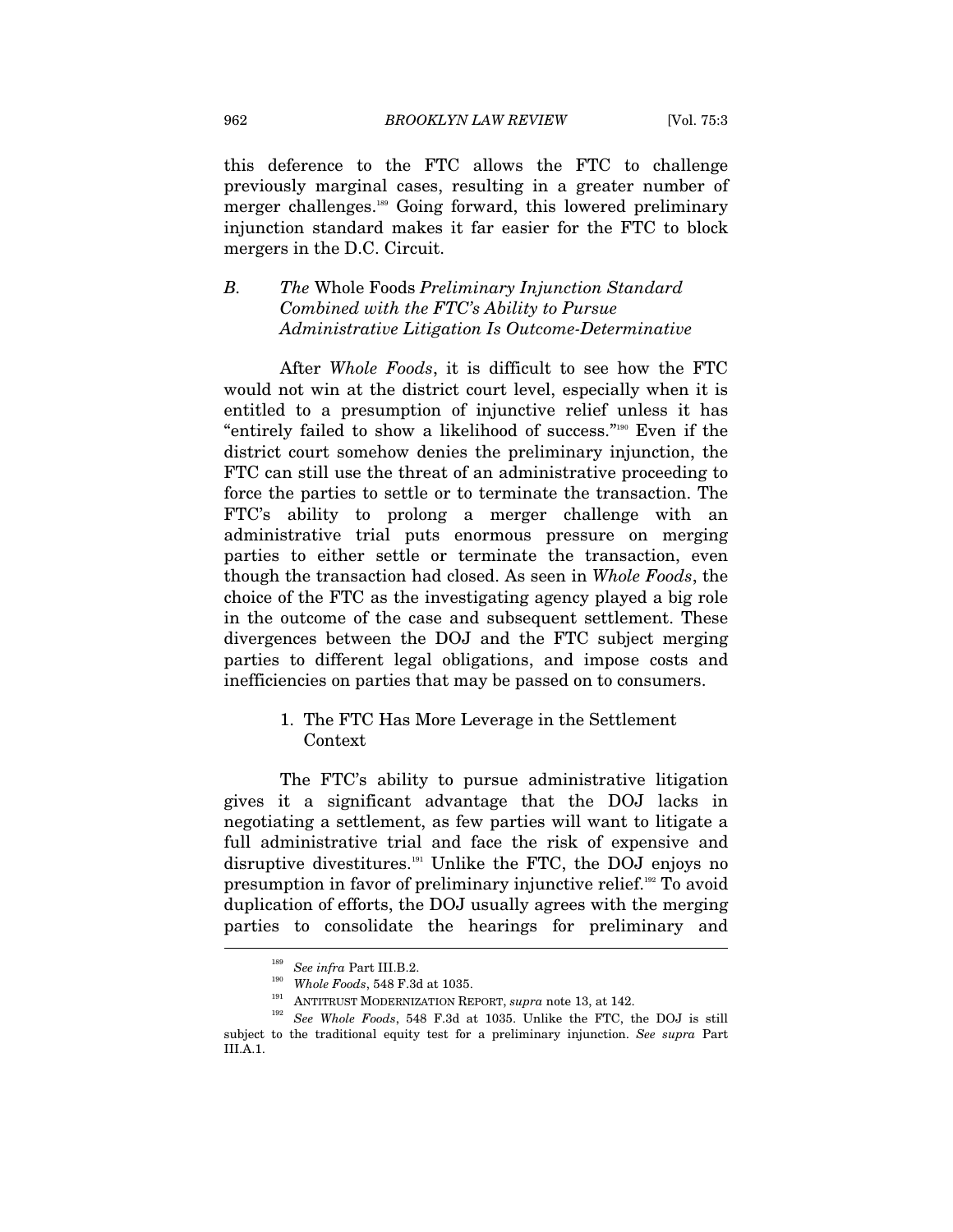permanent injunctions.193 If the DOJ fails to obtain a preliminary injunction, and barring an appeal, the parties are free to consummate their transaction.<sup>194</sup> In contrast, the FTC's ability to commence administrative litigation imposes a different timeframe and uncertainties on the merging parties, giving the FTC greater leverage in negotiating a consent agreement with the parties than the DOJ.195 In its Antitrust Modernization Report, the Antirust Modernization Commission recognized that the "mere availability" of a potential administrative trial "can harm parties by creating uncertainty as to the legal status of their transaction, a risk not faced when the DOJ brings a challenge to a merger."196 The threat of administrative litigation imposes delays, uncertainties, and costs on parties whose merger is reviewed by the FTC, a risk they do not face if the merger was reviewed by the  $DOL$ <sup>197</sup> Rather than risking lengthy and expensive litigation, parties to a proposed transaction will be more likely to either settle or terminate the transaction if the FTC is adamant about challenging the transaction.<sup>198</sup>

The divergences between the two agencies are particularly acute when the FTC decides to pursue an administrative trial post-consummation. The leverage the FTC has over merging parties is even more apparent in the consummated merger context, where the parties have little choice but to either litigate the administrative trial or settle. By then, the assets are all "scrambled" and the combined entity is already well integrated. Since the parties are already well integrated, the parties will be forced to either settle from a disadvantaged bargaining position or defend their merger in a long and costly administrative proceeding, a risk they do not face if the DOJ was challenging the merger. Thus, there is

<sup>&</sup>lt;sup>193</sup> ANTITRUST MODERNIZATION REPORT, *supra* note 13, at 139.<br><sup>194</sup> *Id.* According to the American Bar Association's Section of Antitrust Law, "[a]lthough the DOJ has the option of seeking permanent relief in federal court after failing to obtain a [preliminary injunction], we have not been able to find any examples of the DOJ having done so." ABA Comments re Differential Standards, *supra* note 14, at 5.

<sup>&</sup>lt;sup>195</sup> See ANTITRUST MODERNIZATION REPORT, *supra* note 13, at 140-42.<br><sup>196</sup> Id. at 139.<br><sup>197</sup> See id. 198 *See* Frankel, *supra* note 75, at 182 ("Relatedly, and perhaps more importantly, it is evident (particularly to members of the defense bar) that an antitrust agency seeking a merger remedy typically has considerable negotiating leverage given that it may be difficult and costly for the defendants to fight the agency in court; indeed; the merger may not survive long enough to permit a court fight.").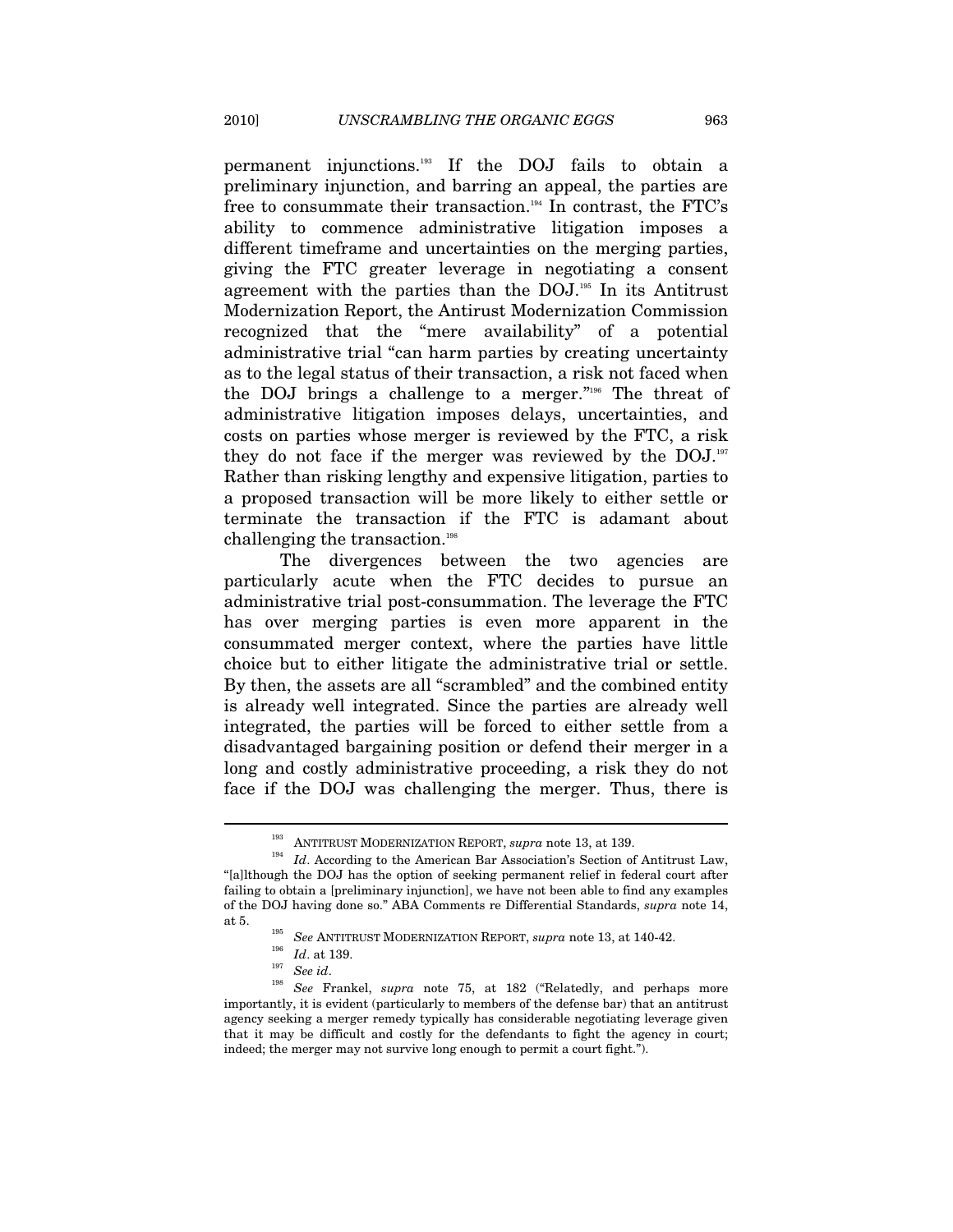much greater pressure to settle a matter when the transaction is being challenged by the FTC.

# 2. The FTC Has More Freedom to Challenge Marginal Cases

Commentators were surprised by the FTC's persistence in its battle with Whole Foods.199 The settlement between the FTC and Whole Foods confirmed their suspicions that the case against Whole Foods was marginal at best. Despite what appears to be a significant divestiture of the Wild Oats assets, the settlement demonstrates the difficulties the FTC faces in fashioning effective post-closing relief. Not only is the burden on the parties and the divergence between the agencies particularly acute when the FTC pursues administrative litigation post-consumption, but the post-closing relief that it attains is not even necessarily in the public's interest. As seen in the Whole Foods consent agreement, post-closing relief often does not fully resolve the anticompetitive harm or restore competition, thus wasting time and resources, as well as potentially harming consumers when parties pass on the costs to them.

First, the settlement does not resolve the anticompetitive harms. After the merger closed, Whole Foods began integrating Wild Oats by rebranding Wild Oats stores, closing certain Wild Oats locations, and terminating certain leases.200 With this amount of "scrambling," it becomes very difficult to "unscramble the eggs" and restore the acquired firm to its former status as a competitively viable company.<sup>201</sup> As a result, the terms of the consent agreement are certainly much less vigorous than what the FTC would have sought before the

<sup>&</sup>lt;sup>199</sup> The influential Wall Street Journal denounced the FTC's persistence in challenging the merger as antitrust double jeopardy and a "rigged game" in an editorial. Editorial, *Whole Foods Fiasco*, WALL ST. J., Dec. 31, 2008, at A8. According to the Journal,

<sup>[</sup>t]he Whole Foods fiasco is an embarrassment for the Bush Administration's antitrust policy. This month, eight Senators on the Judiciary Committee sounded a note of caution about the FTC's actions, and no less than Democratic antitrust scourge John Conyers has said he would like to hold hearings on abolishing the FTC's administrative proceedings. When antitrust enforcement becomes a law unto itself, it's time for some organic changes for regulators.

*Id.* <sup>200</sup> FTC v. Whole Foods Mkt., Inc., 548 F.3d 1028, 1033 (D.C. Cir. 2008). <br><sup>201</sup> Sher, *supra* note 18, at 52-53.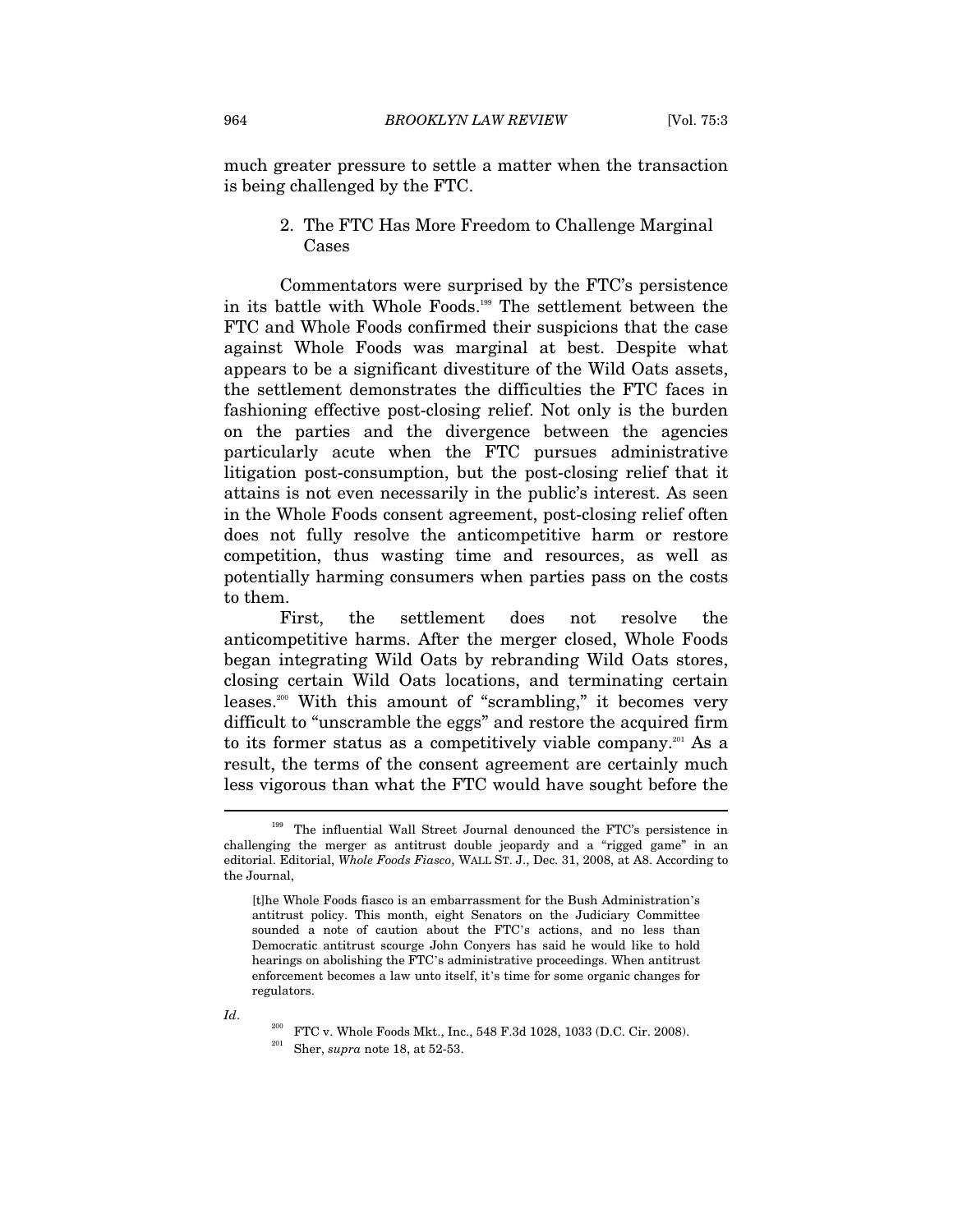consumption of the merger.<sup>202</sup> For example, the thirty two stores that Whole Foods is to divest will only provide relief in seventeen of the twenty nine geographic markets where the FTC alleged the merger would cause competitive harm.<sup>203</sup> Over this two-year period, Whole Foods spent at least \$16.5 million defending the merger.204 The FTC declined to say how much it spent but it was no doubt quite a substantial amount of taxpayer's money.205 Despite all this time and resources, the only relief for the twelve other affected geographic markets is the mere divestiture of the Wild Oats name.

Second, it is doubtful that the settlement will restore competition. Although the FTC hopes that reestablishing a PNOS competition under the Wild Oats name will restore the competition that was eliminated by the acquisition, and provide a "springboard for broader competition nationwide," it is unclear when this future competition will occur, if it occurs at all.206 The two separate organic grocers before the merger, and the combined entity since the merger has forced its competitors—much larger supermarket chains with thousands of more stores—to adopt a similar strategy of offering organic natural foods and better customer services.<sup>207</sup> When the merger was first announced, many analysts hailed the move as a

 $\overline{a}$ 

J., Apr. 9, 2008, at B2. For example, Supervalu Inc., the third largest U.S. food retailer by sales, recently announced a line of organic and natural foods to compete with its rivals like Whole Foods and Trader Joe's, and also to meet consumer demand. *Id*. "The company trails other conventional grocers in launching an organics line, but its selection will be among the largest. Safeway Inc. has had success with its O Organics brand, begun in late 2005, while Kroger last August introduced an expanded array of organic products under its Private Selection label." *Id*. The successes of the other supermarkets are reflected in the decline of Whole Foods'. As Andrew Martin writes:

It was not too long ago that Whole Foods, based in Austin, Tex., was a darling of Wall Street and routinely registered double-digit growth in comparable store sales, a common industry measure of the health of stores. But the company has been battered by competition from traditional grocery stores that have expanded their offerings of organic and natural foods.

Andrew Martin, *Private Equity Firm Buys 17% of Whole Foods*, N.Y. TIMES, Nov. 5, 2008 at B12.

<sup>202</sup> Analysis of Agreement, *supra* note 160, at 5 ("The absence of preconsummation relief from the district court, and Whole Foods' subsequent integration activities, have made it more difficult for the Commission to obtain complete relief in

this matter.").<br><sup>203</sup> *Id.* at 3.<br><sup>204</sup> Andrew Martin, *Wait. Why Is the F.T.C. After Whole Foods*?, N.Y. TIMES, Dec. 14, 2008, at BU8. 205 *Id*. 206 Analysis of Agreement, *supra* note 160, at 5. 207 *See* David Kesmodel, *Supervalu to Launch Organic-Foods Line*, WALL ST.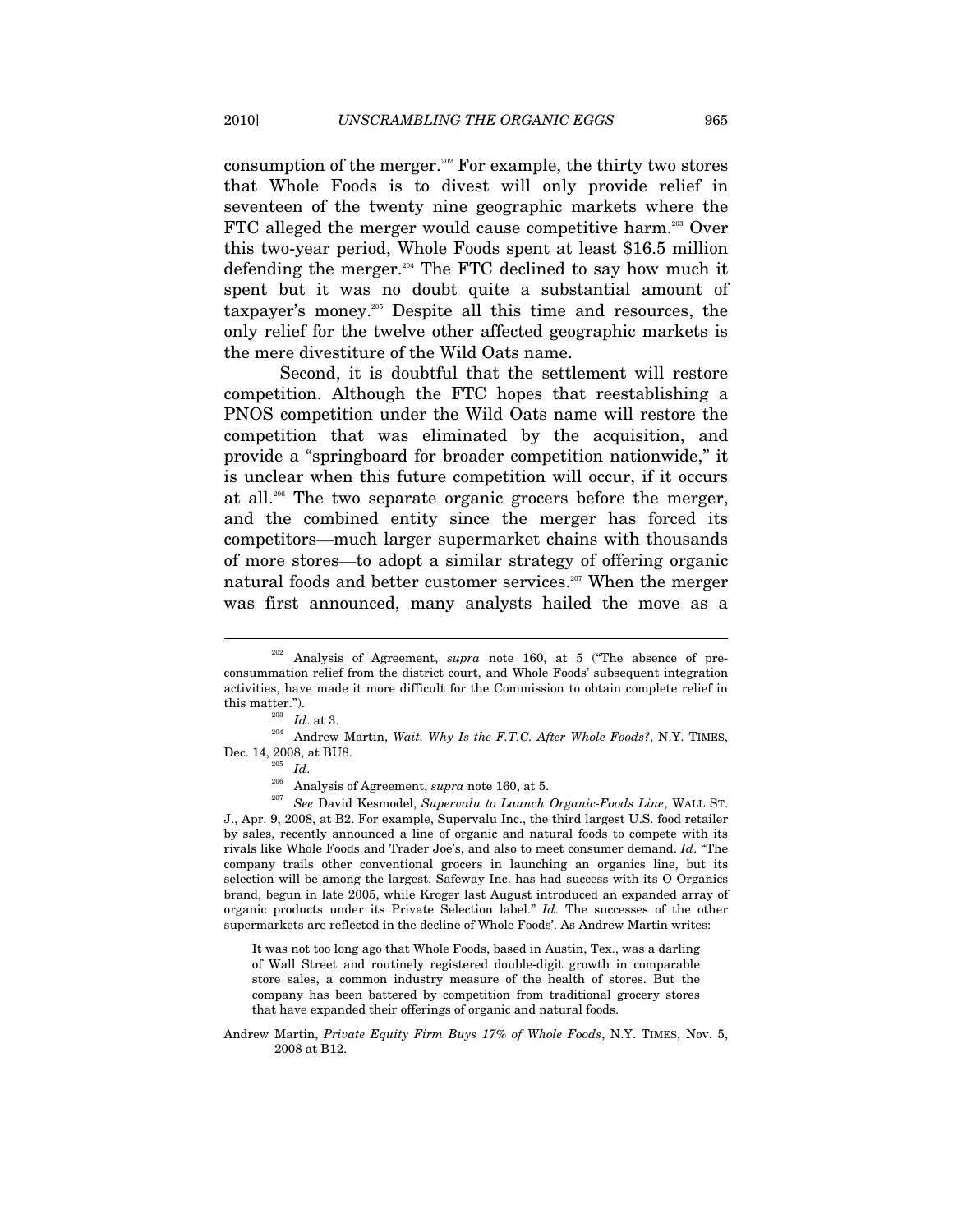sensible deal and necessary if both firms wanted to continue growing as they tried to fend off much larger supermarkets.208 However, due to intense competition from other supermarkets, the general economic condition over the last few years, and the ensuing decrease in consumer spending, little has gone right for Whole Foods since  $2007$ .<sup>209</sup> Fortunately, amid a stabilizing economy, recent earnings data suggest the company is on the road to recovery.<sup>210</sup>

As supermarket chains continue to enter this lucrative market, consumers have benefitted from the increased number of competitors.211 It is difficult to see how consumers will benefit from a reconstituted Wild Oats or a weakened Whole Foods, and even more difficult to see who would buy the Wild Oats name. A reconstituted Wild Oats will be a greatly weakened firm, facing off against a greater number of competitors than before the merger. Whatever the benefits of the divestiture, it is outweighed by the time and resources the FTC has put into this matter. It is difficult to believe that a divestiture of thirteen operating stores and the Wild Oats name is a victory for the FTC after a two year legal battle.

Before the *Whole Foods* decision, it was debatable if the different legal preliminary injunction standards would produce different results.212 But as *Whole Foods* made clear, whether a proposed transaction may proceed does depend on which

<sup>208</sup> One analyst compared the merger "to two knights who decide to stop fighting each other so they can protect the castle against bigger competitors." Martin, *supra* note 1. 209 *See* David Kesmodel, *Corporate News: Whole Foods Gets Infusion, Posts* 

*Steep Drop in Net*, WALL ST. J, Nov. 6, 2008, at B2 ("[Whole Foods] has been hit hard by the weak economy as consumers cut back on discretionary spending and buy more store brands and discounted groceries."); Timothy W. Martin, *Corporate News: Whole Foods to Sell 31 Stores in FTC Deal*, WALL ST. J, March 7, 2009, at B5 ("A lot has changed since 2007, when the FTC said the merger would 'mean higher prices, reduced quality and fewer choices for consumers.' In the past year, Whole Foods has seen its profits battered by the economic recession and stiffer competition from traditional food

retailers like Safeway Inc. and Supervalu Inc."). 210 *See* Paul Sonne & Timothy W. Martin, *Whole Foods Profit Jumps as Turnaround Takes Root*, WALL ST. J, Feb. 17, 2010, at B5. "The Austin, Texas-based grocery chain reported profit of \$49.7 million, or 32 cents a share, compared with \$27.8 million, or 20 cents a share [in 2009]. Same-store sales, a key measure of retail health, rose 2.5%. Total sales for the quarter ended Jan. 17 climbed 7% to \$2.6 billion from \$2.47 billion." *Id*. Whole Foods attributed the gains to a retooled strategy of lower prices and smaller stores to gain customers back. *Id*. 211 *See* Editorial, *supra* note 199 ("The market for natural and organic produce

has exploded, with every discount outlet from Wal-Mart to Wegmans now offering

organic products."). 212 *See supra* note 172; *see also* ABA Comments re Differential Standards, *supra* note 14, at 4.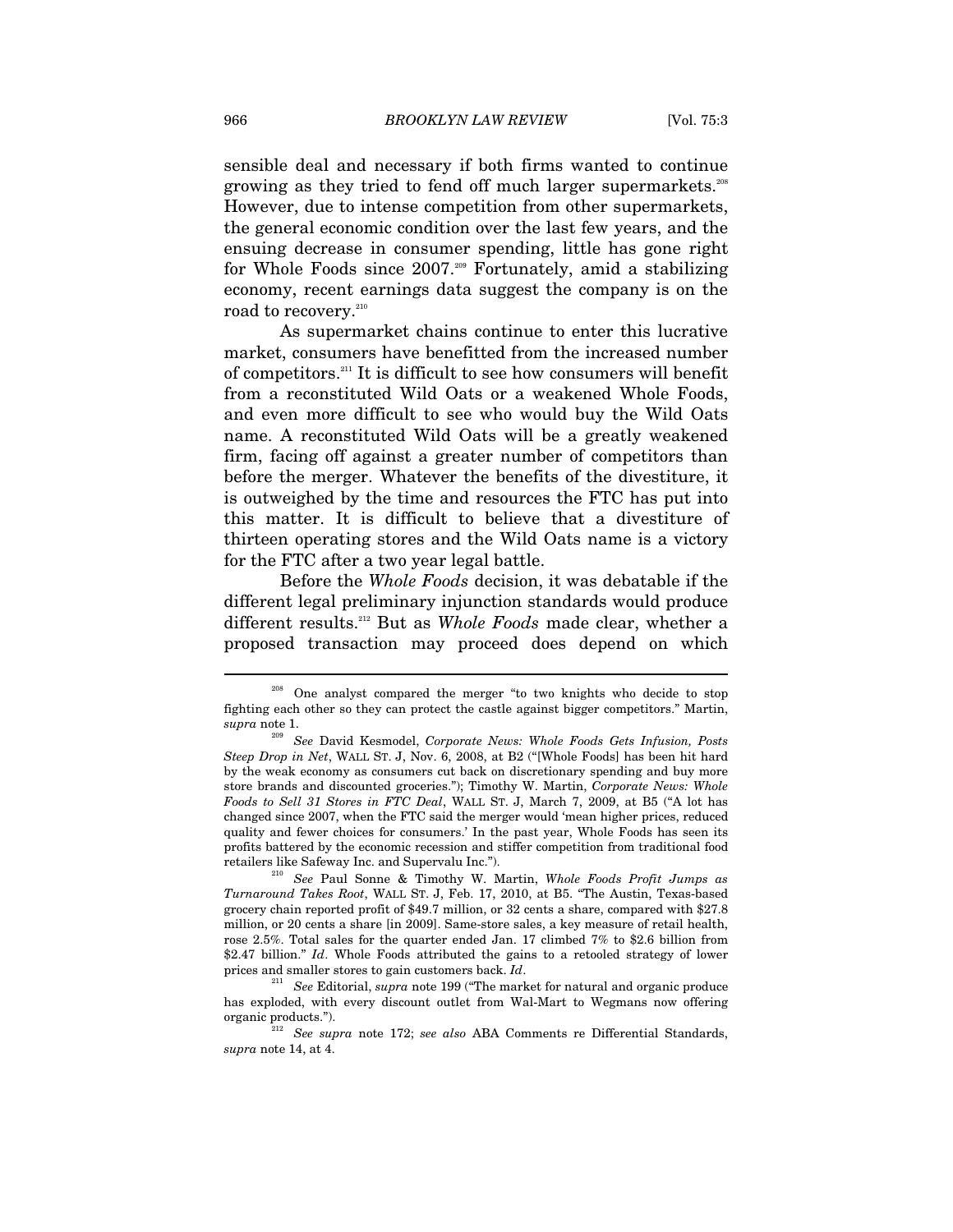agency is reviewing the transaction. Unlike the FTC, the DOJ enjoys no presumption in favor of preliminary injunctive relief.213 If the DOJ fails to obtain a preliminary injunction, and any appeals (very unlikely) are exhausted, the parties are free to consummate their transaction. If the DOJ was the investigating agency in *Whole Foods*, Whole Foods would have been free to consummate the merger after its victory at the district court level. Unlike the FTC, the DOJ lacks the power to prolong challenged mergers until the parties settle. The effect of this divergence between the agencies is inconsistency and unpredictability in the marketplace. After *Whole Foods*, it is clear that the best possible outcome for parties seeking to merge would be for the proposed transaction to be cleared for review by the DOJ. The perception that the choice of investigating agency is outcome-determinative is no longer just perception. It is a fact.

### IV. SOLUTION: MINIMIZING THE DIVERGENCES

In a dual enforcement system, it should not matter which agency is challenging the merger. The merging parties should "receive comparable treatment and face similar burdens regardless of whether the FTC or the DOJ reviews their merger."<sup>214</sup> Divergences between the FTC and the DOJ undermine consistency, predictability, efficiency, and fairness in the merger review process.<sup>215</sup> More importantly, such divergences make it clear that the ultimate decision as to whether a transaction may proceed depends on which agency is reviewing the transaction.<sup>216</sup>

This Note discusses two approaches to harmonizing the divergences between the FTC and the DOJ. The first approach is a judicial solution: to limit the expansive language in *Whole Foods*. The second approach is a legislative approach, specifically for Congress to amend the FTC Act to specify that the FTC is subject to the same standard for the grant of a preliminary injunction as the DOJ.

<sup>&</sup>lt;sup>213</sup> See FTC v. Whole Foods Mkt., Inc., 548 F.3d 1028, 1035 (D.C. Cir. 2008).<br><sup>214</sup> ANTITRUST MODERNIZATION REPORT, *supra* note 13, at 138.<br><sup>215</sup> *See id. See id. See id.*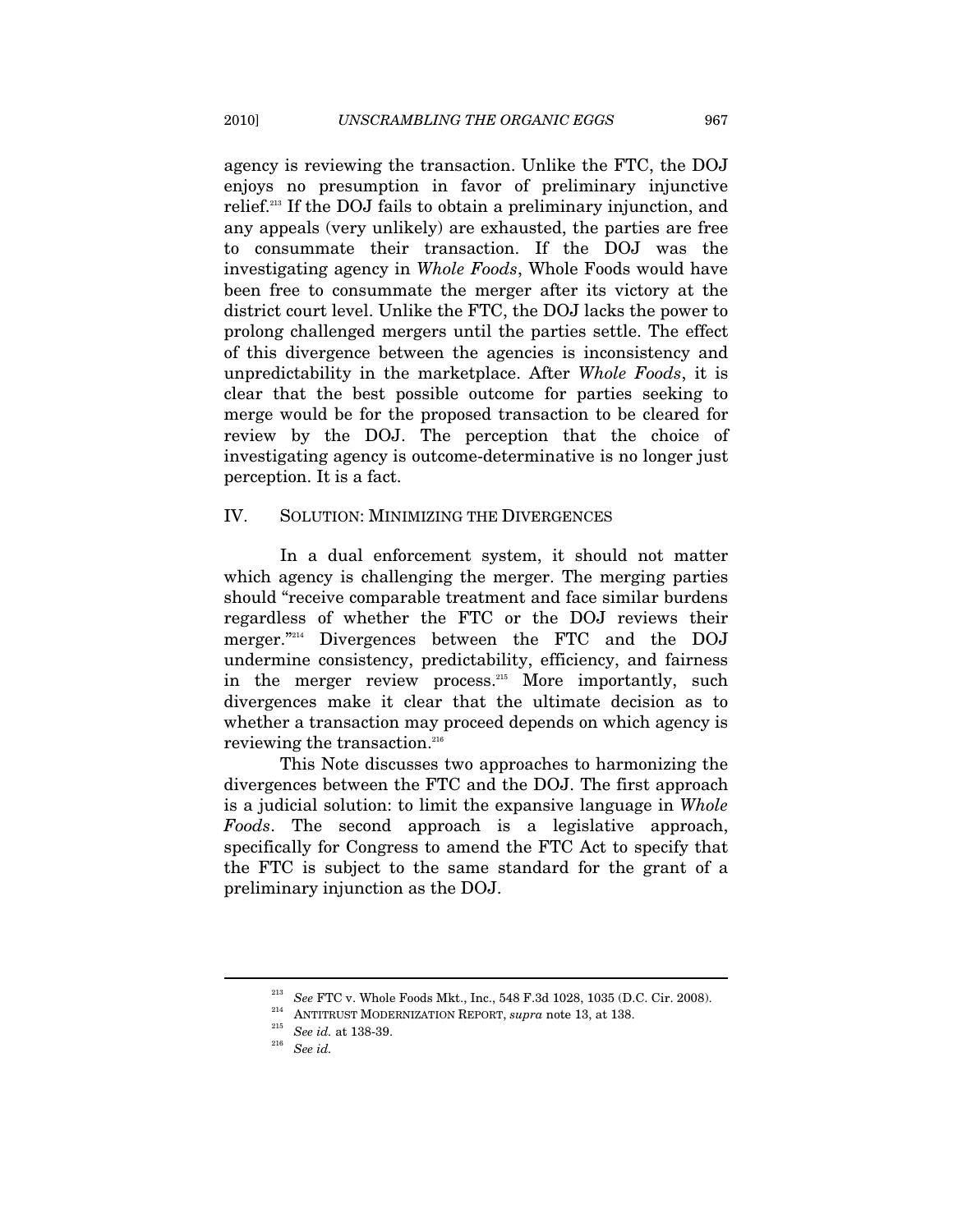#### *A. Judicial Solution*

The most significant difference between the July and November rulings in *Whole Foods* was that Judge Tatel no longer concurred in Judge Brown's opinion but only in the judgment of the court.<sup>217</sup> As a result of Judge Tatel's revision, Judge Brown's opinion was no longer the majority opinion of the court, and there were questions about the precedential value of the decision.<sup>218</sup> However, any hope that the D.C. Circuit would limit the expansive language found in *Whole Foods* was dashed in *FTC v. CCC Holdings, Inc.*<sup>219</sup> where the preliminary injunction standard articulated in *Whole Foods* helped the FTC obtain their first preliminary injunction from a federal district court in nearly seven years.<sup>220</sup> On March 18, 2009, less than a week after Whole Foods settled with the FTC, Judge Collyer issued a preliminary injunction that stopped the proposed merger between CCC Holdings and Mitchell International.<sup>221</sup> The FTC had argued that the merger of CCC Holdings and Mitchell International would reduce the number of competitors in the relevant market from three to two. $222$  In enjoining the CCC Holdings merger, Judge Collyer adopted Judge Brown's diluted preliminary injunction standard articulated in *Whole Foods*. 223 As a result, Judge Collyer granted the injunction because the FTC had "raised questions going to the merits so serious, substantial, difficult and doubtful as to make them fair ground for thorough investigation, study, deliberation and determination by the FTC."224 Rather than risking an administrative trial, CCC Holdings and Mitchell International abandoned their transaction on March 11, 2009.<sup>225</sup>

<sup>217</sup> *Whole Foods*, 548 F.3d at 1028. 218 *See id*. at 1061 n.8 (Kavanaugh, J., dissenting). According to Judge Kavanaugh, "this confused decision will invite years of uncertainty and litigation over what the holding of this case is-a separate but important problem with the Court's approach."  $Id$ .

approach." *Id*. 219 605 F. Supp. 2d 26 (D.D.C. 2009). 220 Press Release, Fed. Trade Comm'n, *Competition Acting Director David Wales to Leave FTC*, (April 1, 2009), *available at* http://www.ftc.gov/opa/2009/

<sup>04/</sup>dwales.shtm.<br><sup>221</sup> *CCC Holdings*, 605 F. Supp. 2d at 30.<br><sup>222</sup> *Id.* at 35-36.<br><sup>224</sup> *Id.* at 30 (citing *Heinz*, 246 F.3d at 714-15; *Whole Foods*, 548 F.3d at 1035<br>(Brown, J.); *id.* at 1042 (Tatel, J., concurring)).

<sup>&</sup>lt;sup>225</sup> See Press Release, CCC Information Services Inc., *supra* note 9.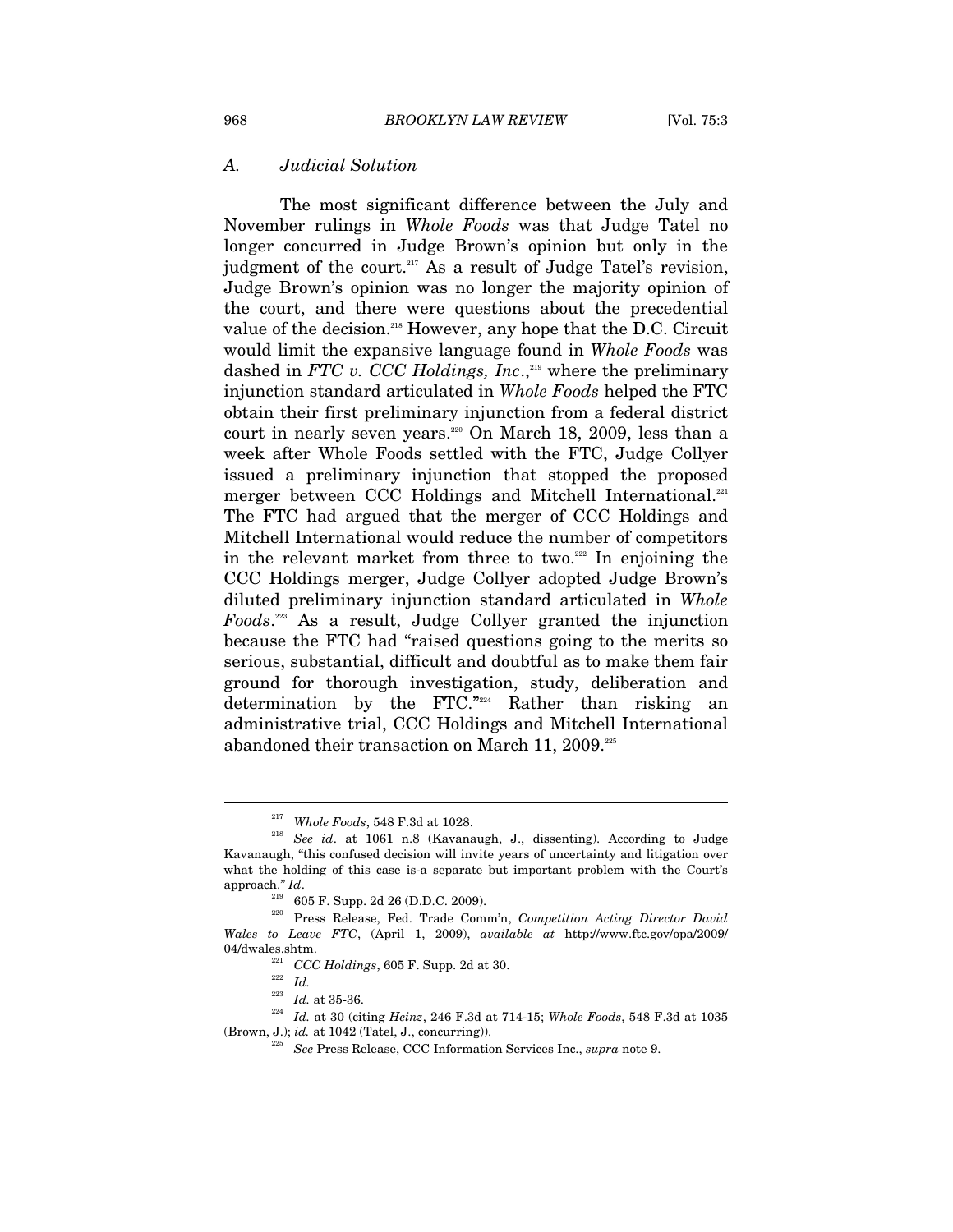*CCC Holdings, Inc*. made it clear that Judge Brown's opinion was now binding precedent.226 The FTC read the case in the same way. In a speech about the FTC's relationship to the legislative, executive, and judicial branches, FTC Commissioner Thomas Rosch stated that:

The *CCC* case confirms that *Whole Foods* established a new standard for FTC preliminary injunctions—at least for the D.C. Circuit. It is also clear, based on the express language in both the *Whole Foods* and *CCC* opinions, that this new standard will allow the FTC to more readily obtain a preliminary injunction from a federal district court. We are unlikely to see decisions like *Arch Coal*  again in the D.C. District Court, where the FTC brings most of its merger enforcement actions and which is required to apply the law of the D.C. Circuit. Of course, there are 11 other regional circuit courts for which *Whole Foods* is not binding authority, but I expect that these courts will adopt the D.C. Circuit's 13(b) standard as the opportunity arises. $227$ 

After *CCC Holdings*, it appears that the best approach to harmonizing the divergences between the DOJ and the FTC would have to be a legislative approach.

#### *B. Legislative Solution*

The Antitrust Modernization Commission was created to undertake "a comprehensive review of U.S. antitrust law to determine whether it should be modernized."228 It delivered its final report in 2007.229 One area of antitrust law the Commission reviewed and recommended improvements for was the enforcement process. The Commission recognized that there was "a perception, if not a reality, that the FTC and the DOJ face different standards for obtaining a preliminary injunction," and called for Congress to remedy the growing

<sup>226</sup> *See CCC Holdings*, 605 F. Supp. 2d at 36. According to Judge Collyer, "precedents irrefutably teach that in this context 'likelihood of success on the merits' has a less substantial meaning than in other preliminary injunction cases. *Heinz* not only emphasized this point but *Whole Foods* makes clear that *Heinz* remains good law." *Id*. at 36 n.11. 227 J. Thomas Rosch, Commissioner, Fed. Trade Comm'n, Thoughts on the

FTC's Relationship (Constitutional and Otherwise) to the Legislative, Executive, and Judicial Branches, Remarks before the Berlin Forum for EU-US Legal-Economics Affairs, at 20-21 (Sept. 19, 2009), *available at* http://www.ftc.gov/speeches/rosch/

<sup>&</sup>lt;sup>228</sup> ANTITRUST MODERNIZATION REPORT, *supra* note 13, at i.  $I_d$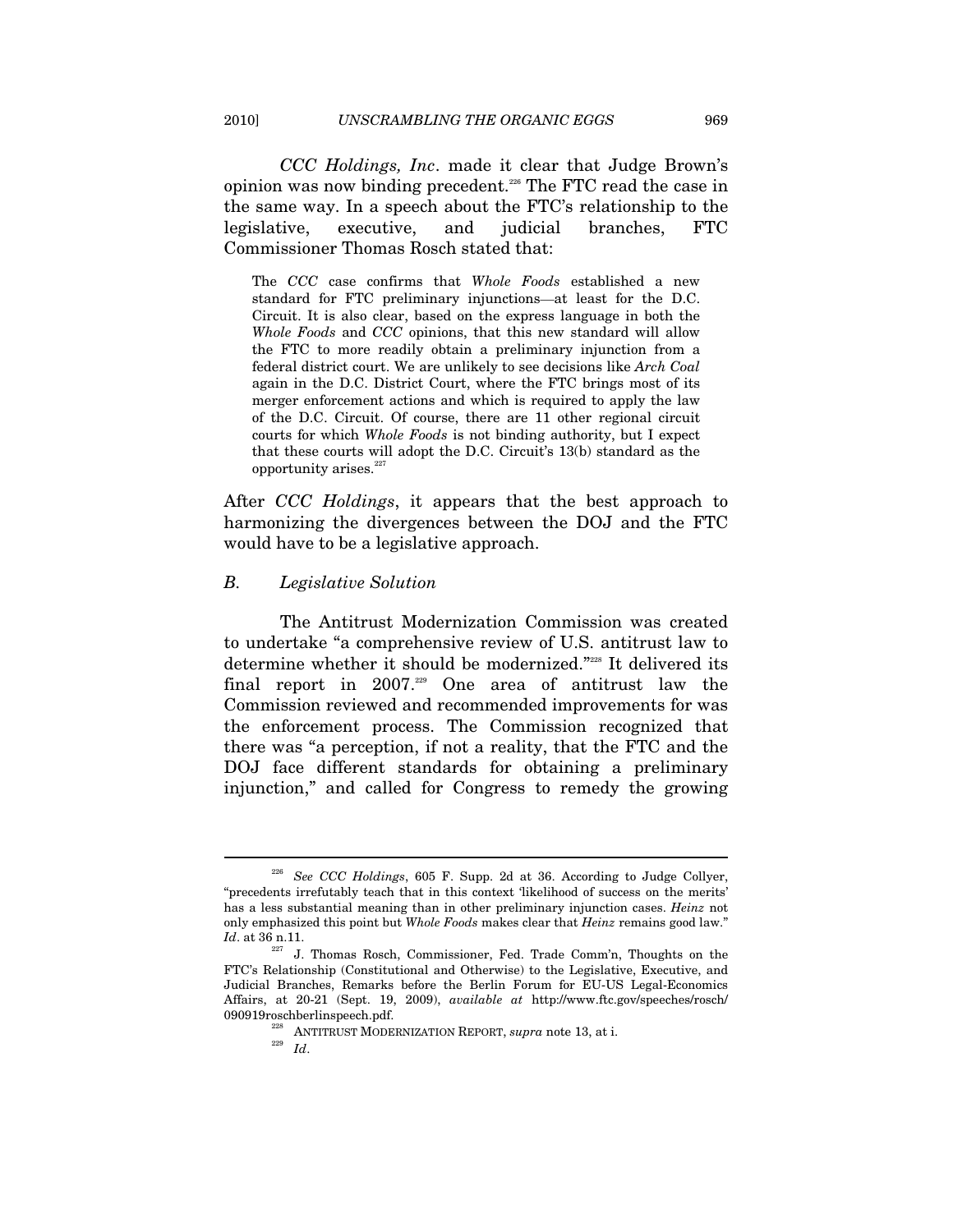divergences between the DOJ and the FTC.230 The Commission made three recommendations in this regard:

24. The Federal Trade Commission should adopt a policy that when it seeks injunctive relief in Hart-Scott-Rodino Act merger cases in federal court, it will seek both preliminary and permanent injunctive relief, and will seek to consolidate those proceedings so long as it is able to reach agreement on an appropriate scheduling order with the merging parties.

25. Congress should amend Section 13(b) of the Federal Trade Commission Act to prohibit the Federal Trade Commission from pursuing administrative litigation in Hart-Scott-Rodino Act merger cases.

26. Congress should ensure that the same standard for the grant of a preliminary injunction applies to both the Federal Trade Commission and the Antitrust Division of the Department of Justice by amending Section 13(b) of the Federal Trade Commission Act to specify that, when the Federal Trade Commission seeks a preliminary injunction in a Hart-Scott-Rodino Act merger case, the Federal Trade Commission is subject to the same standard for the grant of a preliminary injunction as the Antitrust Division of the Department of Justice.<sup>23</sup>

The Commission believed these recommendations would eliminate the divergences between the DOJ and the FTC. If the FTC seeks both preliminary and permanent injunctive relief in the same proceeding, this practice would be consistent with the DOJ's current approach, and would eliminate the difference in burden of proof for the two agencies. $232$  To avoid the appearance of inconsistency, unpredictability, and unfairness in the merger review process, the Commission recommended the elimination of the FTC's ability to commence administrative litigation in HSR Act merger cases.<sup>233</sup> The Commission believed that the elimination of administrative litigation would provide the FTC with further incentive to seek permanent relief in a district court, and not in an administrative trial.<sup>234</sup> Finally, to ensure

<sup>&</sup>lt;sup>230</sup> *Id.* at 141.<br><sup>231</sup> *Id.* at 139-41.<br><sup>232</sup> *Id.* at 139. Since the DOJ seeks both preliminary and permanent injunctions in the same proceeding, it has to prove the proposed transaction "would violate Section 7 of the Clayton Act by a preponderance of the evidence." In contrast, the FTC only seeks a preliminary injunction so its burden required for obtaining a preliminary injunction is lower. *Id.*<br><sup>233</sup> See id. at 140.

<sup>&</sup>lt;sup>234</sup> Id. at 141. The Commission noted that the elimination of administrative trials would only apply in HSR Act merger cases, and would not affect the FTC's ability to commence administrative trials for consummated mergers. "The proposed statutory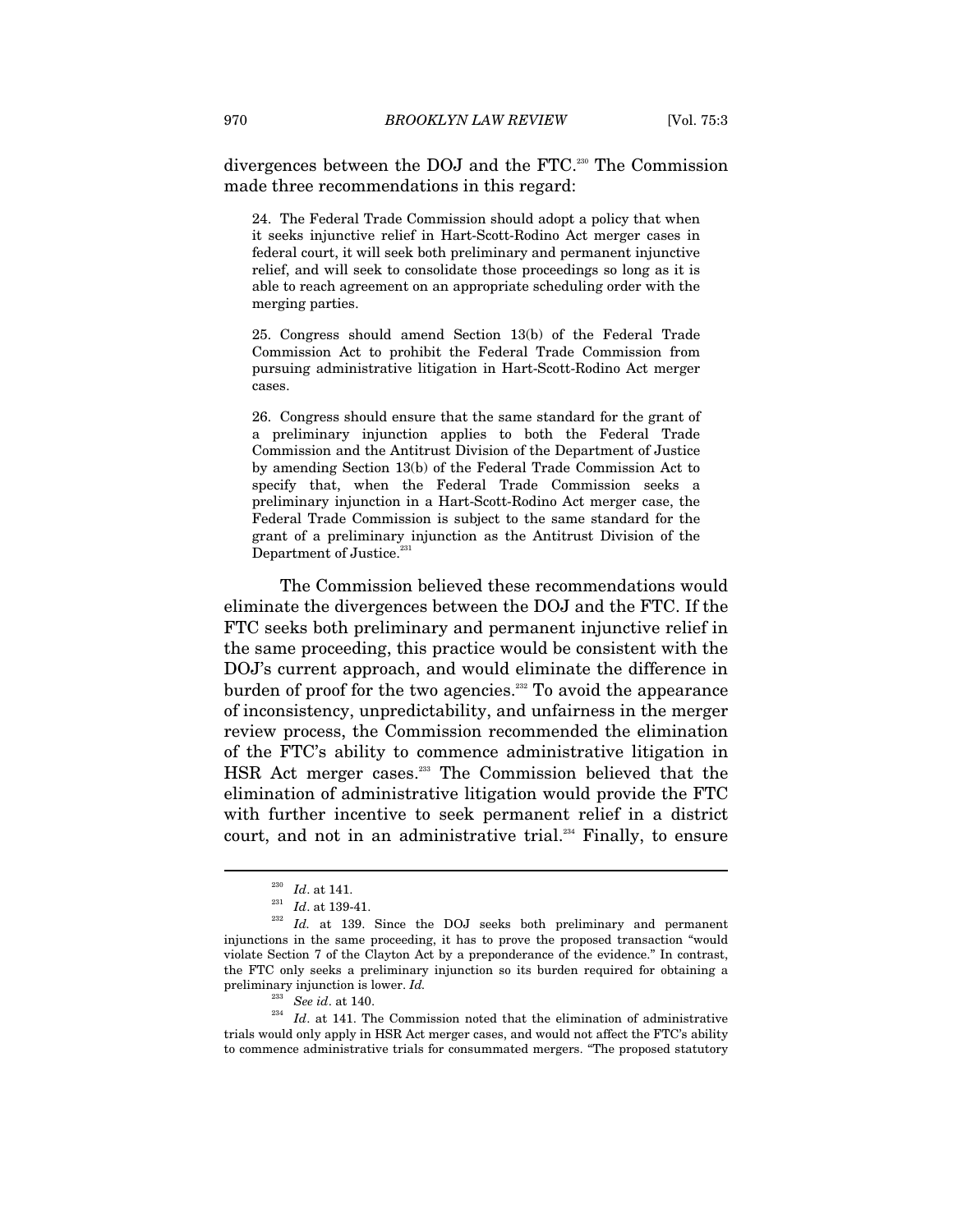that courts apply the same preliminary injunction standard for both enforcement agencies, the Commission recommended that Congress amend the FTC Act to remove any standard for granting a preliminary injunction in HSR cases.235 The Commission believed that the elimination of the "public interest" language would lead courts to apply the traditional equity test used for the DOJ.<sup>236</sup>

While the Commission's recommendations will likely play a large role in the implementation of any legislative solution, it appears the recommendation with the best chance for success would be for Congress to amend Section 13(b) of the FTC Act to specify that the DOJ and the FTC is subject to the same preliminary injunction standard. The Commission's other two recommendations, eliminating administrative proceedings in HSR Act merger cases and requiring the FTC to seek both preliminary and permanent injunctive relief in the same proceedings, are likely to engender significant opposition from the FTC and the Obama administration. During his presidential campaign, President Obama made it clear that he would direct his administration "to reinvigorate antitrust enforcement" and "step up review of merger activity and take effective action to stop or restructure those mergers that are likely to harm consumer welfare, while quickly clearing those that do not."237 It is unlikely that the Obama administration, which has signaled its support for vigorous antitrust enforcement, would weaken the FTC's antitrust enforcement ability by eliminating its administrative litigation authority.<sup>238</sup> Any such efforts to require the FTC to emulate the DOJ's current practice would be politically very difficult. Thus, the recommendation with the best chance of success is to amend

bar would not preclude the FTC from pursuing an administrative complaint after the consummation of a merger, based on evidence that the merger has had actual, as

<sup>%</sup> opposed to predicted, anticompetitive effects." *Id.*  $Id$ .<br>  $Id.$  at 141-42.<br>  $Id.$  at 142. Senator Barack Obama, Statement of Senator Barack Obama for the American Antitrust Institute (2007), *available at* http://www.antitrustinstitute.org/archives/ files/aai-%20Presidential%20campaign%20-%20Obama%209-07\_092720071759.pdf. 238 *See* Justin Blum, *Intel Case May Signal Increased Antitrust Enforcement*,

BLOOMBERG, Dec. 17, 2009, http://www.bloomberg.com/apps/news?pid=20670001& sid=a4BNq.ad67N0; Stephen Labaton, *Administration Plans to Strengthen Antitrust Rules*, N.Y. TIMES, May 11, 2009, at A1; Elizabeth Williamson & Matthew Karnitschnig, *U.S. Signals More Scrutiny of Mergers, Antitrust*, WALL ST. J., May 12, 2009, at B1.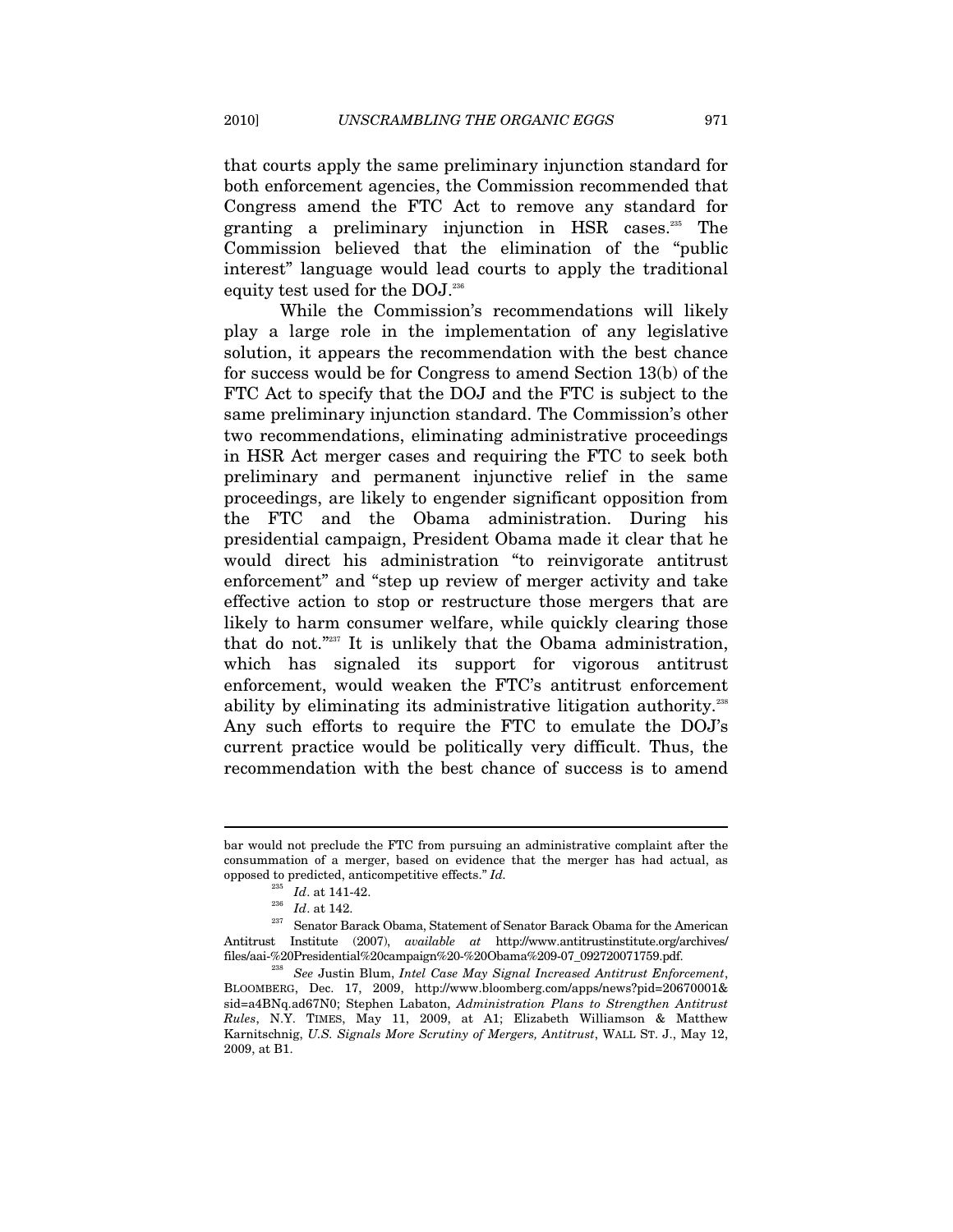the FTC Act to specify that the FTC be subject to the same standard for the grant of a preliminary injunction as the DOJ.

#### **CONCLUSION**

To be effective, an enforcement system "must be clear, fairly administered, and not unreasonably burdensome."239 After *Whole Foods*, our dual antitrust enforcement system is anything but that. There has been a running debate as to whether the FTC and the DOJ face different standards for obtaining a preliminary injunction, namely that the FTC enjoys a lower preliminary injunction standard than the DOJ.<sup>240</sup> The D.C. Circuit Court's opinion in *Whole Foods* puts that debate to rest in the D.C. Circuit with an empathetic "yes."<sup>241</sup> The FTC's ability to commence administrative litigation, $242$ coupled with *Whole Foods*' articulation of the preliminary injunction standard for the FTC, $243$  create divergences between the DOJ and the FTC. In a dual enforcement system, such divergences undermine consistency, predictability, efficiency, and fairness in the merger review process. More importantly, such divergences make it clear that the ultimate decision as to whether a transaction may proceed depends on which agency is reviewing the transaction.

After *Whole Foods*, the arbitrary allocation of a proposed transaction to either the FTC or the DOJ for review can result in a very different substantive outcome for the transaction. In a system of shared responsibility for enforcement of the federal antitrust laws, such an outcome is unacceptable. In such a system, merging parties should expect comparable treatment and burden, as well as a comparable outcome.<sup>244</sup> Since a judicial solution is unlikely,<sup>245</sup> and any attempt to eliminate the FTC's administrative litigation authority is politically difficult, $246$  the most politically promising solution to stem the growing divergence between the DOJ and the FTC is for Congress to amend the FTC Act to specify that the same preliminary injunction standard applies to both l

<sup>&</sup>lt;sup>239</sup> ANTITRUST MODERNIZATION REPORT, *supra* note 13, at iv.<br><sup>240</sup> See supra note 172 and accompanying text.<br><sup>241</sup> See supra Part III.A.<br><sup>242</sup> See supra Part II.A.3.<br><sup>243</sup> See supra Part III.A.<br><sup>243</sup> See ANTITRUST MODERN